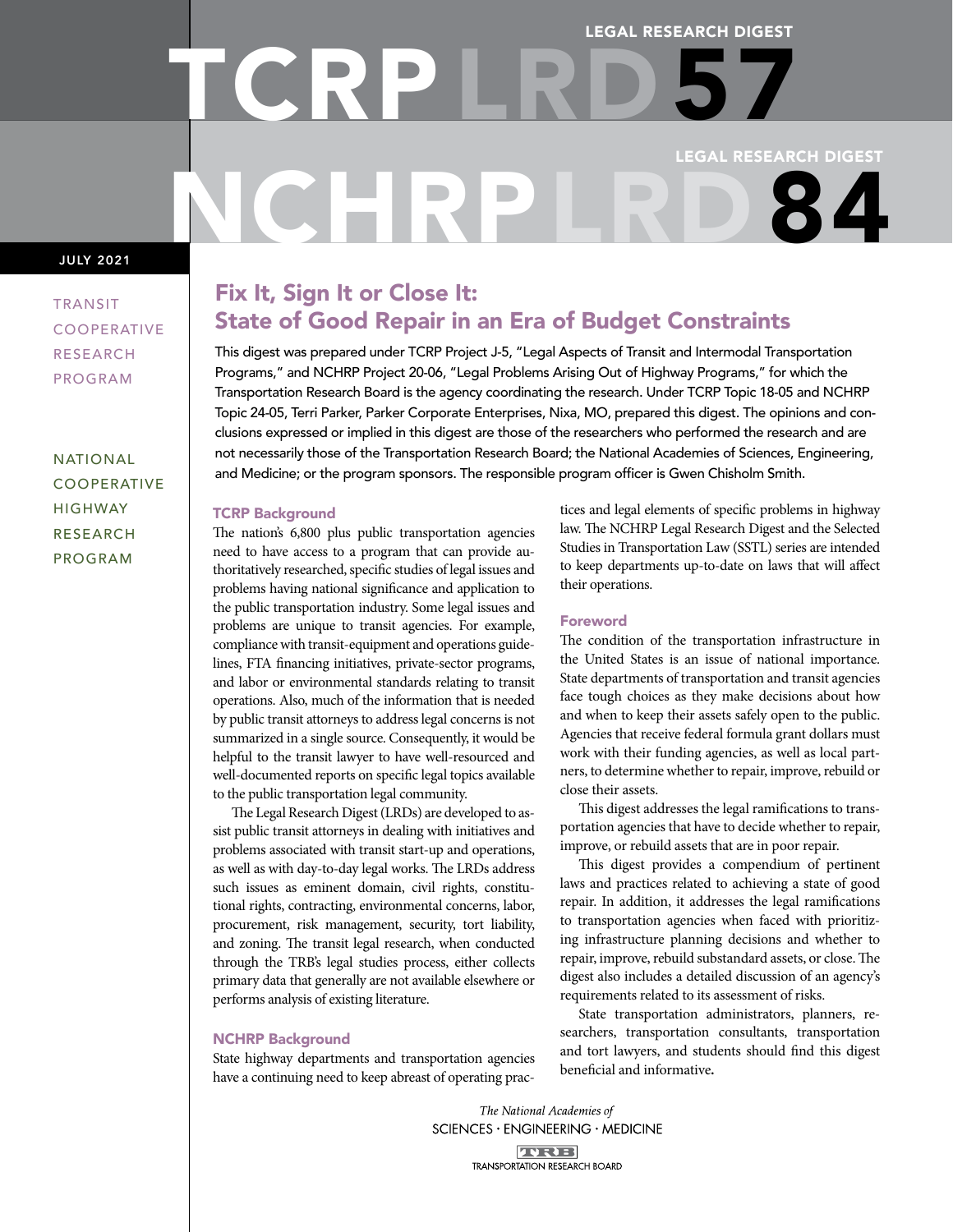## **CONTENTS**

- I. [Introduction, 3](#page-2-0)
- [II. Legislative and Regulatory Context, 4](#page-3-0)
	- A. [State Highway Transportation Agencies, 4](#page-3-0)
	- B. [Public Transportation Systems, 4](#page-3-0)
	- C. [Protection of Data Collected in Safety Studies, 5](#page-4-0)
	- D. [Potential for Discriminatory Impact on Users of the](#page-5-0)  Facilities, 6
- [III. Scope of Legal Issues, 6](#page-5-0)
	- A. [Authority to Close Facility and Limit Access to](#page-5-0)  Facilities and Equipment for Safety Reasons, 6
	- [B. Assessment of Risk for Tort Claims, 8](#page-7-0)
- IV. [Liability for Condition of and Access to](#page-8-0) Facilities and Assets, 9
	- A. [Tort Claims, 9](#page-8-0)
	- B. [Governmental Immunities and Defenses for Tort](#page-11-0)  Claims, 12
	- C. [Assessment of Risk for a Civil Rights Claim and](#page-14-0) Strategies to Challenge the Claim, 15
- [V. Administrative Safety Enforcement Efforts, 21](#page-20-0)
	- A. [WMATA Incident Review, 22](#page-21-0)
	- B. [New Jersey Transit Hoboken Terminal Accident, 23](#page-22-0)
- [VI. Current Practices, 24](#page-23-0)
	- A. [Summary of Resources, 24](#page-23-0)
- VII. [Conclusion, 27](#page-26-0)
- [Appendix A, Transit Interview Questions, 28](#page-27-0)
- [Appendix B, Department of Transportation Interview](#page-28-0) Questions (Highway), 29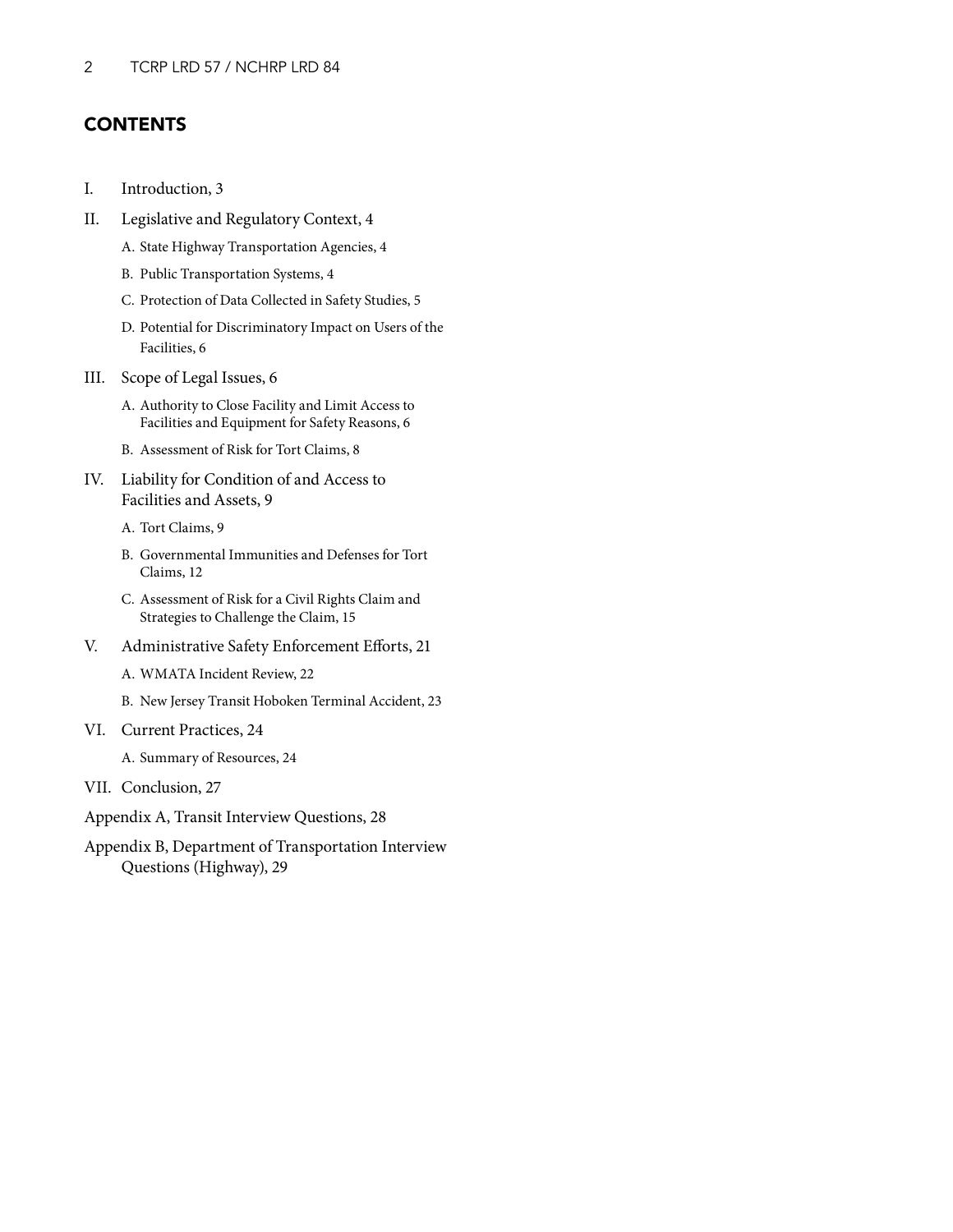## <span id="page-2-0"></span>FIX IT, SIGN IT OR CLOSE IT: STATE OF GOOD REPAIR IN AN ERA OF BUDGET CONSTRAINTS

Terri Parker, Parker Corporate Enterprises, Nixa, Missouri

## I. INTRODUCTION

Public transportation agencies are challenged with finding ways to achieve a state of good repair of their assets and facilities while conforming to an unyielding budget. The phrase "state of good repair" is commonly used to describe property or equipment that is in good working order. But the phrase is also a term of art, which has been incorporated into and defined by federal regulation as a basic element of the safe operation of a public transportation agency that owns, manages, or operates capital assets. Capital assets include motor coaches, trolley buses, light rail vehicles, cable cars, maintenance and administrative facilities, parking garages, and even street signs and paint. "State of good repair" is defined by federal regulation as "a condition sufficient for the asset to operate at a full level of performance."<sup>1</sup> Publicly funded transit agencies are required by federal law to keep their assets and infrastructure in a state of good repair. Similarly, state transportation agencies are obligated to keep their facilities and property in a "safe" or "reasonably safe" condition.2 The phrase "reasonably safe" is defined by statute, caselaw, guidelines, and standards and includes the concept of maintaining a facility in a reasonably safe condition for people who obey the rules of the road. The agency must plan for and anticipate foreseeable risks.3

A transportation agency is not required to protect against all possible perils that the traveling public could encounter. However, once a condition that requires repair or replacement is identified, the agency must address it. The agency has multiple tools to address such conditions. The tools include issuing a warning or repairing the condition or taking the facility out of service temporarily or permanently. Decisions concerning the use of these tools are necessarily influenced by the amount of money the agency has in its budget.

The budgetary discretion of the agency is rarely disturbed by court ruling, since legislative appropriations and executive department decisions are discretionary functions, which are immune from judicial inquiry. This is because both processes concern the allocation of scarce resources between and among competing policy measures.4 For example, in the case of *Coviello*  v. Mass. Bay Transp. Auth.,<sup>5</sup> plaintiff was seriously injured when he fell on a train track. In his lawsuit, Coviello alleged that if the Massachusetts Bay Transportation Authority (MBTA) had been adequately staffed, his injuries could have been prevented. The court found that the decision of the agency to have a staff member on site at a particular station was within the discretion of the agency and noted that the agency had to consider its budget in determining how to and when to spend public funds. The court noted that decisions regarding the allocation of staff are a fundamental part of MBTA's obligation to apportion its limited resources and entered a judgment in favor of MBTA on that basis. Similarly, in *Edouard v. Bonner*,<sup>6</sup> a plaintiff passenger died after an intoxicated driver vaulted over a guardrail and struck the vehicle in which he had been riding. Plaintiffs sued the City of New York, claiming that the accident would have been prevented by a concrete median barrier at that location. After a jury decided in favor of plaintiffs, the city moved for a judgment as a matter of law, presenting evidence to the court that financing for the barrier had not been available and that other public works projects had taken precedence over the median barrier. The trial court denied the motion, but the appellate court found that the city had provided sufficient evidence of a legitimate ordering of its priorities and granted judgment as a matter of law to the city, thereby setting aside the jury verdict.

Regardless of budget constraints, public agencies are obligated to comply with different legal standards of care depending on the type of tasks undertaken by the agency. Transit agencies must keep their trains, bus fleet, railcars, and facilities in a state of good repair in order to provide basic services to the public and achieve compliance with federal regulations. Employees of public agencies are obligated to operate motor vehicles or rolling stock with an extremely high degree of care, and roads and highways must be reasonably safe. Regardless of the standard of care requirement, an agency is not at fault for an accident simply because an accident occurs on or in its facility.

This digest is intended to assist transportation agencies that struggle with difficult prioritization decisions due to budget constraints. Subsection III.A references legal authorities that support an agency decision to close or restrict access to a facility that cannot be safely operated. Subsection III.B provides a legal reasoning for choosing from hierarchy of treatments for potentially hazardous conditions such as whether to warn, mitigate, shield, or eliminating a hazard. Section IV provides an analysis

<sup>&</sup>lt;sup>1</sup> State of good repair principles, 49 C.F.R. § 625.17(a) (20210.

<sup>2</sup> *See, e.g.*, Irion v. State, 760 So.2d 1220, 1228 (La. Ct. App. 2000), ("It is well settled that DOTD [Louisiana Department of Transportation and Development] owes a duty to ensure that highways are reasonably safe for persons exercising ordinary care and reasonable prudence.").

<sup>3</sup> Palloni v. Town of Attica, 278 A.D.2d 788, 723 N.Y.S.2d 582 (2000).

<sup>4</sup> *See*, Estate of Arrowwood v. State, 894 P.2d 642, 646 (Alaska 1995).

<sup>5</sup> 2019 Mass. App. Unpub. LEXIS 742, 96 Mass. App. Ct. 1108 (2019).

<sup>6</sup> 224 A.D.2d 575, 638 N.Y.S.2d 688 (1996).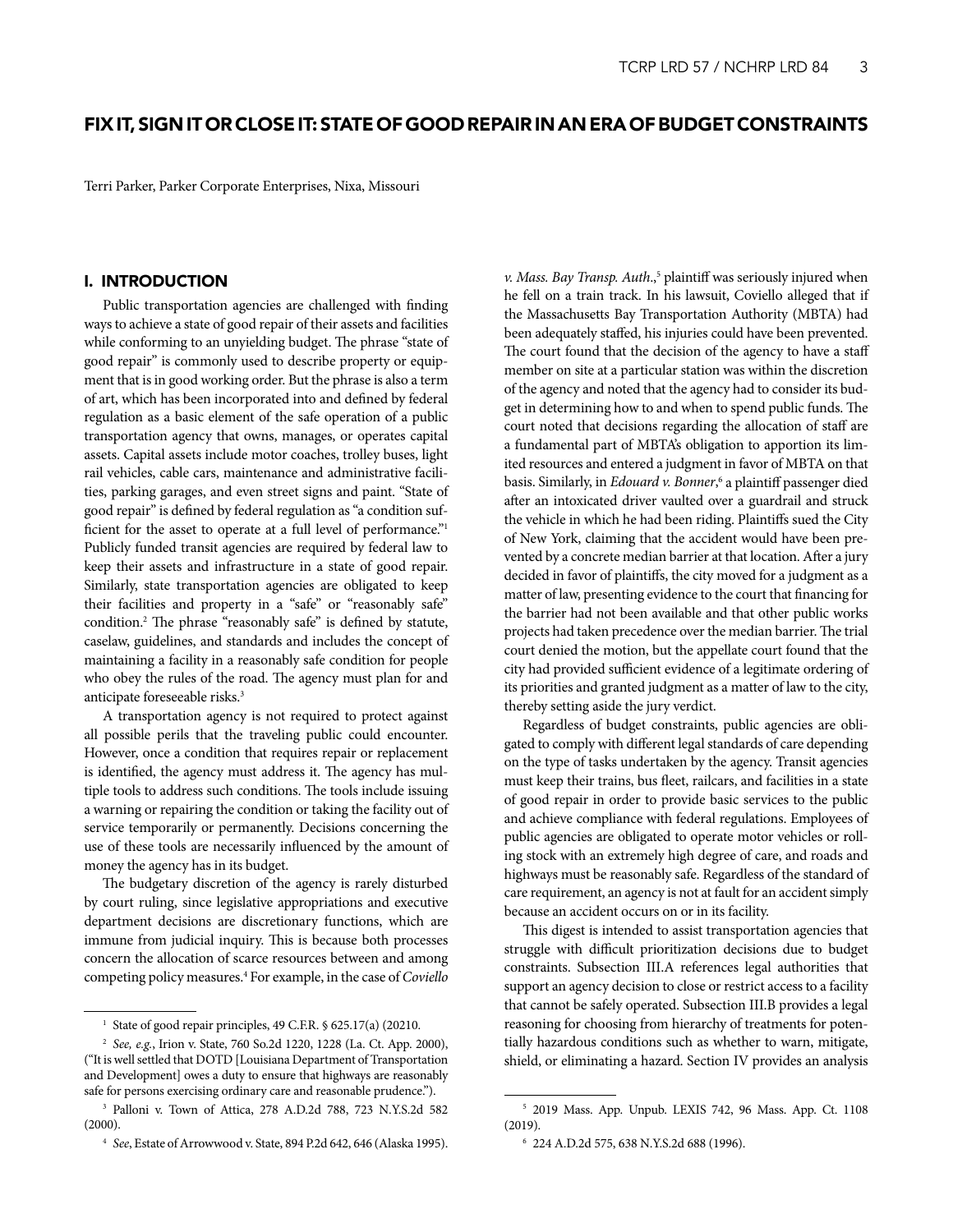<span id="page-3-0"></span>of the tort liability the agency may experience if facilities are not closed or access restricted when a potentially hazardous condition is present. Subsection IV.C addresses civil rights issues relating to potential legal liability if facilities are closed or eliminated temporarily. It provides recommendations for mitigation of liability for closures through public outreach or providing access to alternative routes or services. Throughout the digest are other suggested processes that may reduce the potential for legal exposure.

## II. LEGISLATIVE AND REGULATORY CONTEXT

Transportation agencies are governed by federal and state authorities and must conform to multiple statutory and regulatory requirements that relate to funding, safety, accessibility, and availability of service.

## A. State Highway Transportation Agencies

The Safe, Accountable, Flexible, Efficient Transportation Equity Act: A Legacy for Users (SAFETEA-LU),<sup>7</sup> which was signed into law on August 10, 2005, established the Highway Safety Improvement Program (HSIP)<sup>8</sup> as a core federal-aid program. SAFETEA-LU created resources and opportunities for public agencies to improve highway safety in a comprehensive and strategic manner. In 2012, Congress enacted the Moving Ahead for Progress in the  $21<sup>st</sup>$  Century Act (MAP-21),<sup>9</sup> which was intended to further improve safety in the public transportation industry and provide a steady source of funds for that purpose. The Fixing America's Surface Transportation (FAST) Act<sup>10</sup> was authorized in 2015. The FAST Act provided further funding opportunities for state and local government transportation projects. The FAST Act continued the HSIP with only minor changes, including the requirement for state agencies to develop Strategic Highway Safety Plans (SHSPs).<sup>11</sup> SHSPs must be updated and evaluated regularly using methods that have been established by the Federal Highway Administration (FHWA). Both MAP-21 and the FAST Act included the requirements for performance management processes and the development of an Asset Management Plan (AMP).<sup>12</sup>

All the federal funding programs were intended to reduce fatalities and serious injuries on public roads. Included in the legislation was the requirement of identification and implementation of infrastructure related highway safety improvements based on objective criteria and establishing performance targets and requirements.

## B. Public Transportation Systems

SAFETEA-LU, MAP-21, and the FAST Act included provisions that required public transit agencies to develop and improve existing safety programs. Transit systems must use objective performance measures to determine funding and spending priorities, incorporating Congress' objective of using scientific principles and data analysis to determine the most appropriate allocation of funds. The National Transit Asset Management (TAM) System was outlined<sup>13</sup> in the legislation and the concept of "state of good repair" was defined by regulation.<sup>14</sup>

A capital asset is in a state of good repair if it meets the following objective standards-

(a) The capital asset is able to perform its designed function;

(b) The use of the asset in its current condition does not pose an identified unacceptable safety risk; and

(c) The life–cycle investment needs have been met or recovered, including all scheduled maintenance, rehabilitation, and replacements.15

The TAM is intended to assist the transit agency in developing a systematic "process of operating, maintaining, and improving its assets effectively throughout the life cycle of those assets."16 The TAM plan includes capital asset inventories and condition assessments, decision-support tools, and investment prioritization.17 The following items are required to be in the TAM:

(1) An inventory of the number and type of capital assets. The inventory must include all capital assets that a provider owns, except equipment with an acquisition value under \$50,000 that is not a service vehicle. An inventory also must include third-party owned or jointly procured exclusive-use maintenance facilities, passenger station facilities, administrative facilities, rolling stock, and guideway infrastructure used by a provider in the provision of public transportation. The asset inventory must be organized at a level of detail commensurate with the level of detail in the provider's program of capital projects; and

(2) A condition assessment of those inventoried assets for which a provider has direct capital responsibility. A condition assessment must generate information in a level of detail sufficient to monitor and predict the performance of the assets and to inform the investment prioritization; and

(3) A description of analytical processes or decision-support tools that a provider uses to estimate capital investment needs over time and develop its investment prioritization; and

(4) A provider's project-based prioritization of investments, developed in accordance with § 625.33 of this part; and

(5) A provider's TAM and SGR policy; and

(6) A provider's TAM plan implementation strategy; and

<sup>7</sup> Pub. L. No. 109-59, 119 Stat. 144 (2005).

<sup>8</sup> *Id*. § 1401, codified at 23 U.S.C. § 148 (2021).

<sup>9</sup> Pub. L. No. 112-141, 126 Stat. 405 (2012).

<sup>10</sup> Pub. L. No. 114-94, 129 Stat. 1312 (2015).

<sup>11</sup> Eligibility, 23 U.S.C. § 148(c) (2021).

<sup>12</sup> *See* FHWA, *Asset Management*[, https://www.fhwa.dot.gov/asset/](https://www.fhwa.dot.gov/asset/guidance.cfm.) guidance.cfm.

<sup>13</sup> Transit Asset Management, 49 U.S.C. § 5326 (2020).

<sup>&</sup>lt;sup>14</sup> State of good repair principles, 49 C.F.R. § 625.17 (2021).

<sup>&</sup>lt;sup>15</sup> Standards for measuring the condition of capital assets, 49 C.F.R. § 625.41 (2021).

<sup>16</sup> Transit asset management, 49 U.S.C. § 5326(a)(3) 2020; *see also* Transit Asset Management Plan requirements, 49 C.F.R. § 625.25 (2021).

<sup>&</sup>lt;sup>17</sup> Elements of the National Transit Management System, 49 C.F.R. § 625.15 (2021).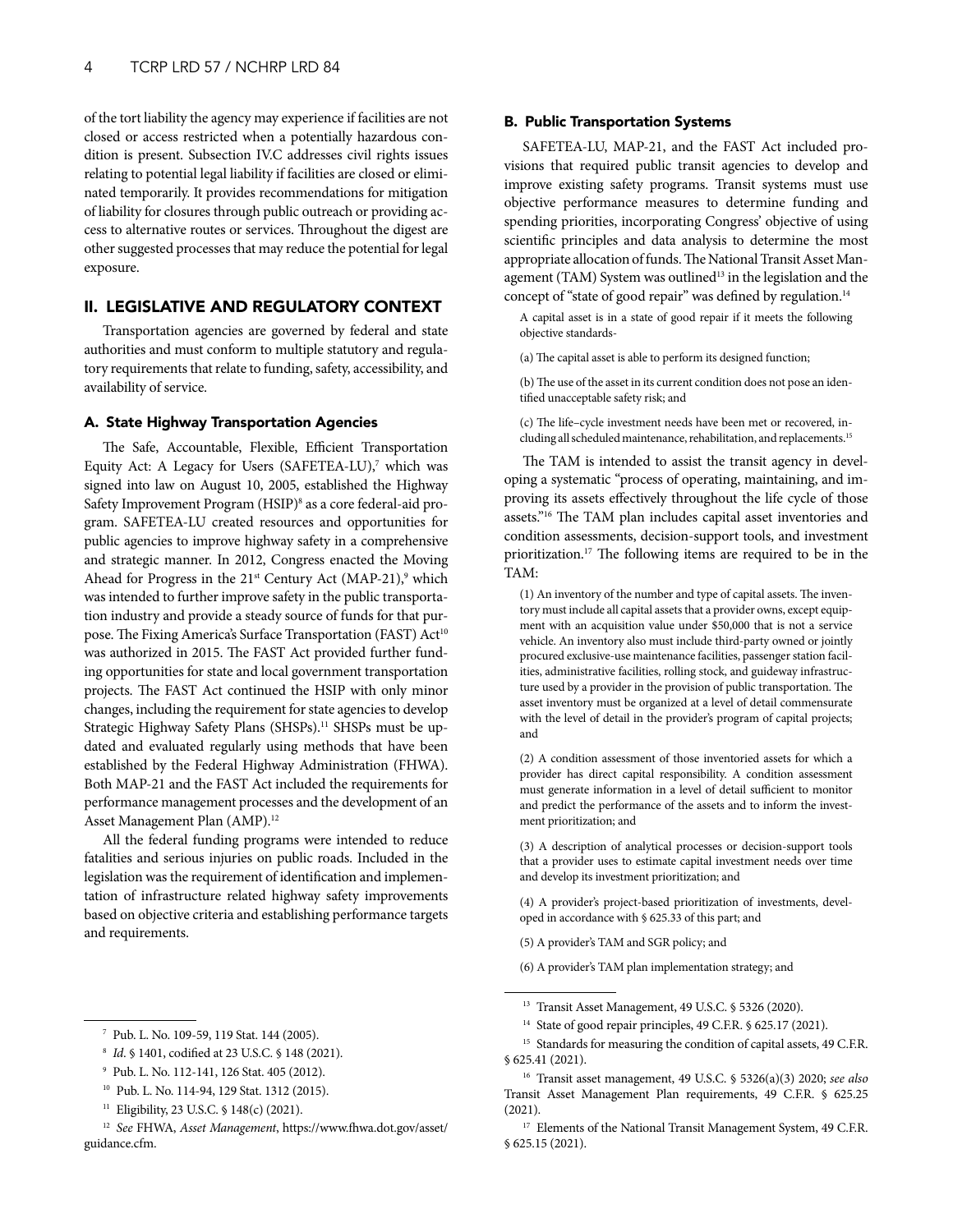<span id="page-4-0"></span>(7) A description of key TAM activities that a provider intends to engage in over the TAM plan horizon period; and

(8) A summary or list of the resources, including personnel, that a provider needs to develop and carry out the TAM plan; and

(9) An outline of how a provider will monitor, update, and evaluate, as needed, its TAM plan and related business practices, to ensure the continuous improvement of its TAM practices.<sup>18</sup>

A TAM is agency specific and developed and approved by the staff and management of the agency. TAMs are objective evaluation tools which can be used to establish performance measures, analyze available inventory, assess the condition of vehicles and facilities, and prioritize investments of the agency. Generally, asset management plans are used by the agency to track and maintain its assets and to determine which inventory needs to be repaired or replaced. The transit agency must annually certify that it has complied with the rules issued under 49 U.S.C.§ 5326. While compliance with the legal provisions is a requirement for transit agencies, once the agency has developed and established its TAM, that document becomes a policy or guideline. The finished document is publicly available and will likely be requested and used by counsel in litigation. The use of the TAM plan in a legal action is developed further in Section III.B.4 of this digest.

In 2018, the Federal Transit Administration (FTA) published the Public Transportation Agency Safety Plan (PTASP) Final Rule,19 which required operators of public transportation systems to develop safety plans by July 2020, although due to the COVID-19 pandemic, the date was extended.<sup>20</sup> The rules require a detailed and rigorous analysis of agency assets so that capital investments can be prioritized to meet safety performance and state of good repair targets. Important components of the safety plan include the requirement to monitor operations of the agency, reduce risks, and make improvements that are necessary for the safety and well-being of the employees and users of the facilities. The safety plan must be updated and certified by the transit agency annually. This rule applies to operators of public transportation systems that receive federal financial assistance under the Urbanized Area Formula Grants Program.<sup>21</sup> Transit agencies are expected to modify safety plans and adjust performance targets as they collect data and implement their Safety Management Systems (SMS).

The Federal Railroad Administration (FRA) has promulgated similar regulations.<sup>22</sup> The regulations require rail operations to establish and implement a system safety program that "continually and systematically evaluates railroad safety hazards on its system and manages the resulting risks to reduce the number and rates of railroad accidents, incidents, injuries, and fatalities."23 Rail operations must also participate in a risk reduction program.<sup>24</sup>

#### C. Protection of Data Collected in Safety Studies

Both state and local highway administrations and railroads enjoy statutory protection of the information they gather for safety studies.<sup>25</sup> The protected information includes plans, reports, documents, surveys, schedules, lists, or data, and (in the case of railroads) specifically includes a passenger rail operation's analysis of its safety risks under and a passenger rail operation's statement of mitigation measures. The information gathered by the agency is not subject to discovery, allowed to be admitted into evidence, or to be considered for other purposes in a federal or state court proceeding for damages involving personal injury, wrongful death, or property damage. Transit operations do not have the same protections under federal law at this time, although a change to the law has been considered by Congress.26 This omission in protection is critical for the transit agency because federal law requires that all the federally funded transportation agencies keep track of and prioritize the need for repair and replacement of assets. This necessarily requires an examination and ranking of vehicles, facilities, and equipment, and the requirement to identify equipment and assets that need refurbishment or replacement. If a tort claim relates to the alleged malfunction or defect of equipment, and the agency itself has identified that equipment or property as in need of repair or refurbishment, that fact of the need for repair may become a critical part of a plaintiff's case against the transit agency.

<sup>&</sup>lt;sup>18</sup> Transit Asset Management Plan requirements, 49 C.F.R. § 625.25 (2021).

<sup>19</sup> Public Transportation Safety Plan, 83 Fed. Reg. 34,418 (July 19, 1018), codified at 49 C.F.R. pt. 673 (2019).

<sup>20</sup> FTA, *Public Transportation Agency Safety Plans*, https://www. transit.dot.gov/PTASP, (last visited March 18, 2021). "In light of the extraordinary operational challenges presented by the COVID-19 public health emergency, FTA issued a Notice of Enforcement Discretion effectively extending the PTASP compliance deadline from July 20, 2020 to December 31, 2020," *id*. The deadline was later extended to July 20, 2021.

<sup>&</sup>lt;sup>21</sup> The Urbanized Area Formula Grants program, 49 U.S.C. 5307 (2021), makes federal resources available to urbanized areas and to governors for transit capital and operating assistance in urbanized areas and for transportation-related planning.

<sup>&</sup>lt;sup>22</sup> System Safety Program and Risk Reduction Program, 85 Fed. Reg. 12,826, 12,844 (Mar. 4, 2020), codified at 49 C.F.R. § 270.101 (2020).

<sup>23</sup> *Id.*

<sup>24</sup> Risk Reduction Program, 85 Fed. Reg. 9262 (Feb. 18, 2020), codified at 49 C.F.R. pt. 271 (2020).

<sup>&</sup>lt;sup>25</sup> Discovery and admission as evidence of certain reports and surveys, 23 U.S.C. § 409 (2021); [FRA] Discovery and admission as evidence of certain information, 49 C.F.R. § 270.105(a) (2020), states "[A] ny information compiled or collected after August 14, 2017, solely for the purpose of planning, implementing, or evaluating a system safety program under this part shall not be subject to discovery, admitted into evidence, or considered for other purposes in a Federal or State court proceeding for damages involving personal injury, wrongful death, or property damage."

<sup>&</sup>lt;sup>26</sup> Congress requested that TRB provide a recommendation as to whether legislation should be enacted that would bestow 23 U.S.C. § 409 type protections on transit agency safety studies and records. *See*, National Academies of Sciences, Engineering, and Medicine. 2018. *Admissibility and Public Availability of Transit Safety Planning Records*. Washington, DC: The National Academies Press.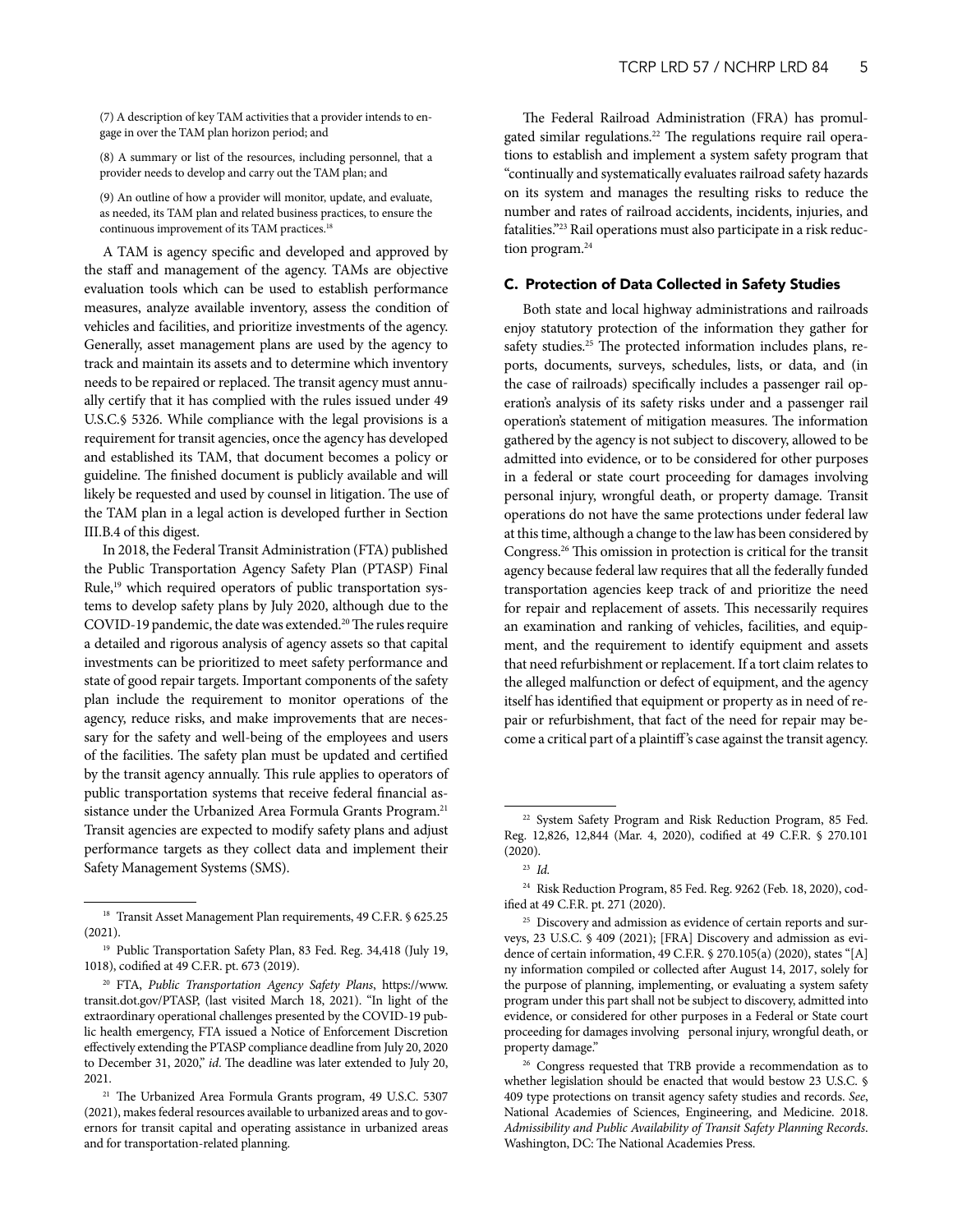## <span id="page-5-0"></span>D. Potential for Discriminatory Impact on Users of the Facilities

In addition to regulatory safety requirements, public agencies must consider the impact of their budgetary actions upon minority and other protected groups. Title VI of the 1964 Civil Rights  $Act^{27}$  requires federal funds to be expended only on activities and programs that do not discriminate against people on the basis of their national origin, race, or color. This prohibition against discrimination applies to recipients of federal funds in two categories: 1) intentional discrimination and 2) procedures and criteria that do not appear to be discriminatory in nature but actually have a discriminatory effect on protected individuals. Section 601 of Title VI<sup>28</sup> prohibits discrimination by a state or local agency and allows a private right of action for individuals who have experienced intentional discrimination. Section 60229 requires state and local agencies to ensure that their grantees do not engage in actions that have a disparate impact that results in discrimination. Agency policies with discriminatory effects cannot remain in place unless the agency can show the practices were necessary to achieve a legitimate non-discriminatory objective,<sup>30</sup> although there is no private right of action to enforce disparate-impact regulations that have been promulgated by federal agencies.<sup>31</sup> Such federal regulations are enforced by the grantor agency by the withholding of grantee funding.

Executive Order 12898<sup>32</sup>, Federal Actions to Address Environmental Justice in Minority and Low-Income Populations, was signed into law in 1994 and remains in effect today. The executive order required federally funded agencies to identify and address "disproportionately high and adverse human health or environmental effects"33 on minority and low-income populations in their programs, policies, and activities. Policies of FHWA and FTA echo the language of the executive order and require agencies to identify and address adverse effects of their programs, policies, and activities on minority and low-income populations. The overlap between the statutory obligation placed on federal agencies under Title VI to ensure nondiscrimination in federally assisted programs administered by state and local entities, and the administrative directive to federal agencies under the executive order to address disproportionate adverse impacts of federal activities on minority and low-income

populations explain why Title VI and environmental justice concepts are often paired.34

## III. SCOPE OF LEGAL ISSUES

This section examines legal authority that would support an agency's closure or restriction of access to a facility if it cannot be safely operated. It also provides an analysis of the tort liability the agency may experience if facilities are not closed, or access is not restricted when a potentially hazardous condition is present. The section includes legal background on the hierarchy of treatments concerning whether to issue a warning, shield, or eliminate a potentially hazardous condition. The section also addresses civil rights issues relating to the agency's potential legal liability to the users of the facilities if those facilities are closed or eliminated temporarily and provides recommendations for mitigation of liability by public outreach or access to alternative routes or services. The section also suggests processes that may reduce the potential for legal exposure to the agency.

## A. Authority to Close Facility and Limit Access to Facilities and Equipment for Safety Reasons

State and federal law often provide the framework for a transportation agency to close or restrict access to its highways.<sup>35</sup> The authority for a transit agency to close, restrict access to facilities, or withdraw funding may be found in state or federal law,<sup>36</sup> or regulation,<sup>37</sup> or the enabling legislation for a mass transit agency.

<sup>36</sup> Public transportation safety program, 49 U.S.C. § 5329 (2021), was the impetus for a national public transportation safety program.

Section 5329(h) provides

(1) Restrictions and prohibitions. The Secretary shall issue restrictions and prohibitions by whatever means are determined necessary and appropriate, without regard to section 5334(c), if, through testing, inspection, investigation, audit, or research carried out under this chapter, the Secretary determines that an unsafe condition or practice, or a combination of unsafe conditions and practices, exist such that there is a substantial risk of death or personal injury.

(2) Notice. The notice of restriction or prohibition shall describe the condition or practice, the subsequent risk and the standards and procedures required to address the restriction or prohibition.

(3) Continued authority. Nothing in this subsection shall be construed as limiting the Secretary's authority to maintain a restriction or prohibition for as long as is necessary to ensure that the risk has been substantially addressed.

<sup>27</sup> Pub. L. No. 88-352, § 601, 78 Stat. 252 (1964), as amended, codified at 42 U.S.C. 2000(d)--2000(d)-7 (2021).

<sup>28</sup> *Id*. § 2000(d).

<sup>29</sup> Pub. L. No. 88-352, § 602, 78 Stat. 252 (1964), codified at 42 U.S.C. 2000(d)-1 (2021).

<sup>30</sup> U. S. Department of Justice, *Title VI of the Civil Rights Act of 1964, 42 U.S.C. § 2000D ET. SEQ.,* https://www.justice.gov/crt/fcs/TitleVI-Overview (last updated June 26, 2020).

<sup>31</sup> Alexander v. Sandoval, 532 U.S. 275, 121 S. Ct. 1511, 149 L. Ed. 517 (2001).

<sup>32</sup> Exec. Order No. 12898, (February 11,1994), 3 C.F.R., 1994 Comp., p. 859, 32 C.F. R. 651,17 (2021).

<sup>33</sup> *Id*. § 1-101.

<sup>34</sup> FTA C. 4702.1B, *Title VI Requirements and Guidelines for Federal Transit Administration Recipients* (Oct. 1, 2012), https://www.transit. dot.gov/sites/fta.dot.gov/files/docs/FTA\_Title\_VI\_FINAL.pdf.

<sup>&</sup>lt;sup>35</sup> For instance, Mo. REV. STAT. § 304.180.4. (2020), (Regulations as to weight — axle load, tandem axle defined—idle reduction technology, increase in maximum gross weight permitted—requirements during disasters), authorizes the Missouri Department of Transportation (MoDOT) to establish weight limits for bridges or close a bridge when the Commission finds that the public may be at risk if this action is not taken.

<sup>37</sup> Public Transportation Safety Program, 49 C.F.R. pt. 670 (2021) and State Safety Oversight, 49 C.F.R. pt. 674 (2020).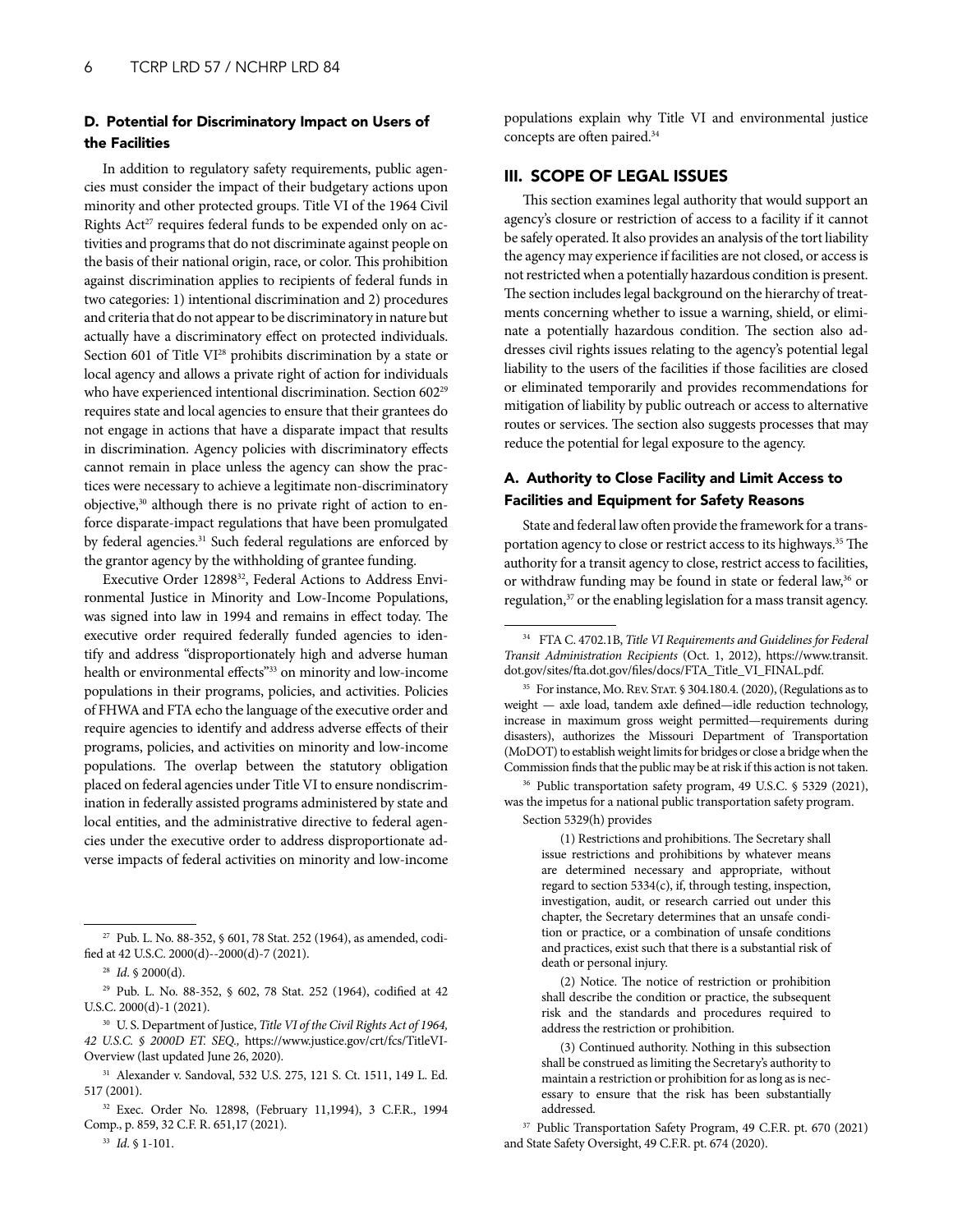#### *1. State Law or Regulation*

In many cases, state law provides a basis for a transportation agency to close or restrict access to its highways. The Washington State Department of Transportation is authorized to close or restrict its roadways if it is deemed necessary due to the condition of the road.<sup>38</sup> Other transportation agencies, such as the Missouri Department of Transportation, have laws that require regular inspection of the bridges and allow weight and speed restrictions to be placed on the structures at the discretion of the agency.39 The agency can close or reduce access to its facilities when it has determined that a safety issue is serious enough to warrant action. This action may be spurred by a sudden emergency or by a planned event.

#### *2. Federal Regulatory Agencies*

Regulatory agencies, such as FHWA and FTA may, in some circumstances, temporarily administer a safety oversight program or withdraw previously authorized funding for safety reasons.40 For instance, in March 2015, in order to avoid a potential loss of funding, Washington Metropolitan Area Transit Authority (WMATA) was required to develop an action plan to address safety findings and recommendations that were issued by FTA following FTA's comprehensive inspection of the rail and bus transit systems.41 In 2018, the Mississippi governor issued an emergency executive order requiring the closure of more than 100 bridges in Mississippi after structural inspections were performed by federal highway officials.<sup>42</sup> The emergency declaration was issued after the governor received a letter from FHWA, which warned that the Mississippi Department of Transportation was at risk of losing federal funds if the bridges remained open to traffic.

#### *3. Objective Criteria*

An agency has multiple tools available to determine whether action should be taken in response to a potential safety concern. Scientific studies, review of data, and the implementation of technological advances are normally the basis of the agency's decision-making process. The agency's own policies, equipment manuals, and vehicle service manuals also contain objective criteria that is used to guide the decision-making process. The following are examples of other objective criteria that may be used by the agency.

a. National Bridge Inspection Standards.<sup>43</sup>

b. The transit agency may rely on its state of good repair analysis. The federal regulation contains guidance for measuring the condition of capital assets.44

c. Asset Management Plan<sup>45</sup> or TAM. A plan includes categories such as inventory, inspection schedules, rating of condition of equipment and vehicles, budget, and risk.

d. Vehicle pre-trip inspection or mechanics inspection checklist.

e. Building inspection codes and criteria for inspection of new building construction.

f. Visual inspection of conditions such as flooding, or a roadway blocked by debris.

g. Internal processes which require the collection of accident data that assists in determining potential projects and infrastructure improvements.

h. Manual on Uniform Traffic Control Devices (MUTCD).<sup>46</sup>

Bridge inspection criteria, the MUTCD, building inspection codes, and other types of standard guidance have been developed through years of scientific and engineering studies. Some of these methods are nationally accepted industry standards.

#### *4. Discretion of Agency*

An action in tort is the basis for claims of damages due to property loss or injury allegedly caused by an act of an employee of the government or due to the condition of property that is owned or maintained by the government. In order to bring a claim, plaintiff must allege that the agency had a duty to him or her, that the duty was breached, the breach was the cause of injury, and that damages occurred.<sup>47</sup> One of the defenses to a tort claim made against a governmental agency is that the agency is exempt from liability because the action complained of was within the agency's discretion. The allocation of funds among competing interests such as safety, maintenance, long-term purchases, and expansion of the system is inherently a discretionary function of the agency.

The concept of discretionary and ministerial functions is incorporated into both federal and state law. The discretionary function defense exempts the governmental actor from liability for "[a]ny claim … based upon the exercise or performance or the failure to exercise or perform a discretionary function or

<sup>38</sup> Closure or restriction authorized—Restriction for urban public transportation system use, WASH. REV. CODE § 47.48.010 (2021).

<sup>39</sup> *See*, Inspections, when made—action to be taken, report of certain first class counties, Mo. Rev. STAT. § 61.071 (2020). Alabama and Alaska have similar statutes, *See*, Closing highways and roads; barricades; signs; notice, ALA CODE. § 32-5-16 (2021); Closing highways, Alaska Stat. § 19.10.100 (2020).

 $40$  49 U.S.C. § 5329(e)(8)(C) (2021). This subsection allows for temporary federal assumption of rail transit safety oversight.

<sup>41</sup> WMATA FTA Corrective Plan, https://wmata.com/rider-guide/ safety/fta-cap.cfm, (last visited March 18, 2021).

<sup>42</sup> Cameron McWhirter, *Mississippi Gov. Bryant Orders More than 100 Bridges Closed*, The Wall Street Journal, (April 12, 2018), https://www.wsj.com/articles/mississippi-gov-bryant-orders-morethan-100-bridges-closed-1523541600.

<sup>43</sup> FHWA, National Bridge Standards, https://www.fhwa.dot.gov/ bridge/nbis.cfm (last updated October 30, 2020).

<sup>44</sup> Standards for measuring the condition of capital assets, 49 C.F.R. 625.41 (2021).

<sup>45</sup> Transit Asset Management Plan requirements, 49 C.F.R. § 625.25 (2021).

<sup>46</sup> FHWA, MUTCD website, https://mutcd.fhwa.dot.gov. The MUTCD identifies the standards used by transportation agencies to install and maintain traffic control devices on public streets and highways. It contains instructions for road markings, highway signs, and traffic signals.

<sup>47</sup> *See e.g.*, Turner v. North Carolina Department of Transportation, 233 N.C. App. 90, 93, 733 S.E. 2d. 871, 874 (2012).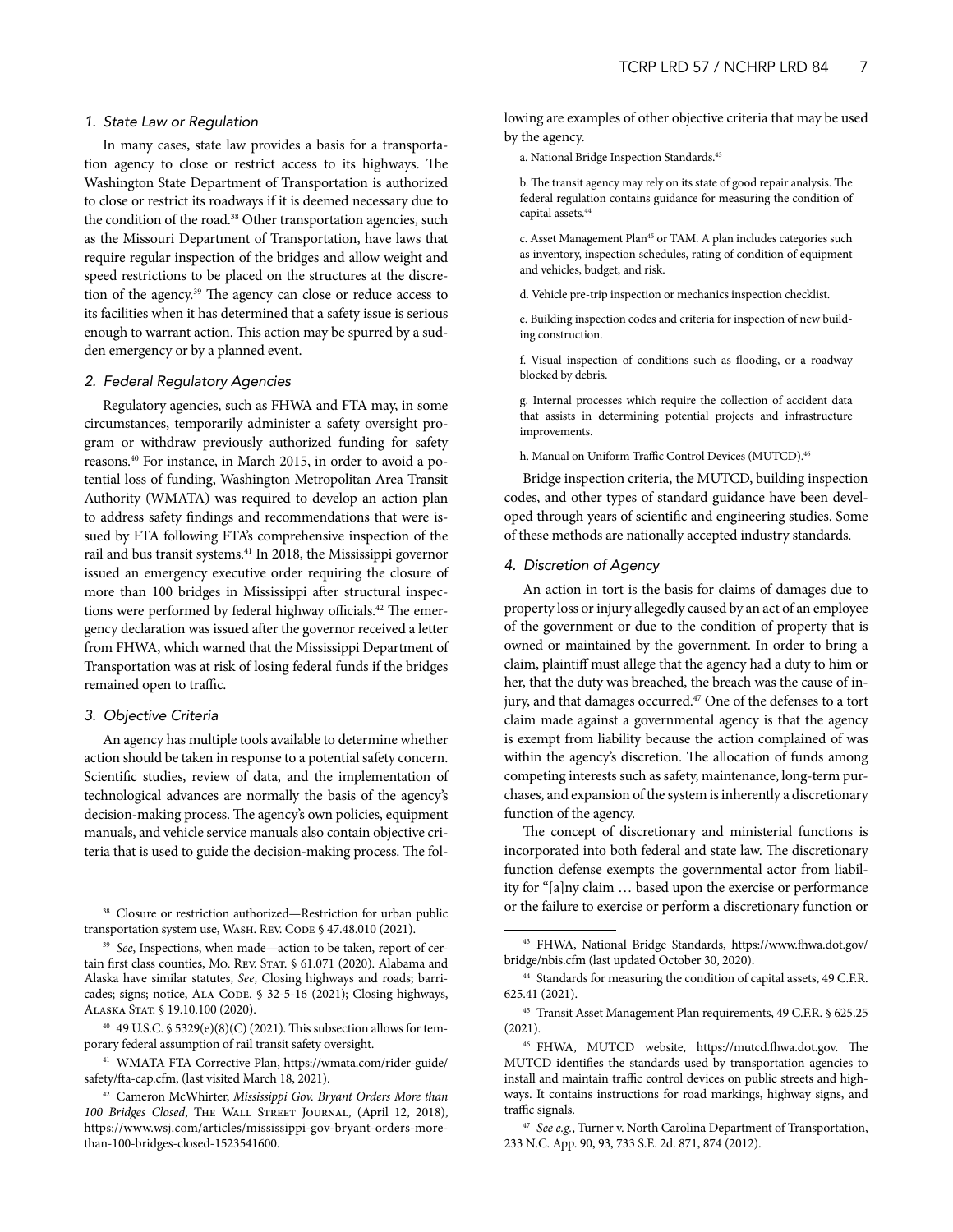<span id="page-7-0"></span>duty on the part of a federal agency or an employee of the Government, whether or not the discretion involved be abused."48 The purpose of the discretionary exception is to "prevent judicial 'second-guessing' of legislative and administrative decisions that have been reached . . . [based on] social, economic, and political policy of the agency."49

In contrast, if an action taken (or not taken) by the government is found to be ministerial, the government is not exempt from liability. A ministerial act is generally defined by the courts as an act that is required by statute, regulation, or policy. An agency does not have the discretion to act (or not) if a statute or policy directs mandatory and specific action.<sup>50</sup> An agency's actions do not involve policy decisions when the acts concern mundane, administrative, "garden-variety", housekeeping problems.51 The employee who is performing a ministerial act has no option except to conform with the directive.52 For example, an employee is performing a ministerial act if he performs an inspection of a restroom on the hour because agency policy requires the restroom to be inspected every hour.

Discretion of the agency as a defense to a lawsuit is discussed in depth in Subsection IV.B. of this digest.

## B. Assessment of Risk for Tort Claims

The agency must seek to identify potential hazards to its facilities and mitigate or eliminate them, if possible. Risks such as harm to people or property, inconvenience, and loss of access to transportation systems should be ascertained. Once those risks are identified and evaluated, appropriate methods of mitigating or eliminating inconvenience to the public and potential injuries can be determined. The agency must consider the condition of equipment and facilities as well as the importance of the continuance of the use of the asset to the operation of the entire transportation system. A similar method of risk assessment has been adopted by the FRA, which is designed to eliminate, control, or mitigate all identified hazards where feasible.<sup>53</sup>

If a lawsuit is filed, and liability of the agency for its actions or inactions is questioned, the basis of the agency's defense of the claim will likely be a filed business record and witnesses that describe the thorough and thoughtful decision-making process of the agency. This documentation will be important so the agency can show the discretion it used in prioritizing the importance

- <sup>50</sup> Navarette v. United States, 500 F.3d 914, 916 (9th Cir. 2007).
- <sup>51</sup> *See,* Aslakson v. United States, 790 F.2d 688 (8th Cir. 1986).
- <sup>52</sup> Rothrock v. United States, 62 F.3d 196 (7th Cir. 1995).

of repairs, upgrades, and funding allocations as part of a riskbenefit analysis. The process of determining which projects or repairs were selected and the reasons for the selection should be documented in a detailed manner. The business record may include copies of policies, agency program needs, the AMP or TAM, emails, reports, drawings, photographs and/or letters and directives from regulators. The agency should document its decision-making processes in a location and format that can be accessed for many years. The following analysis could be part of the decision-making process.

## *1. Hierarchy of Treatments*

An agency may be criticized for the closure of a facility by those who depend on it for daily travel, simply due to the inconvenience caused by the closure. Governmental agencies have the ability to shut down their facilities when faced with a condition that mandates closure. It is unlikely that a legal challenge would be made to a decision based on an obvious hazard such as a sinkhole opening on a highway or improperly functioning brakes on a light rail car. However, an agency may face legal liability in the civil rights context once an immediate hazard is identified that results in the need for permanent closure of a roadway or facility.<sup>54</sup>

The hierarchy of treatment analysis is relevant to multiple layers of agency decisions, such as in the instance when a sinkhole suddenly appears on a heavily traveled highway. In that case, the agency would have to prepare a short-term and longterm plan to address the sinkhole. The short-term response would likely be to close the road and reroute traffic or close the lane of travel. It would not be sufficient to warn of the condition since the ground would be unstable. The longer-term response would likely be to fill in the sinkhole or permanently reroute or close a portion of the road. In the case of improperly functioning brakes on a railcar, the agency must immediately take the vehicle out of service. If there are no other available cars, service would be reduced until a substitute could be found. A mere warning of the condition of the brakes is clearly not sufficient. The agency must use its discretion and objective criteria to determine which conditions can be warned of, and which conditions must be temporarily or permanently fixed.

## *2. Warning of the Condition*

Courts have ruled that there is no obligation to warn of an obvious condition. In *Smith v. Washington Metropolitan Area Transit Authority*, 55 the court found that WMATA was immune for its failure to warn patrons of the inoperative status of two escalators, noting that the agency was not obligated to warn of an obvious condition, and that decisions concerning the proper response to hazards are protected from tort liability by the discretionary function exception. Even though there may not be a legal obligation to warn of a condition, a transportation agency may choose to warn of it. For instance, an agency may become aware that its guardrail is damaged along an interstate. Typically,

<sup>48</sup> United States v. S.A. Empresa de Viacao Aerea Rio Grandense, 467 U.S. 797, 808, 104 S. Ct. 2755, 2762, 81 L. Ed. 2d 660, 671 (1984) (citing 28 U.S.C. § 2680(a) (1984)).

<sup>49</sup> *Id*. at 814, 104 S. Ct. at 2765, 81 L. Ed. 2d at 674. *See also*, Risner v. Ohio DOT, 145 Ohio State 3d. 55, 46 N.E. 3d 687 (2015).

<sup>53</sup> FRA, *The Collision Hazard Analysis Guide Federal Railroad Administration*, October 2007, https://railroads.dot.gov/elibrary/ collision-hazard-analysis-guide-commuter-and-intercity-passengerrail-service. The Guide provides a step-by-step procedure on how to perform a hazard analysis and how to develop effective mitigation strategies to improve passenger rail safety. The analysis can be conducted in conjunction with the passenger railroad's system safety program plan.

<sup>54</sup> *See* Section IV.C of this digest.

<sup>55 290</sup> F.3d 201 (4th Cir. 2002).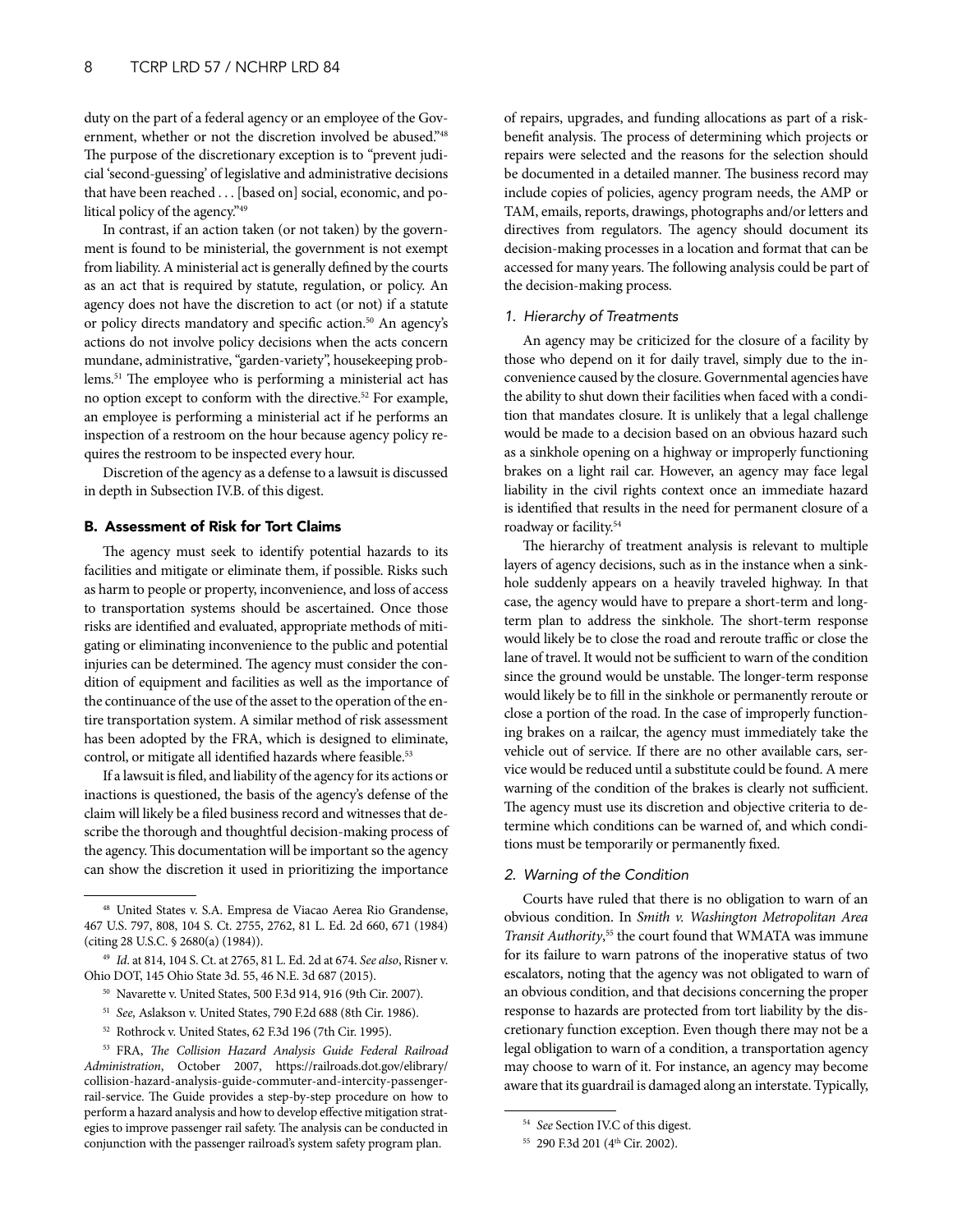<span id="page-8-0"></span>guardrail repair cannot be completed immediately after a hit, and a guardrail may be out of service for a week or more. The Texas Department of Transportation installs a sign that warns motorists "guardrail out ahead" while some other states do not warn of the condition. A warning sign can be installed relatively quickly and inexpensively. However, the agency must be prepared to explain the reasons it chose to warn of a condition rather than take additional steps to address it.

In California, a transportation agency is not responsible for harm caused by the lack of a warning device unless a reasonably careful person would not notice or anticipate a dangerous condition of the property without a warning of it. California courts have held that the government agency should warn of conditions that are not "reasonably apparent" to motorists. If a failure to post a warning sign results in a "concealed trap" for motorists who are using due care, the agency will not enjoy immunity.<sup>56</sup> In *Chowdhury v. City of Los Angeles*, 57 the court suggested that liability could occur in the following circumstances: the failure to "warn of a sharp or poorly banked curve" or "a hidden intersection" or the failure to warn of a location known to the agency to "freeze and create an icy road surface."58 In the instance of the agency warning of a known location that freezes, the agency can warn of a condition, but must make plans to fix the condition itself within a reasonable period of time.

**Analysis**. In some cases, a condition should be remediated but the work cannot be done immediately. Mitigation or reduction of a risk should be considered when the risk cannot be immediately eliminated. Mitigation should also be considered when the condition cannot be fixed at all, whether due to practical implementation problems or budget restrictions. An example of this problem is a slippery road surface. The surface condition should be remediated as it is a potential hazard to the traveling public. While the agency may be able to warn of the condition rather than immediately expend funds for a roadway improvement, it still should address the condition. If a construction project is required, months or even years may pass before the project can be funded and programmed. The agency must keep close watch on the condition of the road in case it deteriorates, which could necessitate acceleration of the repair or the installation of additional warning signs.

It may not be possible to remediate the condition immediately or even in the immediate future due to budget considerations. A sign warning of the condition rather than a resurfacing might not be the preferred treatment, but it may be acceptable after the agency has considered factors such as traffic volume on the road and other needs on the system. The agency should also consider whether it has warned of similar conditions on other parts of its system. The agency can always consider other less permanent treatments such as scraping the surface of the pavement to provide additional friction or other treatments. The decision to warn of a condition rather than shield or fix it requires careful, logical, and documented analysis.

#### *3. Decision to Remove the Hazard*

The application of engineering judgment may require that a condition be immediately remediated or removed. The agency simply does not have a choice and cannot keep a facility open if it is dangerous to the public. The agency has the authority to close or restrict access to a facility in this situation. Once an emergency or critical situation has been resolved, the agency must determine the means of restoring services or providing alternative services to the traveling public. In the case of a highway or road agency, detoured routes are almost always available although they can cause inconvenience to the public if the detour is lengthy in distance or duration. Transit operations face the same challenges in maintaining consistent services. Both types of agencies are subject to discrimination claims for these decisions.<sup>59</sup>

## *4. Reliance on Asset Management Plan and State of Good Repair Principles*

The AMP assists the agency in determining the continuing usefulness and viability of an asset. It also provides the agency with data that may assist it in reducing costs, extending the useful life of vehicles, increasing equipment availability, optimizing inventory levels, and ensuring regulatory compliance. The AMP requires replacement and/or maintenance of equipment on a regular scheduled basis. When defending a claim that a malfunctioning asset was left in service due to negligence of the agency, the agency can rely on the objective criteria and data found in its AMP as a basis for its defense and to assist it in explaining the reasons for its actions and choices. While few reported legal opinions discuss the AMP as a component of a defense to a claim, cases that discuss the discretionary aspects of the agency budget, such as the *Coviello* case, supra, where the court noted that the decision-making process of the agency, including the allocation of its limited resources, was a discretionary decision and not subject to legal review, are helpful to the agency's budget-based defense.

## IV. LIABILITY FOR CONDITION OF AND ACCESS TO FACILITIES AND ASSETS

The following topics are analyzed in detail in this section: liability based on tort and discrimination theories and potential defenses to those claims; standards of care; governmental immunities; and the consideration by the agency of cost of repair or replacement of a facility as a defense to a complaint.

## A. Tort Claims

In a tort claim, a plaintiff seeks a civil remedy—typically money damages for personal injury and/or property loss claiming negligence by the public agency or its employees. The lawsuit is based on a claim by a plaintiff that he or she has

<sup>56</sup> *See,* Kessler v. State of California, 206 Cal. App.3d 317, 253 Cal. Rptr. 537 (1988), *cited* in Lakireddy v. City of Oakland, 2008 Cal. Super LEXIS 96 at \*2 (2008).

<sup>57 38</sup> Cal. App. 4th 1187, 45 Cal. Rptr. 2d 657 (1995).

<sup>&</sup>lt;sup>58</sup> *Id.* at 1197, 45 Cal. Rptr. 2d at 663 (citations omitted).

<sup>59</sup> *See* Section IV.C of this digest.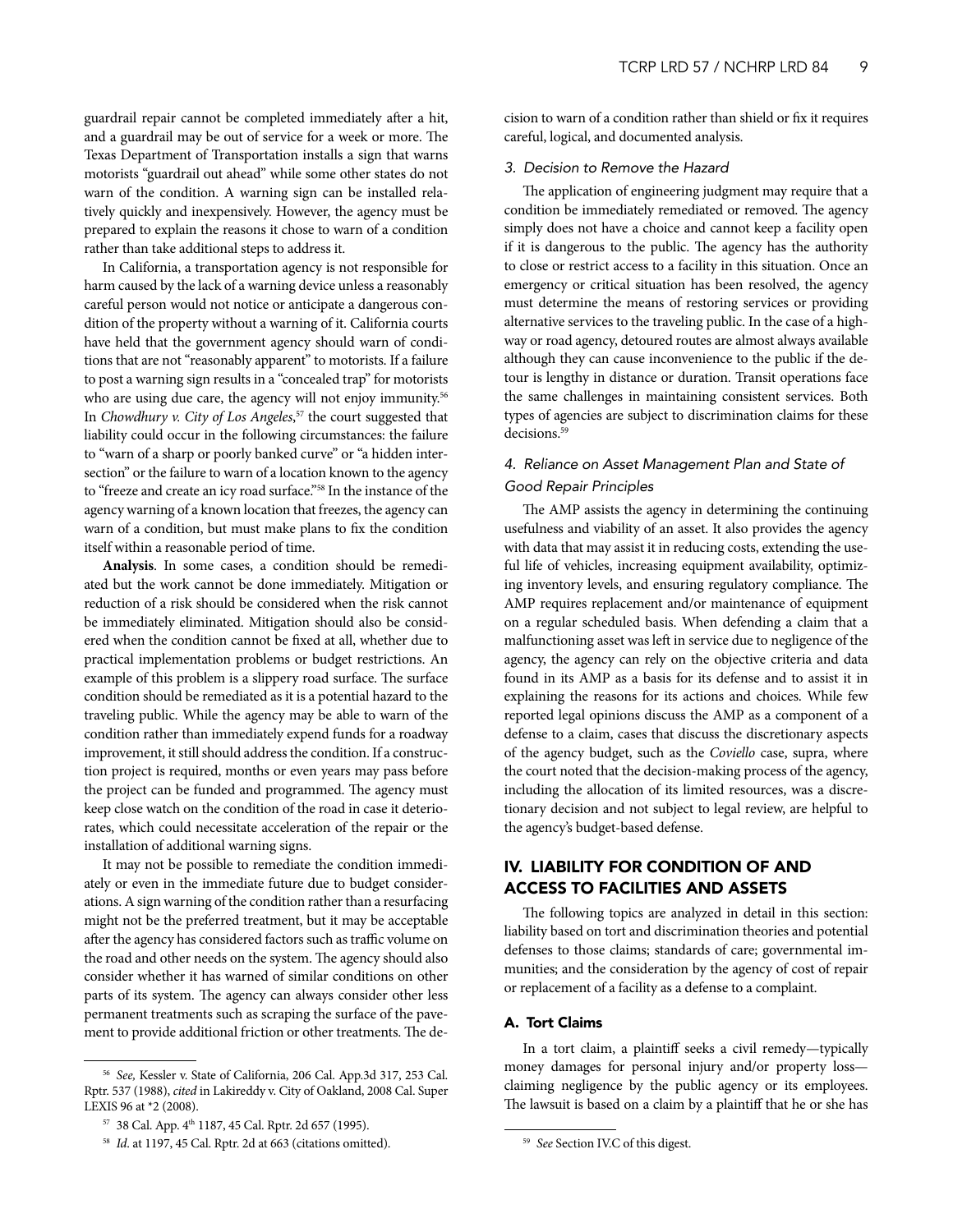been injured by a wrongful or negligent act or failure to act. Plaintiff must prove (1) a duty to act in a non-negligent manner; (2) breach of that duty; (3) a causal relationship between the breach of the duty; and (4) damages. Several potential defenses may be used in support of the agency that is defending a tort claim.

#### *1. Standards of Care*

There is not a precise standard of care for every situation. Generally, standards of care are established by governmental regulations and industry guidelines. For a plaintiff to recover damages under a negligence theory, he or she must prove the existence of a duty to that plaintiff as well as a connection between the duty that was breached and the injury that occurred. Whether the duty exists is a question of law, which will be decided by a judge, and whether the duty was breached is a question of fact, which will be decided by fact finding judge or a jury<sup>60</sup> When there are no guidelines in place at the time of an allegedly negligent engineering action, the proper standard of care is that of a reasonable engineer using accepted practices at the time of the act.<sup>61</sup> If an agency is governed by laws, rules, or policies, and fails to comply with them, the failure to comply with those standards, without adequate explanation, generally indicates that an agency has been negligent in its actions.

Discussed in the next section are standards of care that are typically applicable to agents and employees of transportation agencies, as well as the agencies themselves. The law varies by jurisdiction. Some jurisdictions enjoy governmental or other immunities and defenses, which will be considered by a court in conjunction with its analysis of the duty of the agency toward the plaintiff.

## *2. Reasonable or Ordinary Care*

The "reasonable person" standard of care refers to the degree of attentiveness, caution, and prudence that a reasonable person in similar circumstances would exercise. If a person has exercised reasonable care, he or she is not negligent. Many state laws require the government to keep its roadways in a "reasonably safe" condition to protect the motoring public.<sup>62</sup> An agency can be held responsible for defects in its equipment if it knew, or with reasonable care, should have known, of a defect.<sup>63</sup>

## *a. Obligation to Upgrade*

The duty of reasonable care does not include the obligation to upgrade facilities with the newest or best equipment if the equipment the agency has in use is in good working order.

In *MARTA v. Rouse*, 64 plaintiff was injured when her foot was trapped under the plate of an escalator in a rail station in Atlanta, Georgia. She filed a negligence action naming the Metropolitan Rapid Transit Authority (MARTA) as a defendant, alleging that a piece of equipment that was designed to prevent foot trapping should have been installed at the station. After examining factually similar cases in other jurisdictions, the court dismissed plaintiff's claim, reasoning that a common carrier does not have an obligation to supply the "latest and best devices in situations requiring greater than ordinary care."65 Referencing a decision in another jurisdiction, the court stated, "The court concluded that [the transit authority] does not have a duty to design and build a subway system that is completely accident-proof, nor is [the transit authority] required to constantly improve its subway system by incorporating every new safety device that may become available." (Citations omitted)<sup>66</sup>

**Analysis**. The fact that new products or designs are available does not mean that existing facilities that use older versions of those products or designs are not safe. In fact, the Policy on Geometric Design of Highways and Streets, a guide used by engineers to design highways, provides: "… the fact that new design values are presented herein does not imply that existing streets and highways are unsafe, nor does it mandate the initiation of improvement projects."67 A frequently used defense is based upon the concept that while systems or facilities can always be made safer, if the facility is in compliance with the rules or practices that were in place at the time it was installed, it is safe, or in a state of good repair. A finding of a state of good repair frequently equates to compliance with safety and maintenance standards. In *City of Moorehead v. Bridge Co.,*68 the court remarked that the bridge at issue should be maintained "in a state of good repair in accordance with the generally accepted standards by the Highway Departments for the States of North Dakota and Minnesota for similar structures."69

## *3. Very High Degree of Care*

In many jurisdictions, a common carrier such as a bus or train is required by law to convey its passengers with extraordinary care or the very highest degree of care and protect passengers from foreseeable harm. Many states have established a common carrier standard of care through statutes or caselaw, while others, such as California, use a statutory definition. According to California Civil Code Section 2100, "A carrier of persons for reward must use utmost care and diligence for their safe carriage, must provide everything necessary for that purpose, and must exercise to that end a reasonable degree of skill."70 This

<sup>69</sup> *Id*. at p. 2, 867 N.W.2d at 341; *See also*, Rommel v. Illinois State Toll Highway Authority, 405 Ill. App.3d 1124, 938 N.E. 2d 1163 (2010).

<sup>60</sup> *See,* Broussard v. State ex rel. Office of State Bldgs., 113 So. 3d 175, 185 (La. 2013).

<sup>61</sup> *See*, Lunar v. Ohio Dept. of Transp., 61 Ohio App.3d 143, 147 (1989).

<sup>62</sup> *See*, Reynolds v. Kansas Department of Transportation, 273 Kan. 261, 43 P. 3d 799 (2002), Knickel v. Ohio Dept. of Transportation, 49 Ohio App.2d 335, 361 N.E. 2d 486 (10th Dist. 1976), and Irion v. State, 760 So. 2d 1220 (La. Ct. App. 2000).

<sup>63</sup> Boyd v. Manhattan & Bronx Surface Transit Operating Authority, 9 N.Y. 3d 89, 876 N.E. 2d 1197, 845 N.Y.S. 2d 781 (2007).

<sup>64</sup> 279 Ga. 311, 612 S.E. 2d 308 (2005).

<sup>65</sup> *Id*. at 314, 612 S.E. 2d at 310.

<sup>66</sup> *Id*. at 314, (*citing*, Jones v. Washington Metropolitan Transit Auth., 742 F. Supp. 24. 26 (D. D.C. 1990)).

<sup>67</sup> AASHTO Roadside Design Guide, 4th ed. 2011, p. xliii.

<sup>68</sup> 2015 ND 189, 867 N.W. 2d 339 (2015).

<sup>&</sup>lt;sup>70</sup> General duties of carrier, CAL. CIV. CODE § 2100 (2021).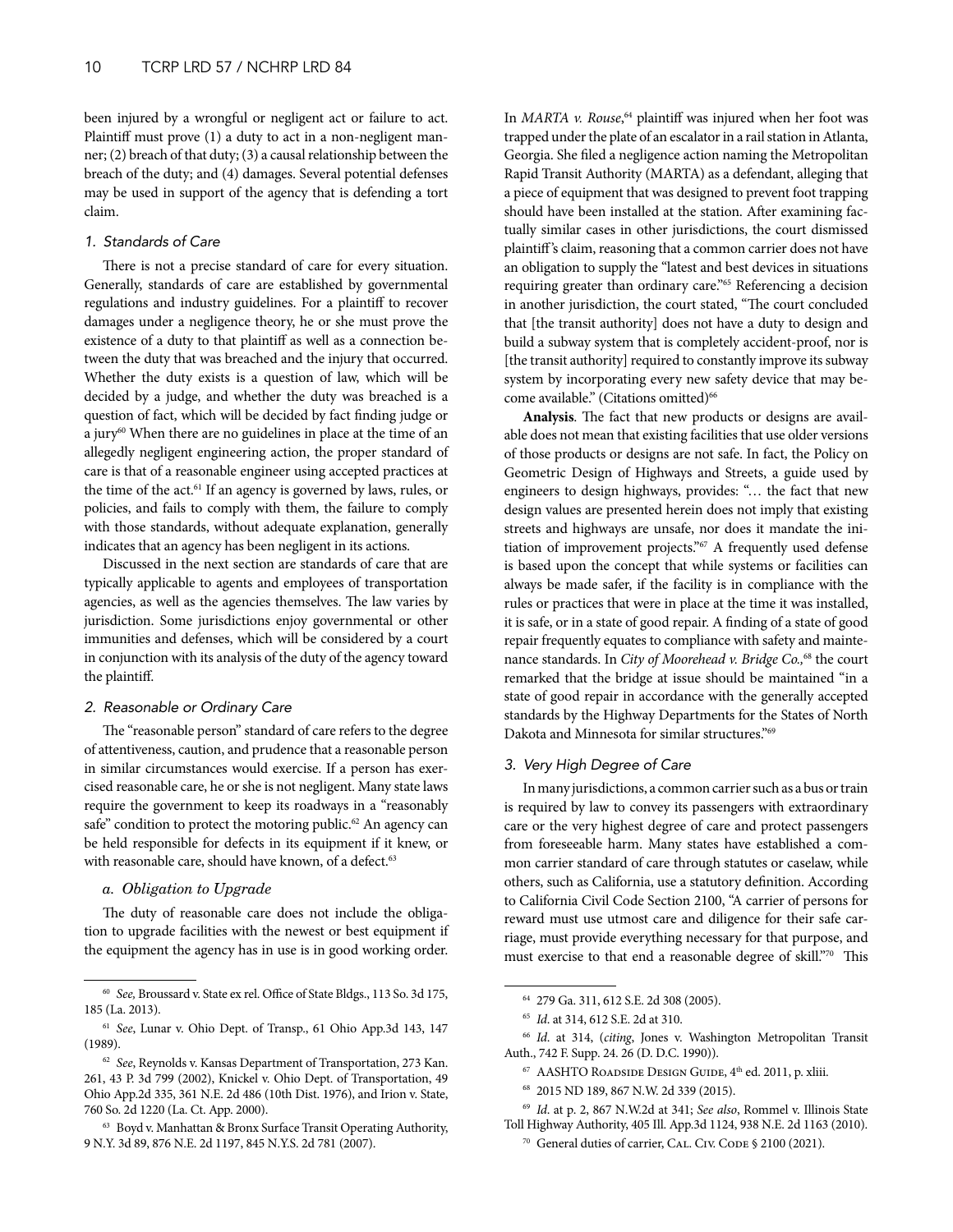duty is further outlined in the California common carrier jury instruction:

902. Duty of Common Carrier. Common carriers must carry passengers [or property] safely. Common carriers must use the highest care and the vigilance of an extremely cautious person. They must do all that human care, vigilance, and foresight reasonably can do under the circumstances to avoid harm to passengers [or property].

While a common carrier does not guarantee the safety of its passengers [or property that it transports], it must use reasonable skill to provide everything necessary for safe transportation, in view of the transportation used and the practical operation of the business.<sup>71</sup>

A common carrier is not responsible for injuries suffered by a passenger unless all of the elements of a tort can be established, including a breach of the duty to use the highest degree of care, which is the actual or proximate cause of the injury.

## *a. Abandonment of "Highest Degree of Care" Requirement*

In *Bethel v. New York City Transit Authority*, 72 New York had established a less restrictive standard of care for its common carriers in some situations. Bethel, who was wheelchair bound, was injured on a bus when the wheelchair-accessible chair that he was using collapsed. When Bethel's claim of negligence went to trial, the judge instructed the jury that the bus company "had a duty to use the highest degree of care that human prudence and foresight can suggest in the maintenance of its vehicles and equipment for the safety of its passengers."73

Bethel did not produce any evidence at trial that the bus company actually knew the seat was subject to collapse. Instead, he relied upon a theory of constructive notice, arguing that a thorough inspection during or after a recent repair would have exposed the defect that caused the seat to collapse. The jury found in favor of plaintiff on the basis of the constructive notice theory. The bus company appealed, arguing that a common carrier's duty of extraordinary care was at odds with the concept of negligence in torts and that a common carrier should be held to the same duty of care as any ordinary tortfeasor in a suit related to maintenance of a vehicle. The court agreed, thereby establishing a less restrictive standard of care in circumstances involving maintenance of equipment in New York.

New York has a law that protects its "hazard operators" from liability except when the operator exhibits reckless behavior. New York Vehicle and Traffic Law Section 110374 is an exception to the general rule that vehicle drivers and owners are responsible for damages proximately caused by their negligent acts. Street sweepers and snowplow operators are not held to the ordinary negligence standard while performing work on a publicly owned and maintained thoroughfare. The protection applies when such operators are engaged in "hazardous operations" on or adjacent to a highway. The reasoning behind this law is to protect work vehicle drivers against liability arising from their hazardous surroundings. If a work vehicle driver is operating in a snowstorm or clearing debris, there is greater potential for an accident.<sup>75</sup>

#### *4. Agency Not an Insurer of Safety*

While a common carrier must operate with an extremely high degree of care, the courts have established that a common carrier is not an insurer or guarantor of its passengers' safety and that negligence cannot be inferred simply because an accident occurred on a government facility. Proximate cause must always be established.<sup>76</sup> A carrier is responsible to its passengers for injuries that are caused by its negligence. It is not responsible for injuries that result from a cause that is outside its control.<sup>77</sup> For instance, passengers may experience jolts or jerks while riding on a bus or train. These are normal occurrences for passengers that use these modes of transportation and are not a legitimate basis for a cause of action.

#### *5. Negligence Per Se*

Negligence per se is a doctrine that requires an entity or agency to be found negligent if: 1) a law or a regulation adopted by it is violated and 2) the law or regulation was intended to provide a private remedy to the person harmed by the violation. "A per se negligence rule substitutes a statutory standard of care for the ordinary prudent person standard of care, such that a violation of a statute … is conclusive evidence of duty and breach."78 For a statutory violation to satisfy the duty and breach elements, the person harmed by the violation must be among those the legislature intended to protect, and the harm must be of the type the legislature intended to prevent by enacting the statute.<sup>79</sup> This doctrine is useful to the plaintiff who alleges that an agency has violated its own policies or guidance.

In Idaho, state law requires that the state highway department adopt a manual that is in substantial compliance with the MUTCD. In *Jorstad v. City of Lewiston*, 80 the court determined that the agency manual had the "force of law" and its contents and requirements applied to all state and local highways, further finding that failure by the city to follow the manual was negligence per se.<sup>81</sup>

**Analysis**. If a plaintiff can prove that a manual such as the MUTCD, which was adopted by the agency, was violated, and

<sup>&</sup>lt;sup>71</sup> Judicial Council of California Civil Jury Instructions (2020 edition).

<sup>72</sup> 92 N.Y. 2d 348, 703 N.E.2d 1214, 681 N.Y.S.2d 201 (1998).

<sup>73</sup> *Id*. at 352, 703 N.E 2d. at 1215, 681 N.Y.S.2d at 202.

<sup>74</sup> Public officers and employees to obey title; exceptions, N.Y. Veh. & Traf. Law § 1103 (2021),

<sup>75</sup> *See,* Riley v. County of Broome, 95 N.Y.2d 455, 742 N.E. 2d 98, 719 N.Y.S. 2d 623 (N.Y. 2000).

<sup>76</sup> *See*, Tomassi v Town of Union, 46 N.Y.2d 91, 97, 385 N.E.2d 581, 582, 412 N.Y.S.2d 842, 844 (1978). *See also*, Morris v. Chicago Transit Authority, 28 Ill. App.3d 183, 185, 328 N.E.2d 208, 209-10 (1975).

<sup>77</sup> *See*, Gaines v. Chicago Transit Authority, 346 Ill. App. 3d 346, 349, 804 N.E.653, 655 (2004). *See also*, Rhodus v. Ohio Department of Transportation, 67 Ohio App. 3d 723, 588 N.E.2d 864 (10<sup>th</sup> Dist. 1990).

<sup>78</sup> Gradjelick v. Hance, 646 N.W.2d 225, 231 n.3 (Minn. 2002).

<sup>79</sup> *See*, Anderson v. Anoka Hennepin Ind. Sch. Dist. 11, 678 N.W.2d 651, 662-63 (Minn. 2004).

<sup>80</sup> 93 Idaho 122, 456 P.2d 766 (1969), *overruled on other grounds by* Independent Sch. Dist. v. Callister, 97 Idaho 59, 539 P.2d 987 (1975).

<sup>81</sup> *Id*. at 129-30, 456 P.2d at 773-74.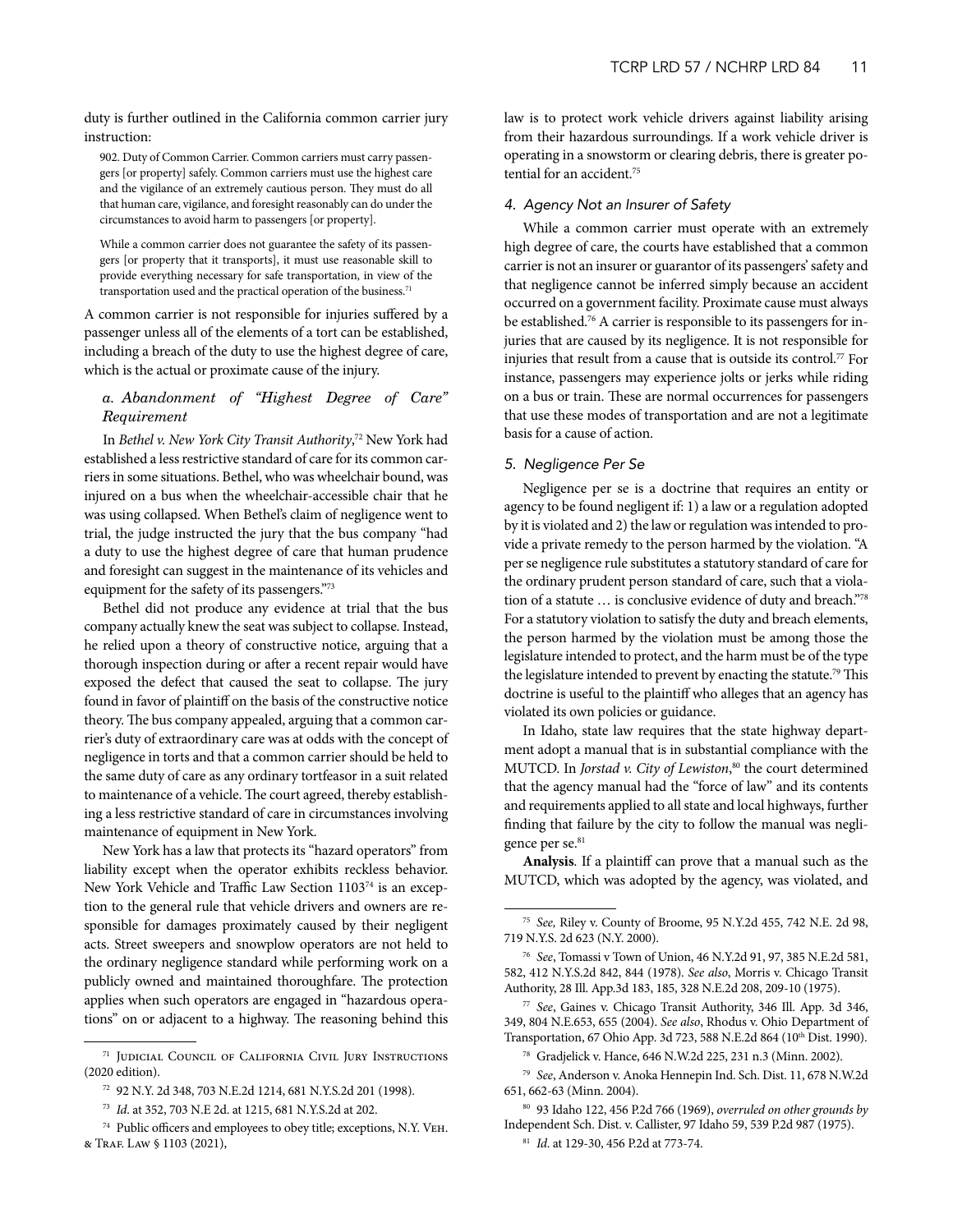<span id="page-11-0"></span>that the violation is proximately related to the harm that occurred, the agency will have a difficult time defending the claim. So that plaintiff's success on a negligence per se claim can be avoided, agency employees must be trained and competent in the operating practices of the agency. If a railcar operator is supposed to take certain steps every day, such as make a pre-trip inspection, and that inspection does not occur, a plaintiff can successfully argue that the agency was negligent if the injuries relate to the negligence. If the pre-trip inspection is part of a regulatory requirement, the agency will likely be found to be negligent as a matter of law.

## B. Governmental Immunities and Defenses for Tort Claims

Defenses and immunities that are available to governmental agencies are discussed in this section.

## *1. Budget Constraints as a Component of the Defense*

In *ARA Leisure Services v. United States*, 82 plaintiffs brought suit against the federal government after a tour bus left the road in a national park and multiple passengers were injured. Plaintiffs claimed that the National Park Service's decision to design and construct the park road without guardrails was negligent. Plaintiffs also claimed that the Park Service negligently maintained the park road because, over time, the road had become narrower due to lack of maintenance. The lower court granted summary judgment in favor of the government on the issues of both negligent design and maintenance. The appellate court found that the decision to design and construct the road without guardrails was grounded in social and political policy, and therefore a discretionary act. The court based its ruling upon the Park Service policy that required roads to be designed "to be 'esthetically pleasing [and to] … lie [] lightly upon the land utilizing natural support whenever possible."<sup>83</sup> The court found the agency decision to allow the condition of the road to shrink from an original width of 28 feet to a width of 14.6 feet at the accident site was not protected under the doctrine since it was a ministerial decision. The court relied upon evidence that Park Service standards required park roads to conform to original road grades and alignments, finding the fact that personnel were required to work within a budget did not make their failure to maintain the road a discretionary function, noting that budgetary considerations underlie virtually all government activity. The case was remanded so that plaintiffs could proceed with a cause of action based on the failure of the Park Service to follow its own maintenance policy.

In the case of *Butler v. State*, 84 plaintiffs were injured when their motor home left the road, and the vehicle was "speared" by a nearby guardrail. Plaintiffs sued the State of Iowa, alleging

that the Iowa Department of Transportation (Iowa DOT) negligently designed, located, and failed to upgrade the guardrail. Iowa DOT provided evidence to the court that the design and placement of guardrail standards changed rapidly between 1965 when the guardrail in question was installed and 1974 when the accident occurred. In that time, the state made five major guardrail changes. The trial court noted that it would be impossible to keep up with the ever-changing state of the art in guardrail design and that the cost of those changes would be great. Iowa DOT proved that the cost would have been \$25,725 per guardrail to upgrade all 200 existing guardrails to conform to each major design revision. The trial court found, and the Iowa Supreme Court agreed, that Iowa DOT's decision to focus on completion of the interstate highways, decreasing traffic on primary, two-lane highways, was reasonable and within its discretion. The state's motion for summary judgment was sustained.

In determining that the agency acted reasonably, the *Butler* court observed that

[A]t any one time, the DOT may be aware of many facets of the State's highway network which have become outdated due to recent design changes or advancements. At the same time, however, the DOT will have a limited budget with many competing demands placed on it. The DOT acts as a reasonable agency when it attempts to prioritize the needs of the entire highway system and make maximum use of its limited resources to best serve all of the traveling public.<sup>85</sup>

The issue, as framed in the *Butler* case, was whether the agency met the standard of care of a reasonable agency, prioritizing the needs of the entire highway system to maximize use of its limited resources.

In *Abdulwali v. Wash. Metro. Area Transit Auth*, 86 plaintiff alleged that WMATA did not provide adequate signing to warn of the dangers of moving between train cars, causing the death of a six-year-old boy who fell from the train after opening a bulkhead door. The only warning of the danger of traveling between cars was a sign on the door that read "No Passage—Except in Emergency."87 Plaintiff challenged the adequacy of the sign's warning. The court found that the text of the sign fit within the discretionary function exception to liability, noting "[t]he Transit Authority doubtless considered matters such as safety, aesthetics, cost, and a desire to alert passengers to the danger of moving between cars without discouraging them from so moving during emergencies."88

**Analysis**. Decisions relating to which facilities to budget repair or maintenance funds are distinguishable from negligent design cases. Maintenance can generally be seen as a more ministerial function of the agency, where a design function is viewed as a discretionary function. For instance, once an agency has purchased equipment, it will have a manual for that equipment that contains checklists, maintenance schedules, and instructions for upkeep. Maintenance of that equipment is a ministerial function of the agency employee, since there is little discretion

<sup>82</sup> 831 F. 2d 193 (9th Cir. 1987).

<sup>83</sup> *Id.* at 195, *quoting* U.S. DEPT. OF INTERIOR, NATIONAL PARK SERvice, Compilation of Administrative Policies for National Parks and National Monuments of Scientific Significance, 65, U.S. Government Printing Office (1970).

<sup>84</sup> 336 N.W.2d 416 (Iowa 1983).

<sup>85</sup> *Id*. at 421.

<sup>86</sup> 315 F.3d 302 (D.C. Cir. 2003).

<sup>87</sup> *Id*. at 303.

<sup>88</sup> *Id*. at 305.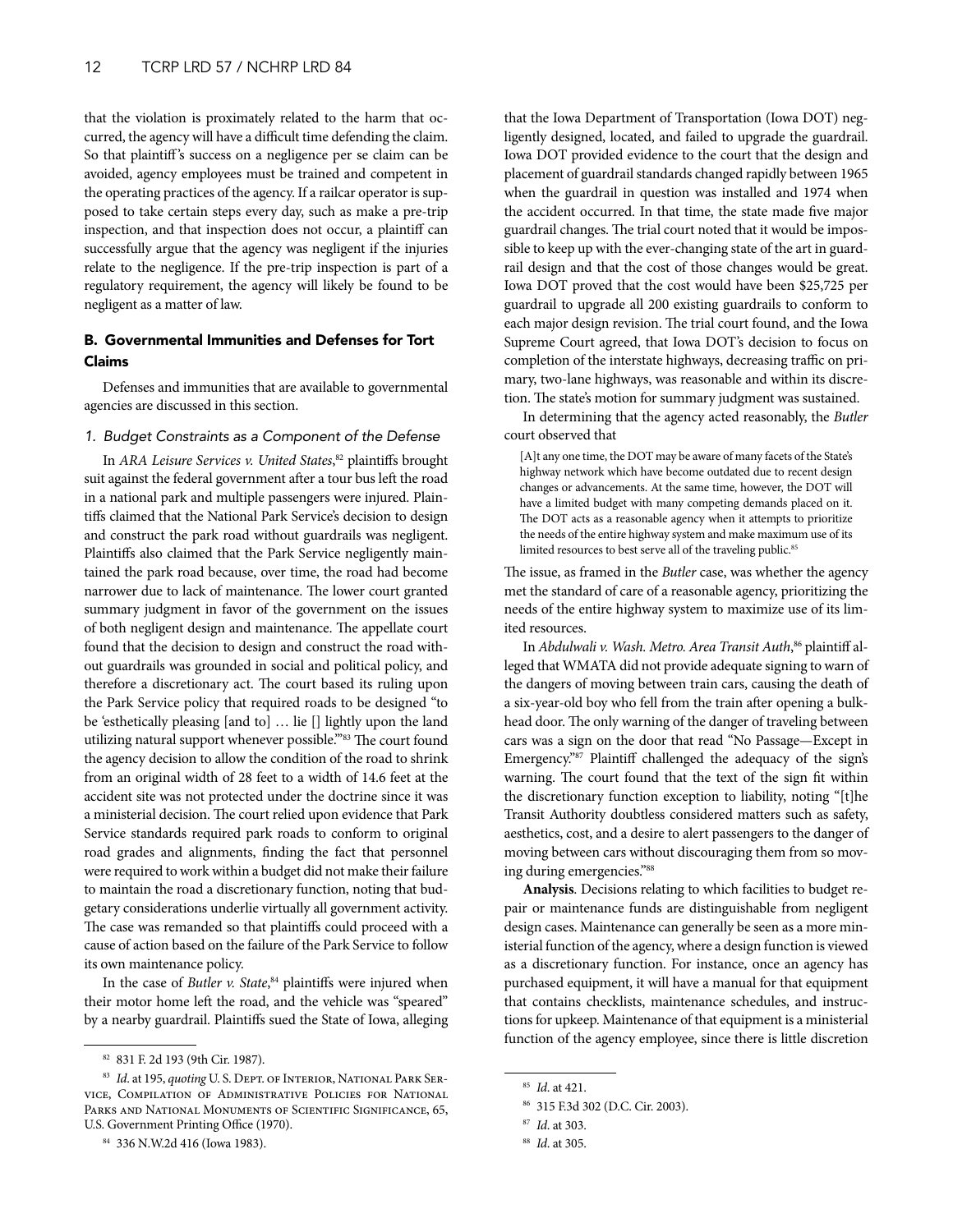involved with following the equipment manual. Design decisions are by their nature discretionary and involve the balancing of important policy considerations such as availability of funds and personnel.

Budget constraints can be built into the defense of a claim or serve as the basis of the defense of a claim. Documentation of the process used to determine a course of action, after consideration of items such as budget, availability of and skill of employees, and equipment capabilities all serve to support the defense of a claim that is based upon the discretion of the agency.

## *2. Sovereign Immunity*

Many government agencies enjoy sovereign immunity. This means that the government can only be sued under limited circumstances such as when a dangerous condition of government property is alleged, or when constitutional rights are alleged to have been violated. The government is not subject to unlimited liability when it is sued, and damages are frequently capped by statute. State statutory caps are subject to change by the legislature but range generally from \$100,000 to \$500,000.

**Analysis**. Sovereign immunity is a budget constraint that has been placed upon a governmental agency by the state legislature or Congress. It is not negotiable. In the context of a serious tort claim, plaintiff's damages will likely exceed the statutory cap. If liability is not at issue, defense counsel can use the statutory cap as a basis to obtain a favorable and quick settlement. If liability is contested, plaintiff's counsel should be aware of the existence of the cap and the futility of obtaining a settlement or judgment in excess of the cap. The fact that the cap exists can be a powerful negotiating tool for both plaintiff and defendant.

#### *3. Evidence of Decision-Making Process*

Evidence of the decision-making process can be persuasive to a jury or other finder of fact as noted in the *Butler* case, supra. When the agency can show the logic of its decision-making process, it is more likely to prevail in a negligence claim. An agency can base its defense on its plan to spend funds. The decisionmaking process can be project specific, perhaps including an explanation as to why a particular step in a process was changed, or the decision-making process can be explained as part of a statewide or agency-wide plan. The plan may include a costbenefit analysis, data from accident or incident studies, trends, recommendations from federal authorities and any other information that supports or explains the reasons for the decisions of the agency. Documentation of the decision-making process of the agency can be particularly important to the defense of a case when the agency claims that it appropriately spent limited funds. Frequently, the public agency engages in this type of analysis when devising and updating its list of upcoming transportation projects. Such lists are found in a State Transportation Improvement Program (STIP), which is required of the state transportation department, or Transportation Improvement Program (TIP) which is compiled by a metropolitan planning organization (MPO) and requires input and cooperation from state and local transit providers.

## *4. Adequacy of Policy*

An agency may argue, in defense of a suit, that its compliance with policies or standards relieves it of liability. A finding of a state of good repair frequently equates to compliance with highway safety and maintenance standards. However, the plan or policy itself must be logical and defensible. It is not sufficient to simply have a plan. This issue was discussed in *Combellack v. State*, 89 in a hearing involving injuries relating to the State of New York's alleged negligent removal of snow. The state had moved for summary judgment based on a qualified immunity defense. The court heard evidence that the state had a snow fighting plan and that its employees complied with the plan. The court, however, examined the plan and found it to be inadequate. The court commented that the state did not present any evidence of the studies, analysis, or reviews that were used to formulate the guidelines, including whether the possibility of a vehicle vaulting over the attenuator barrels was considered. The court ultimately found that the state was not entitled to dismissal of the claim.

In *Turner v. State*,<sup>90</sup> the court considered the Oregon Department of Transportation's (ODOT) STIP, which was used in support of its defense to a dangerous road condition claim. The court noted that the STIP was a capital improvement plan that determined the prioritization, funding, and scheduling of transportation projects over a four-year period. As part of the agency's motion for summary judgment, an ODOT traffic engineer attested that the agency prioritized transportation safety improvements under a Safety Priority Index System (SPIS), "primarily on crash history as reflected in SPIS safety statistics and the projected safety benefit that a project will have on that crash history."91 According to the engineer, "it is ODOT policy to include the worst 5 percent SPIS-rated accident sites, as well as other high accident rated sites based on a cost/benefit analysis, in a list of potential highway safety construction improvement projects"92 in the STIP safety budget. The intersection that was at issue in the case was not listed on the top five percent of crash sites at the time of the accident, nor was it considered to be a high accident site. Because the intersection did not fit into either of those categories, the state did not add intersection improvements to its STIP.

The court ruled against the state's summary judgment motion, noting that ODOT did not show that modifications to the intersection were considered and rejected in the STIP process or that other available processes were used to decide against those changes. On appeal, the Supreme Court of Oregon agreed with the analysis of the court of appeals but noted that ODOT might have been able to develop the discretionary defense with additional testimony and data.<sup>93</sup>

<sup>89</sup> # 2019-040-043 (N.Y. Ct. Cl. June 17, 2019).

<sup>90</sup> 270 Or. App. 353, 348 P. 3d 253 (2015).

<sup>91</sup> *Id.* at 366, 348 P.3d at 261.

<sup>92</sup> *Id.*

<sup>93</sup> *See*, Turner v. State, 359 Or. 644, 375 P.3d 508 (2016).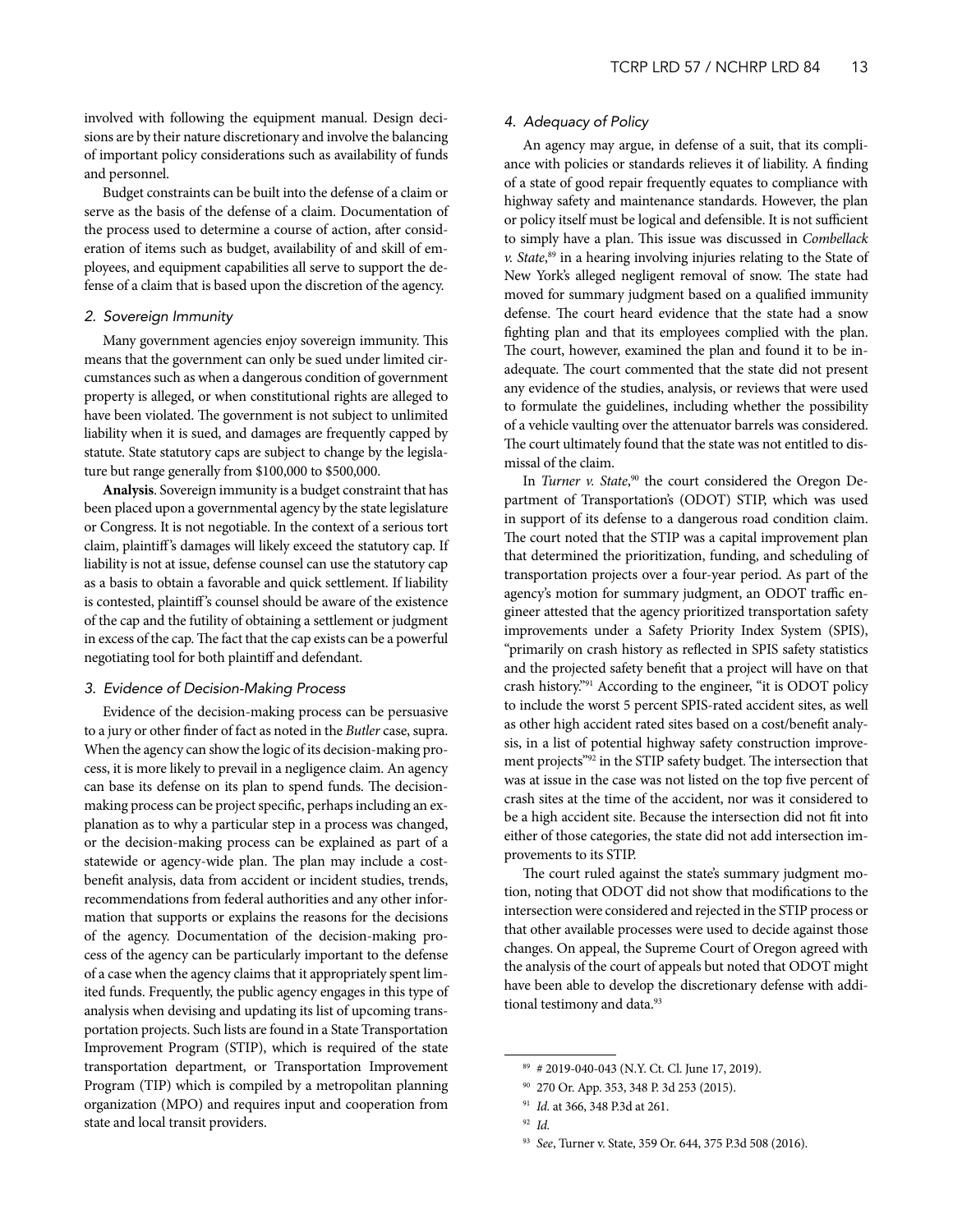Similarly, in *Paget v. State*, 94 the court was critical of the Utah Department of Transportation's decision to omit the installation of barrier at a location along I-80 in Utah, because the design standard relied upon by the agency did not provide adequate guidance to the designing engineer. The court noted

Unfortunately, the Roadside Design Guide does not state any factors or unusual circumstances that should be considered in evaluating necessity. Given the confusing nature of what should be the more predictable categories on either side of it, the 'Barrier Optional' category appears to countenance little more than a free-for-all, affording highway designers carte blanche discretion to build or not to build barriers based, apparently, on little more than whim.<sup>95</sup>

**Analysis.** Most transportation agencies use an investment prioritization process that assigns a value to projects based on certain criteria, then ranks projects based on their value to develop a prioritized list. The agency may revise the prioritized list multiple times, with leadership making the revisions fit in with the agency's missions and goals. While agencies may refine their ranking systems over time on data, the budget, and ultimately, the goals of the agency, the process should always be driven by analysis of carefully gathered and accurate data**.** Any plan developed by the transportation agency should be logical and carefully considered**.** 

A typical asset management framework uses measures such as age and condition to determine asset-specific impacts such as reliability and service quality, along with system impacts, which include system performance and safety. Some agencies use software tools to aid staff in the decision-making process, while others conduct a more informal investment prioritization process, using asset inventories, condition assessments, and observations to make decisions. In either case, analysis of the data provides the agency with an overview of the condition of its assets and an understanding of potential investment priorities. Collaboration and information sharing among agency staff can ensure that all competing priorities of the agency are considered, such as improving access for wheelchair bound patrons, improving service reliability, and mitigating safety risks.

#### *5. Alleged Violation of Regulation or Policy*

Governmental discretion does not include the ability of personnel to violate the safety policies or rules of the agency regardless of whether money to change the condition of the property is in the budget. If a "challenged government activity involves safety considerations . . . rather than the balancing of competing policy considerations, the rationale"96 for an exception to tort liability does not exist. In Ohio, the standard has been articulated as follows: "ODOT's engineers, when undertaking and constructing a highway project, must adhere to current written standards in order to fulfill their duty of care."97 An agency will usually be considered to have acted with ordinary

care if it has complied with the policies or guidelines that it has adopted, although the standards must be based on scientific studies and data. In other words, once a safety policy or requirement is established, the agency cannot fail or refuse to follow its own requirements due to lack of budget.

**Practice Tip: Change the Policy**. The agency may have the ability to change an internal policy or guideline as long as compliance with it is not required by law. If the agency does not choose to change a policy significantly, language in the policy itself can be changed to provide more flexibility. Language such as "as soon as practical" or "as determined by engineering judgment" can be helpful to the defense of a claim.

## *6. Restriction of Use of Safety Data*

23 U.S.C. § 40998 protects information such as safety studies and hazard rankings that have been collected by the highway or rail agency to develop a federally funded safety construction improvement. The information gathered by the agency cannot be obtained in discovery or used in litigation against the agency. Some agencies, however, choose to use the data gathered in those studies to support their defense of a lawsuit. Section 409 contains a privilege that can be waived. The court in *Renfro v. Burlington Northern and Santa Fe R.R.*,<sup>99</sup> stated "we see no compelling reason that the State cannot waive the privilege afforded it by Section 409. Section 409 merely affords the state a disclosure and evidentiary privilege regarding certain materials."<sup>100</sup> In trial practice, if accident or safety data are favorable to the agency, counsel may consider using the data in support of its defense to a lawsuit. For instance, a speed study may explain an increase or decrease in the posted speed of a road and counsel may want the jury to hear about the engineering methodology and judgment used to determine an appropriate speed.

## *7. Application of Discretionary Function Analysis in Facility Maintenance Claims*

In *Smith v. Washington Metropolitan Area Transit Authority*, supra, plaintiffs sued WMATA after their son died from a heart attack that occurred as he climbed a stopped escalator at a subway station. Two out of the three of the escalators had been placed out of service for safety reasons and agency personnel made the decision to stop the third escalator and allow patrons to walk up and down as they chose. WMATA did not have a statutory or regulatory mandate or any policy that applied to this set of circumstances. The appellate court found that the breakdown of the escalators at the same time was unforeseen, and there were no specific statutory or policy directives for the employees to follow. The court concluded that the decision to allow entering and exiting passengers to choose between walking on a stationary escalator or riding an elevator was a decision that was discretionary, as the decision implicated the agency's ability to fulfill its mission in a safe and efficient manner. Ul-

<sup>94</sup> 2013 Utah App. 161 (2013), *overruled on other grounds by* Paget v. DOT, 2014 UT App. 62, 322 P.3d 1180 (2014).

<sup>95</sup> *Id*. at \*P.19.

<sup>&</sup>lt;sup>96</sup> Summers v. United States., 905 F 2d 1212, 1215 (9<sup>th</sup> Cir. 1990).

<sup>97</sup> Lunar v. Ohio DOT, 61 Ohio App.3d 143, 146, 572 N.E.2d 208, 211 (1989).

<sup>98</sup> Discovery and admission as evidence of certain reports and surveys, 23 U.S.C. § 409 (2021)

<sup>99</sup> 945 So.2d 857 (La. App. 3rd Cir. 2006) <sup>100</sup> *Id*. at 860.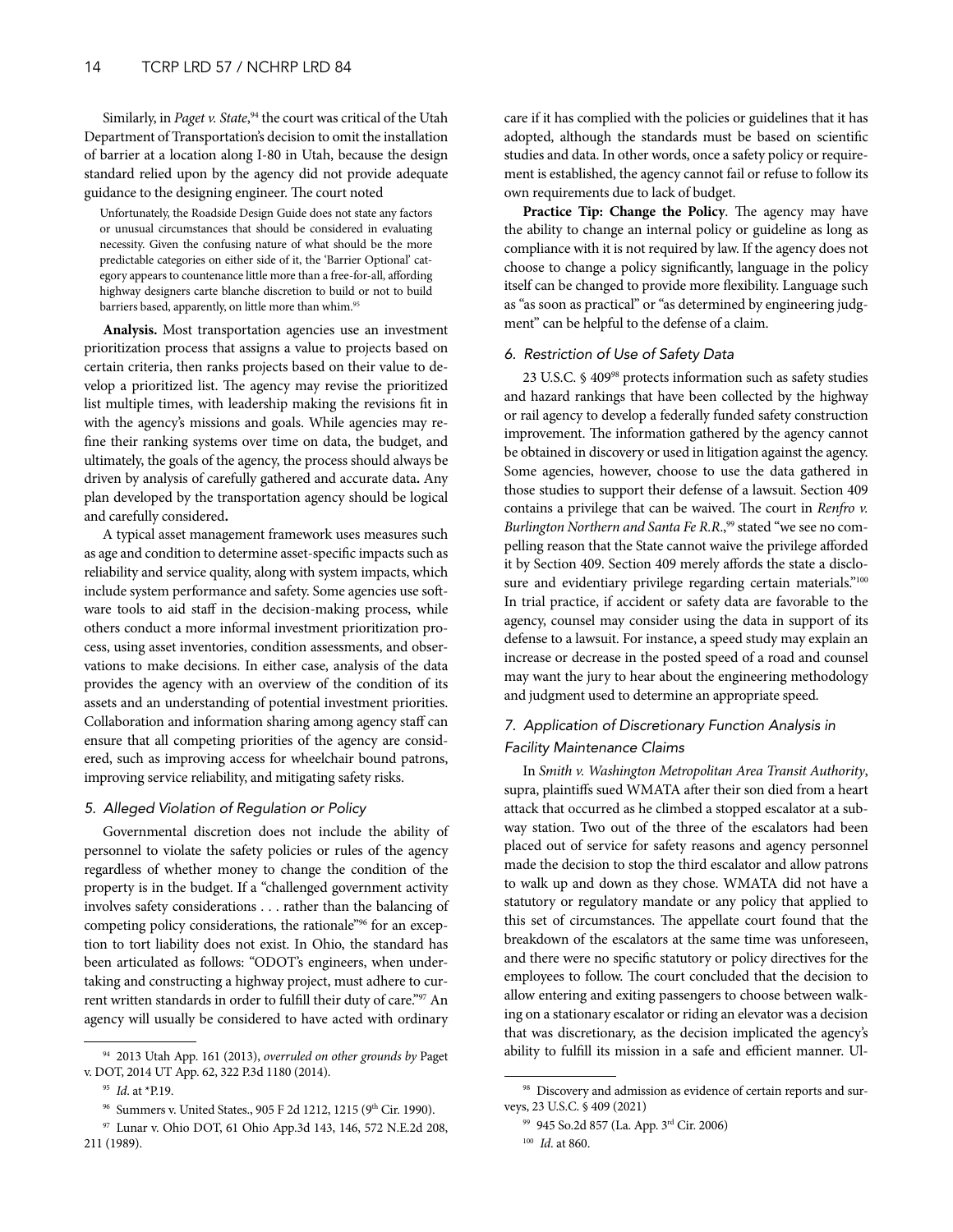<span id="page-14-0"></span>timately, the appellate court remanded the case to the district court to dismiss the allegations that were protected by discretionary immunity and determine whether Smith could make a *prima facie* showing of negligent repair and maintenance. The court also noted that there might not be a sufficient proximate cause nexus between the alleged negligence and Smith's death.

## *8. Consideration of Cost of Anti-Crime Measures*

In *Lopez v. Southern Cal. Rapid Transit Dist.*,<sup>101</sup> plaintiffs brought suit against Southern California Rapid Transit District (RTD) after they were injured during a fight on a bus owned by RTD. RTD argued that it could not protect passengers from assaults by fellow passengers due to the high cost of security. RTD presented evidence that it operated 220 bus lines over an area of 2,200 square miles with approximately 2,000 buses running during peak hours. It contended that imposing the cost of trying to prevent third-party assaults would create a "colossal" financial burden on the district, and "nothing short of an armed security force could be expected to effectively curb criminal violence" on board its buses.<sup>102</sup> The court did not find that argument persuasive, reasoning that RTD, as a public carrier, "has a duty" to use utmost care and diligence—whatever that may require in a particular case—"to protect its passengers from assaults by fellow passengers."<sup>103</sup> The court noted that multiple actions could satisfy the common carrier's obligation of care and diligence in transporting its passengers. The court suggested that the bus driver might warn unruly passengers to quiet down or get off the bus; alert the police and summon their assistance, or, if necessary, eject the unruly passengers. The court also suggested that RTD could provide communication links between the bus driver and local police or bus headquarters to enable the driver to call for assistance when needed, and buses could be equipped with alarm lights to alert nearby police of criminal activity taking place on board the bus. The court further suggested that bus drivers, especially those on routes with a history of criminal activity, could be trained to recognize and deal with potentially volatile situations. The court stated that it did not mean to suggest that the actions it suggested were the only actions a carrier could or should take to meet its duty to passengers or that, in a particular case, a carrier would necessarily breach its duty if it failed to take any or all of these actions. The court simply suggested, for illustrative purposes, that there were a number of measures that RTD might take, which would impose little, if any, financial burden upon the district and could improve the safety of the bus system. The court did not find RTD's budget restriction argument persuasive.

**Analysis***. Lopez* illustrates the importance of the agency decision-making process. The court did not discuss any processes used by the agency to deter crime on its bus routes, which indicates that such evidence was not provided. In the defense of a claim, if the agency is able to provide proof to the court of its efforts to deter crime, such as alarm systems, training, or a

method that was developed as part of an SMS, a court may find that the agency acted reasonably and met the required standard of care.

#### *a. FTA's Safety Management System Initiative<sup>104</sup>*

FTA's Safety Management System Initiative requires transit operators to manage safety risks through the implementation of an SMS. An SMS requires the continuous collection and analysis of information, which can be used to address risks such as criminal behavior. Measures in the SMS could include additional training for transit employees, a means of quickly contacting law enforcement, a list of riders who are banned from traveling in the system, and many other options that could be developed by the agency as it works through the SMS process.

## C. Assessment of Risk for a Civil Rights Claim and Strategies to Challenge the Claim

Transportation agencies must provide a safe environment for the traveling public. Such agencies must also allocate public funds without discriminating, or appearing to discriminate, against protected groups. The framework for a decision-making process that can help the transportation agency allocate funds and avoid litigation is outlined in this section. This section also discusses methods that can be used to challenge a discrimination claim.

## *1. Federal Regulations*

Section 601 of Title VI prohibits discrimination by a state or local agency and allows a right of legal action for individuals for intentional discrimination. Section 602 requires state and local agencies to ensure that their grantees do not engage in actions that have a disparate impact that results in discrimination. Pursuant to Section 602, the U.S. Department of Transportation promulgated a disparate-impact regulation, which prohibits funding recipients from undertaking activities that have racially discriminatory effects. Recipients of federal funds must not

utilize criteria or methods of administration that have the effect of subjecting persons to discrimination because of their race, color, or national origin, or have the effect of defeating or substantially impairing accomplishment of the objectives of the program with respect to individuals of a particular race, color, or national origin.<sup>105</sup>

Agency policies that have a discriminatory effect must be eliminated unless the agency can show the practices were necessary to achieve a legitimate non-discriminatory objective. In 2012, FTA issued a publication to explain rights and remedies created by Title VI and environmental justice addressed in E.O. 12898.106 FTA clarified Title VI requirements as follows:

<sup>101</sup> 40 Cal.3d 780, 710 P.2d 907, 221 Cal. Rptr. 840 (1985).

<sup>102</sup> *Id*. at 787, 710 P.3d at 910, 221 Cal. Rptr. at 843.

<sup>103</sup> *Id*. at 796, 710 P.3d at 917, 221 Cal. Rptr. at 850.

<sup>104</sup> FTA, *National Public Transportation Safety Plan*, https://cms7. fta.dot.gov/regulations-and-guidance/safety/national-publictransportation-safety-plan, (last visited March 18, 2021). *See also*, Public Transportation Agency Safety Plans, 49 C.F.R. pt. 673 (2021)

<sup>&</sup>lt;sup>105</sup> Discrimination prohibited, 49 C.F.R.  $$21.5(b)(2)$ .

<sup>106</sup> FTA C 4702.1B, *Title VI Requirements and Guidelines for Federal Transit Administration Recipients*, Oct. 1, 2012, https://www.transit.dot. gov/sites/fta.dot.gov/files/docs/FTA\_Title\_VI\_FINAL.pdf.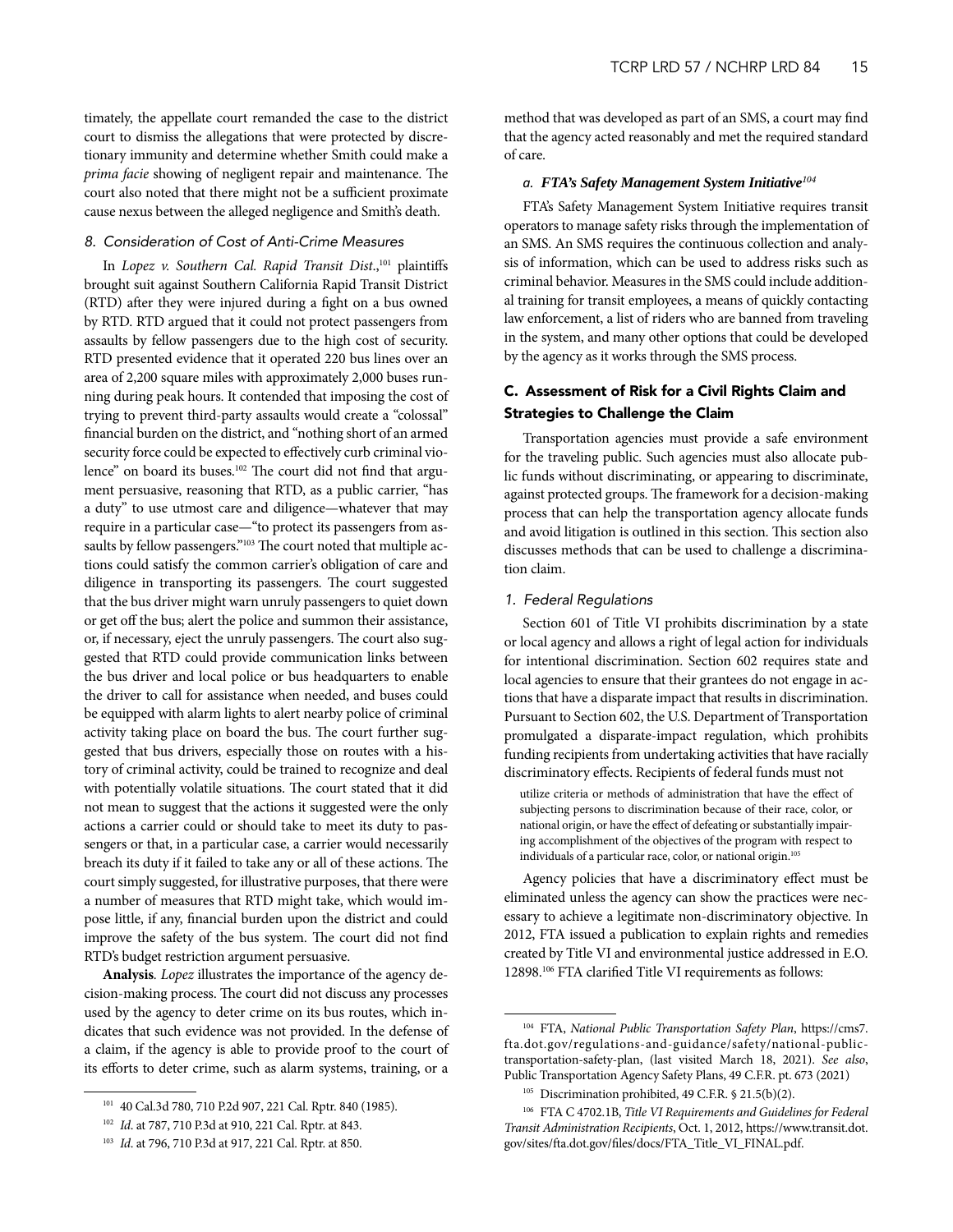Title VI allows persons alleging discrimination based on race, color, or national origin by recipients of Federal funds to file administrative complaints with the Federal departments and agencies that provide financial assistance. Persons alleging intentional discrimination (i.e., disparate treatment) may bring an action seeking to enforce Title VI but cannot do so with regard to allegations of discrimination based on agency disparate impact regulations. Disparate impact claims may be filed with the Federal agency.<sup>107</sup>

## *a. Application of the Rules*

The public agency is charged with the practical application of Title VI and environmental justice, balancing many different issues and concerns in the allocation of its funds. Reduction of bus routes solely in minority neighborhoods could be the basis of a review. The placement of new and zero emissions vehicles in wealthy neighborhoods but not lower-income neighborhoods might also be scrutinized by a regulatory agency. Similarly, if the nature and quantity of bus service in an area is permanently changed, a service equity analysis must be conducted to determine whether the change results in a disparate impact on the basis of race, color, or national origin.<sup>108</sup> A similar analysis should be conducted when the decision is made to close a facility, whether temporarily or permanently, regardless of the reason for the change in service. The agency must explore options to provide the same or similar service to the public during the period of closure. Potential impacts to the populations it serves must influence the agency's decision to perform tasks or repairs relating to the condition of its infrastructure, service outages, changes in service routes, or the frequency of service. This type of analyses is required for recipients of federal funds.109

#### *b. Landmark Case*

The case of *Darensburg v. Metropolitan Transp. Corporation*, 110 illustrates the concept of discrimination in the context of availability of service. *Darensburg* was filed on behalf of minority bus riders who alleged that the Metropolitan Transportation Commission (MTC), the San Francisco Bay Area's surface transportation planning organization, placed an unequal and discriminatory emphasis on railway expansion to the detriment of bus riders. Plaintiffs alleged that MTC discriminated against them by selecting and funding Bay Area Rapid Transit (BART) rail projects rather than bus projects. Both MTC and BART are subject to Title VI. Plaintiffs used bus services for transportation to and from work, school, shopping, and other destinations. Plaintiffs complained that they were harmed by cuts to the frequency and reliability of bus service, fare increases, and the failure of the agency to make service improvements. Plaintiffs also alleged that the MTC plan had a disparate impact on minority riders and that the agency had a history of providing service that predominantly benefited white riders.

*Darensburg* alleged that MTC used facially neutral funding mechanisms that resulted in decisions that disproportionally favored rail service over bus service. After a bench trial, the district court found that plaintiffs had stated a prima facie claim of disparate impact discrimination, but that MTC had rebutted the presumption by showing that it had a substantial legitimate justification for the plan and granted MTC's motion for summary judgment. The court also found that plaintiffs were not able to prove the existence of a less discriminatory, equally effective alternative plan. On appeal, the  $9<sup>th</sup>$  Circuit again found in favor of MTC, finding that plaintiffs had used faulty reasoning in their statistical disparate impact study.

While the *Darensburg* plaintiffs did not obtain a favorable court ruling in their legal action, supporters of their cause brought the funding issue to the attention of FTA in an administrative complaint. That complaint alleged that BART, the recipient of more than \$70 million in funding that was to be distributed by MTC, failed to evaluate the equity impacts of its expansion project and therefore failed to comply with civil rights and environmental justice requirements. According to the complaint, one of the alternatives that BART had failed to evaluate was a bus rapid transit system that would have provided fast service with a low fare to minority neighborhoods.

In response to the complaint, FTA conducted an on-site investigation of BART's Title VI compliance. In a January 15, 2010 letter to BART and MTC, the FTA Administrator stated that he believed the complaint's allegations were true, and told BART and MTC that FTA would withhold the \$70 million in funding unless BART could quickly provide an adequate plan to correct multiple deficiencies, including an equity analysis.<sup>111</sup> At the conclusion of the investigation, \$70 million in FTA funds was redistributed to all Bay Area transit systems and used to address budget deficits and mitigate the effect of services cuts and fare hikes.

**Analysis**. While a plaintiff must show discriminatory intent by an agency to prevail in a suit and recover monetary damages, even when discriminatory intent is not proven, administrative agencies such as FTA, FRA, and FHWA may act on those allegations, as illustrated in the *Darensburg* matter. When a federal regulatory agency investigates claims that federal funds are not being used by recipients as intended by Congress, the outcome for the recipient state or local agency can be severe. A regulatory response can include withholding of future funds, a consent order, and/or increased scrutiny of the agency's actions. The loss of planned funding from FTA or FHWA can be catastrophic to a state or local agency's budget. Additionally, an unfavorable audit by a regulatory agency could be used by a plaintiff in a separate lawsuit to show a pattern of discrimination.

<sup>107</sup> *Id*. ch. 1-9.

<sup>108</sup> *Id*. ch. 1-10.

<sup>109</sup> The effect of the distinction between a temporary and a permanent change is discussed in Section IV.E of this digest.

<sup>110</sup> 636 F 3d. 511 (9th Cir. 2011).

<sup>111</sup> Peter Rogoff, FTA Administrator, January 15, 2010 letter, https:// www.bart.gov/sites/default/files/docs/BART\_MTC\_Letter\_On\_OAC. pdf; *See also*, Denis Cuff, *Feds deny \$70 million in stimulus money for BART rail extension to Oakland airport*, East Bay Times, https://www. eastbaytimes.com/2010/02/12/feds-deny-70-million-in-stimulusmoney-for-bart-rail-extension-to-oakland-airport-2/ (last updated Aug. 15, 2016).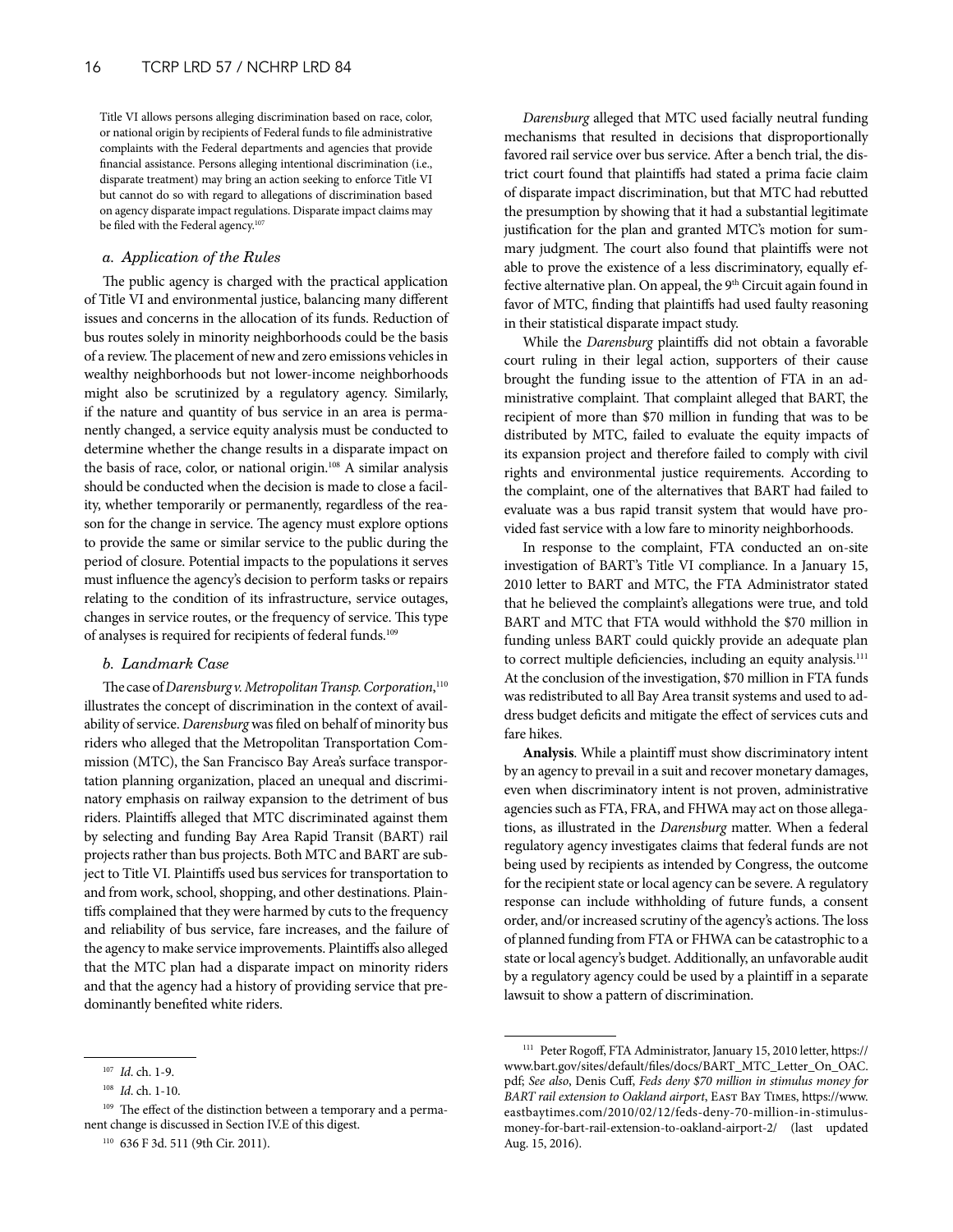## *c. Agency Forecasting and Planning for Budget Reductions*

Transportation agencies are required to develop and implement agency safety plans, state of good repair reports, and asset management plans. The plans, once adopted by the agency, are both policy and guidance for the agency. The San Francisco Municipal Transportation Agency (SFMTA) State of Good Repair report indicates that in 2019, San Francisco's transportation system was generally in a state of good repair.112 The report detailed investments in critical and non-critical assets and identified the work it had done on infrastructure such as facilities, stations, and technology. The report noted that the 2020 pandemic would have long-term effects on the ability of the agency to invest in state of good repair projects. The SFMTA planned to address the deficit by prioritizing capital investments to maximize asset conditions and meet replacement and rehabilitation cycles and provided detail within the report as to how and why the changes would occur.<sup>113</sup>

Similarly, MARTA published a set of service standards in 2017 that outlined the steps it planned to take should unplanned budget reductions occur.<sup>114</sup> The plan specifically requires staff to consider the issues of service equity, vehicle availability, vehicle storage capabilities, and vehicle and operator availability when considering contraction of services. The standards, which were effective prior to the pandemic of 2020 or the need for budget reduction, provide guidance to the agency when and if it is faced with major operating budget shortfalls. In the event of budget contraction, MARTA intends to continue to provide core ser-

<sup>114</sup> MARTA *Service Standards*, FY 2017, https://www.itsmarta.com/ uploadedFiles/SERVICE\_STANDARDS%20\_FY\_2017\_Final.pdf. The standards provide

> In times of national or regional economic distress, cost containment and/or revenue generating actions taken by the Authority will include a multiple of alternative considerations. These options are listed as follows:

- Implementing internal productivity-cost containment initiatives;
- Seeking new revenue sources;
- Considering and proposing fare increases; and
- Reducing service as needed.

Depending on the severity of the particular fiscal crisis, a significant contraction of service may be required to align the provision of service with expected revenues. The initial step in this process will be the identification of unproductive service, as outlined previously. However, this section serves to provide guidance for considering a systemic contraction of service when faced with major operating budget shortfalls. When faced with the certainty of severely reducing transit services, the Authority must specifically define the types and levels of core services that will be preserved given the Authority's complex multi-modal characteristics. *Id.* at. 22.

vices, such as transport to health centers, major employers, and lifeline services, even if the frequency of those services must be reduced.<sup>115</sup>

**Analysis**. The MARTA and SFMTA policies are highlighted as examples of the ability of the agency to plan in advance for budget reductions so that it does not have to make important decisions rashly or during emergencies. The agency with a plan in place for budget restrictions can demonstrate that its actions were part of a carefully considered strategy that was developed over time and not in response to a situation that required quick action.

## *2. Compliance Reviews*

Compliance reviews relating to civil rights, equal employment opportunities, Americans with Disabilities (ADA)<sup>116</sup> and disadvantaged business enterprises,<sup>117</sup> are conducted by regulatory agencies pursuant routine scheduling or after a complaint or incident. When FTA conducts a Title VI Compliance Review, several items are typically audited: public outreach and participation; evaluation of service and fare changes; use of multiple languages in outreach; documentation of Title VI complaints; service and equity analyses; records of investigations of Title VI complaints; notification of protection to beneficiaries of the program; and evaluation of potential adverse effects of service or fare changes in review of the program.<sup>118</sup>

If an agency is found to be deficient, it may be placed on a Corrective Action Plan (CAP),<sup>119</sup> which requires strict compliance and periodic re-evaluations by the regulatory agency. A CAP will identify the actions that must be performed by the agency, which may include: a milestone schedule for completing the actions; the responsible parties for the actions; and the strategy for ensuring the completion of required work. The regulatory agency monitors the agency's progress in completing each required action. After the audit is concluded, a report is issued. The report identifies any deficiencies noted by the auditors and may recommend policy or procedure changes for the agency. A negative report, or one that requires multiple corrective actions, may be used by a plaintiff in a civil rights-based lawsuit as an indication that the agency has not complied with equal justice or constitutional requirements and principles.

<sup>118</sup> FTA, *Title VI Compliance Review Final Reports*, https://www. transit.dot.gov/regulations-and-guidance/civil-rights-ada/title-vicompliance-review-final-reports (last updated Dec. 31, 2020).

<sup>119</sup> FTA, *Corrective Action Plans*, https://www.transit.dot.gov/ regulations-and-programs/safety/corrective-action-plans-capsmanagement (last visited March 18, 2021).

<sup>112</sup> *2019 SFMTA Annual State of Good Repair Report*,

https://www.sfmta.com/reports/2019-sfmta-annual-state-goodrepair-report (follow link to "Supporting Documents 2019 SFMTA Annual State of Good Repair Report").

<sup>113</sup> *Id.* at 43.

<sup>115</sup> *Id.*

<sup>116</sup> Americans with Disabilities Act of 1990, Pub. L. 101-336, 104 Stat. 327.

<sup>117</sup> U. S. DOT, *Definition of a Disadvantage Business Enterprise*, https://www.transportation.gov/civil-rights/disadvantaged-businessenterprise/definition-disadvantaged-business-enterprise (last updated Nov. 22, 2017).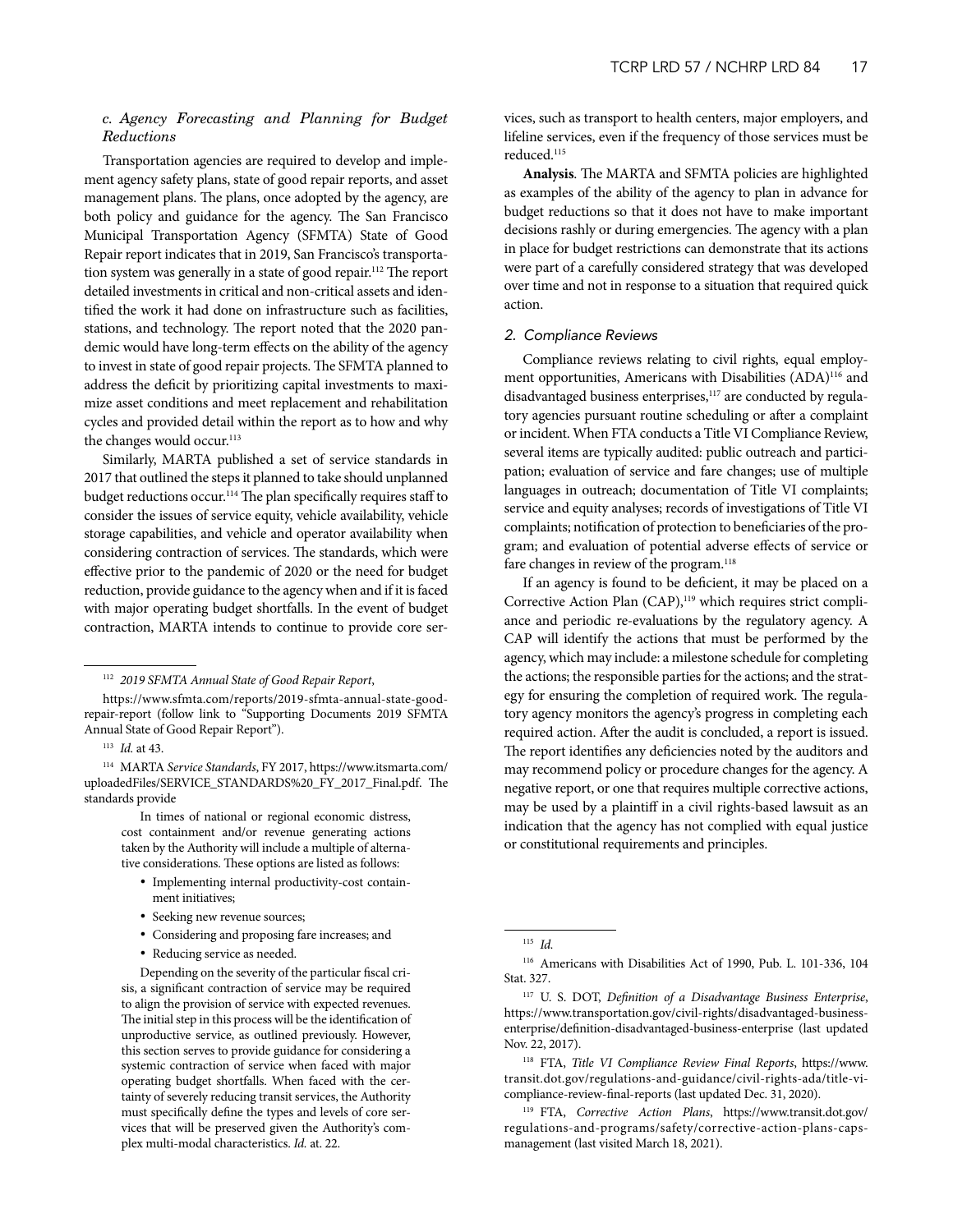## *3. Strategies for the Defense of Title VI Disparate Impact Complaints*

A transportation agency can face a discrimination complaint for many of the actions it undertakes, including reduction of services due to budget restrictions. The agency can prepare in advance to defend against a complaint by documenting that it is actively engaging the public, for instance, considering the impact of its actions on lower-income and minority groups, and making its services accessible while considering its budget limitations. Actions that the agency can take to prepare for a compliance review or public complaint, depending on the circumstances, are:

- Develop procedures for investigating and tracking Title VI complaints filed against it and make its procedures for filing a complaint available to members of the public. This will enable the agency to show that it has a plan in place to address complaints and that meritorious complaints are addressed.
- Prepare and maintain a list of active investigations, lawsuits, or complaints that allege discrimination based on race, color, or national origin. This list should include the date that the investigation, lawsuit, or complaint was filed; a summary of the allegation(s); the status of the investigation, lawsuit, or complaint; and actions taken by the agency in response to the allegations. Maintenance of the list demonstrates the commitment of the agency to investigation and resolution of complaints.
- Seek out and consider the viewpoints of minority, lowincome, and "Limited English Proficient" (LEP) populations while conducting public outreach and involvement activities. Offer multiple opportunities for the public to be involved in the identification of social, economic, and environmental impacts of proposed transportation decisions such as websites, posters or flyers and town hall meetings. This step ensures transparency of the decision-making steps of the agency and the inclusion of multiple viewpoints in the process.
- Complete an equity analysis when new facility locations are under consideration. Reach out to people who may be impacted by a change to the location of a facility, both positively and negatively. Compare the equity impacts of alternatives and conduct the analysis before selection of the preferred site.
- Evaluate fare changes and all major service changes during planning and programming stages to determine whether those changes may have a discriminatory impact.<sup>120</sup>

The following strategies and approaches are viable defenses to administrative complaints and challenges:

- Attack the complaint itself: focus on the complaint's failure to show or allege specific discriminatory intent or effect; discuss the complaint's failure to identify any discrimination; the absence of proof of any alleged disparity; and/or the complaint's failure to prove a causal connection between the alleged discriminatory behavior and the impact on the complainant or community.
- If the allegation relates to a change or reduction in level of service or disparity in existing level of service, explain the basis for the agency decision; explain the adequacy of existing service or of new service; explain the provision (if applicable) of alternative service or the need to reduce emissions as part of an emissions reduction program.
- Show that a decision was part of a systematic and scientific study and that multiple options were considered, public hearings were conducted, and that public input was reviewed. Explain that some factors are beyond the control of the agency such as a reduction in funding, or other administrative difficulties.
- Use statistics, demographic information, and other objective measurements to rebut allegations of disparate impact.
- Explain the source of agency funding and any statutory requirements or restrictions that relate to the funding, or the reason for a lack of funding, including a lack of federal funding or loss of subsidies or tax base.
- Compare types of funding and explain the reasons for funding allocations.
- Provide of an overview of the agency's operations and facilities and be prepared to discuss capital replacement needs and/or explain preventative maintenance requirements of the systems which require additional funding.<sup>121</sup>

**Analysis**. In summary, if faced with a complaint, the agency should explain that the foundation for its decision is based upon the documented non-discriminatory evaluation conducted by the agency. This approach can include a defense to the complaint that relates to the agency's reliance on state of good repair principles, its asset management plan, and other documents. When the agency can prove that it has conducted a thorough, equitable, and systematic analysis of its equipment, facilities, and vehicles, based upon the careful, scientific analysis, it can explain the reasons that changes have been made to the system.

## *4. Discrimination Claims*

Frequently allegations of discrimination and lack of safety are combined in suits against governmental agencies. This section is a summary and analysis of cases that involve claims related to the government's alleged failure to maintain or construct facili-

<sup>120</sup> *See*, FTA C. 4702.1B, "Title VI Requirements and Guidelines for Federal Transit Administration Recipients", October 1, 2012; *see also,* Nondiscrimination in Federally-Assisted Programs of the Department of Transportation—Effectuation of Title VI of the Civil Rights Act of 1964, 29 C.F.R., part 21 (2021); *see also*, U.S. DOT, Office of Civil Rights, *Best Practices for Addressing Title VI in Transportation Projects, Speaking With One Voice*, Lecture, Civil Rights Virtual Symposium, May 17-18, 2017.

<sup>&</sup>lt;sup>121</sup> LARRY THOMAS, CIVIL RIGHTS IMPLICATIONS OF THE ALLOCAtion of Funds Between Bus and Rail, TCRP LRD 27, Transportation Research Board, the National Academies of Sciences, Engineering, and Medicine of Washington, D.C., (2007), p.11.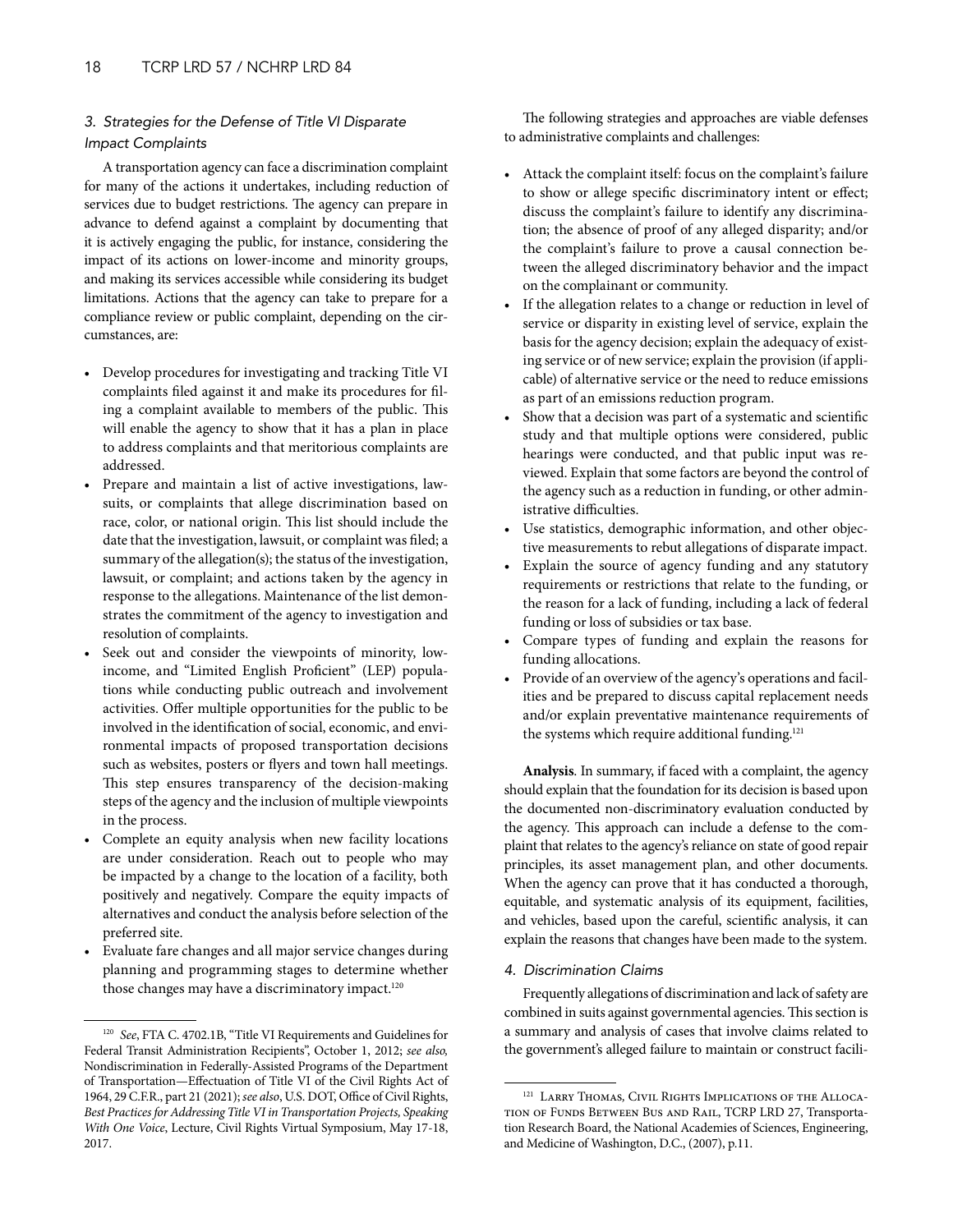ties appropriately, allegedly resulting in discrimination against minorities, wheelchair bound individuals, and others.

## *a. Intentional Discrimination Against Minority Community*

In *Erie CPR v. Pennsylvania Department of Transportation (PennDOT)*, 122 plaintiffs challenged the decision of the City of Erie and PennDOT to close a bridge during the construction of a new bridge, filing a lawsuit that alleged constitutional and environmental justice violations. Plaintiffs claimed that PennDOT discriminated against the primarily minority community by failing to adequately examine feasible alternatives for bicyclists and pedestrians during the time a new bridge was under construction. Plaintiffs alleged that leaving an existing bridge in place would have provided a safer and preferable corridor for pedestrian travel, and that defendants did not seek to communicate with people with limited English skills prior to the bridge closure. The court found that the conduct of the defendants did not show the discriminatory intent required to support a claim of intentional discrimination. The court explained that in order to prove intentional discrimination through the application of a facially neutral policy (such as the one at issue in this case) the plaintiffs must have shown that the relevant decision maker adopted the policy at issue "because of, not merely in spite of, its adverse effects on an identifiable group.123 The court further pointed out that the mere fact of disparate impact was not sufficient to sustain a Title VI challenge to a facially neutral policy.124

**Analysis**. In *Erie CPR*, plaintiffs alleged that PennDOT discriminated against them by closing a bridge to pedestrian traffic. The city and state provided the court with documentation of the decision-making process, including the feasibility study, which contained a cost-benefit analysis of eleven different alternatives. According to the study, the alternative of leaving the bridge in place during construction served fewer needs of the neighborhood than the selected alternate. In further support of its position, the agency noted that it had held three public meetings, four citizen advisory meetings, and obtained approval of the plan from regulatory agencies. The project had its own public website which provided graphic information, links to reports and publications, and contact information for the project. The court concluded that defendants undertook adequate public outreach methods during the decision-making process and provided multiple avenues for public input. This case illustrates the benefits of careful documentation of decision-making efforts and planning, which can lead to a successful defense of a discrimination claim.

#### *b. Lack of Access to Sidewalks*

The ADA was enacted to ensure that pedestrians with disabilities are able to access the public transportation system in a safe manner. The ADA requires public agencies to upgrade their sidewalks, curb cuts, and parking lots to be wheelchair accessible at the same time road improvements, such as resurfacing or overlay, are done.125 Additionally, the agency is required to compile a transition plan, which identifies routes and locations that will be upgraded and the timeframe in which the upgrade will occur. The court in *Schonfeld v. City of Carlsbad*, 126 found that the city was in compliance with the ADA after examining the transition plan it prepared. The city provided evidence to the court that it had conducted a timely self-evaluation, solicited input from appropriate groups and individuals, indexed every street, inventoried existing and missing curb ramps, and then set up a procedure and budget to install 900 curb ramps over a four-year period. The court also noted that the city had set up an action plan, prepared an inventory report, and established a sidewalk installation prioritization process with appropriate budget allocations. The transition plan is an important sign to the public and a reviewing court that the agency is making progress in complying with ADA requirements.

Sidewalks may be closed during construction, impassable due to lack of maintenance or snowfall, or improperly constructed. Each of these conditions pose a specific safety risk for people who suffer from physical disabilities. Large cities including Philadelphia,<sup>127</sup> Los Angeles,<sup>128</sup> New York,<sup>129</sup> Seattle,<sup>130</sup> and Atlanta<sup>131</sup> have faced lawsuits based upon the ADA where individuals and groups allege that they have been discriminated against due to defects in sidewalks, curb cuts, and public buildings, which are impassable and therefore inaccessible for disabled persons. As a result of these suits, each of these cities have been ordered by courts to devote substantial funds to sidewalk improvements.

If an agency is sued for non-compliance with the ADA, its defenses are limited. 28 C.F.R. § 35.150 allows an agency to determine that the cost of compliance is unduly burdensome, but in order to prove that work required is "unduly burdensome" the agency must show that the decision was made by the head of a public entity or his or her designee, not an individual project manager or other lower-level employee.132 In order to meet the regulatory criteria, the agency must prove that it has considered all resources that are available in the funding and operation of its services and programs and that it has determined that funding is unavailable for a project.

<sup>122</sup> 343 F. Supp.3d 531 (3rd Cir. 2018).

<sup>123</sup> *Id*. at 550 (*citing* Pryor v. NCAA, 288 F.3d 548, 562 (3rd Cir. 2002)).

<sup>124</sup> *Id*. (*quoting* S.H. *ex rel*. Durrell v. Lower Merion Sch. Dist., 729 F.3d 248, 265 (3d Cir. 2013)).

<sup>125</sup> *See*, Barden v. City of Sacramento, 292 F.3d 1073 (9th Cir. 2002).

<sup>126</sup> 978 F. Supp. 1329 (S.D. Cal. 1997).

<sup>127</sup> Jason Laughlin, *Philly's sidewalks are so bad they violate federal law protecting people with disabilities, lawsuit contends*, The Philadelphia Inquirer, August 26, 2019.

<sup>128</sup> Emily Alpert Reyes, *L.A. agrees to spend \$1.3 billion to fix sidewalks in ADA case*, Los Angeles Times, April 1, 2015.

<sup>129</sup> Clayton Guse, *NYC sidewalk curbs still behind on Americans with Disabilities Act requirements: report*, New York Daily News, July 26, 2020.

<sup>130</sup> Adina Solomon, *Crumbling Sidewalks Become a Legal Battleground*, Bloomberg City Lab, August 16, 2018.

<sup>131</sup> *Id*.

<sup>132</sup> Existing facilities, 28 C.F.R. § 150(a) (2021).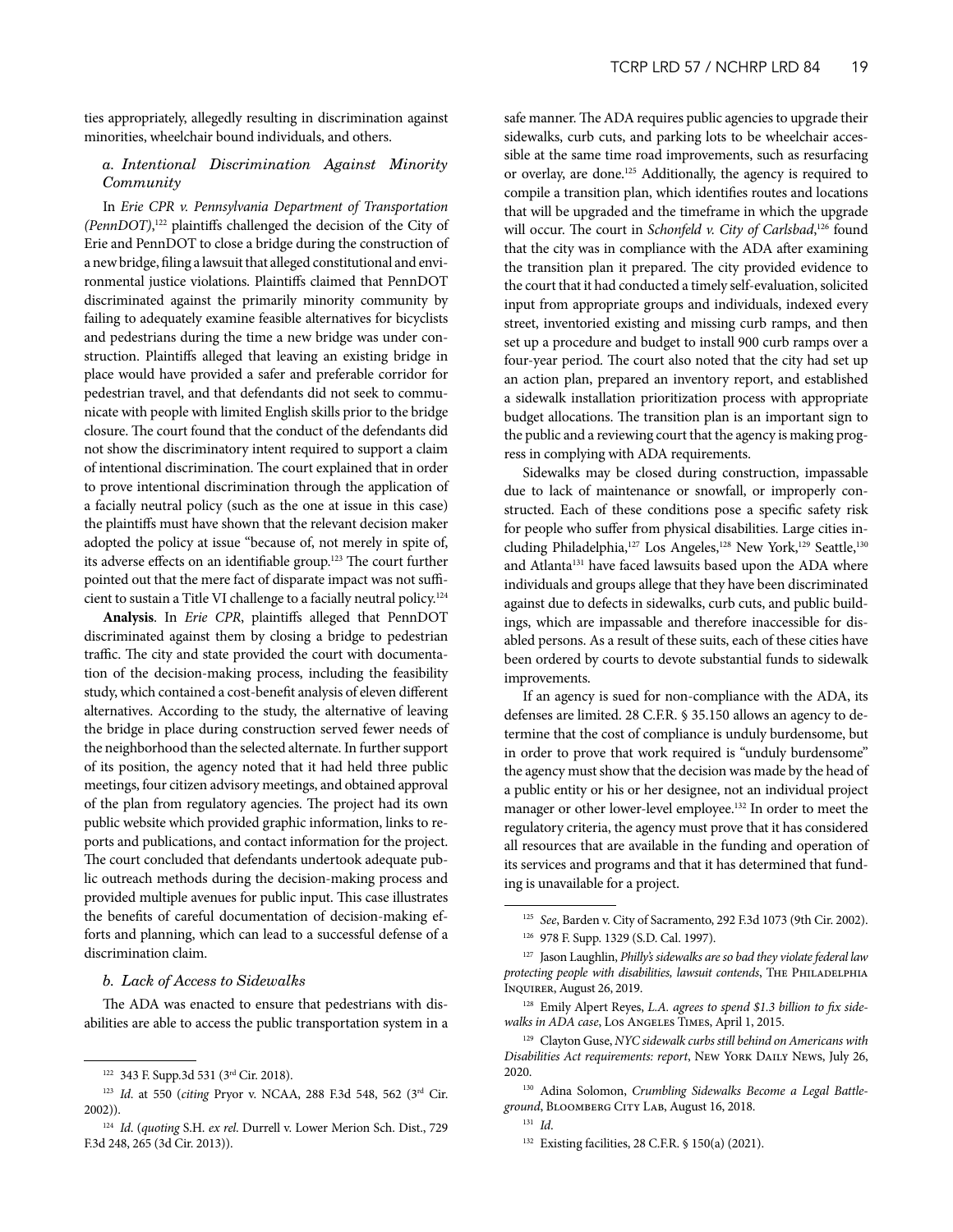Compliance with the law and/or the adoption and implementation of an adequate ADA transition plan are the only true and viable defenses to a claim of discrimination in this context.

#### *c. ADA Requirements for Buildings and Vehicles*

Accessibility features such as elevators at train stations and lifts or ramps on fleet vehicles can be the source of discrimination claims. Budget restrictions, without adequate explanation, are not adequate defenses to such discrimination claims.

**Access to Buildings***.* Failure to make facilities accessible to wheelchair users when facilities are upgraded can result in claims against the agency. The court in *Disabled in Action of Pennsylvania v. Southeastern Pennsylvania Transp. Authority*, 133 considered the language of 49 C.F.R. § 37.43(a)(2) in a case involving the failure of the agency to install an elevator during a facility renovation. The first sentence of section 37.43(a)(2) provides:

When a public entity undertakes an alteration that affects or could affect the usability of or access to an area of a facility containing a primary function , the entity shall make the alteration in such a manner that, to the **maximum extent feasible** the path of travel to the altered area and the bathrooms, telephones, and drinking fountains serving the altered area are readily accessible to and usable by individuals with disabilities, including individuals who use wheelchairs, upon completion of the alterations. (emphasis added)

The court found that infeasibility can only be "occasional and arises from the nature of the existing facility'—not from the budget limitations of a transportation authority."134 The court noted that "ADA and U.S. DOT regulations define feasibility in relation to technical, rather than economic concerns."135

Similarly, the court in *Roberts v. Royal Atlantic Corp.*,<sup>136</sup> observed that "'the maximum extent feasible' requirement does not ask the court to make a judgment involving costs and benefits. … The statute and regulations require that such facilities be made accessible even if the cost of doing so—financial or otherwise—is high."137

A similar issue was considered in *Bronx Independent Living v. Metropolitan Transportation Authority.*<sup>138</sup> In this case, plaintiffs challenged the New York Metropolitan Transportation Authority's (MTA) decision to replace staircases, renovate floors, reconstruct platform edges, replace concrete platforms, and install new lighting, without constructing an elevator as part of the renovation. Plaintiffs sought a determination that the construction work triggered the accessibility requirements in the federal regulations.<sup>139</sup> "Section 12147 of Title II (of the ADA) regulates the accessibility obligations of public entities making alterations to public transit facilities like subway stations."140 The section states that when a public entity makes alterations to an

existing public transportation facility that affect or could affect the "usability" of a station or a part of the station,

[I]t shall be considered discrimination, for purposes of section 12132 of this title and section 794 of title 29, for a public entity to fail to make such alterations (or to ensure that the alterations are made) in such a manner that, to the maximum extent feasible, the altered portions of the facility are readily accessible to and usable by individuals with disabilities, including individuals who use wheelchairs, upon the completion of such alterations.<sup>141</sup>

"This provision is known as the 'Accessible Alterations Rule'"142

The court found that the replacement of a stairway at a subway station was "an alteration affecting the station's usability"<sup>143</sup> as contemplated by the rule and granted the motion for summary judgment in favor of plaintiff.

**Analysis**. *Bronx Independent Living* brought suit based on 49 C.F.R. § 37.43(a)(1), while MTA argued that the applicable regulation was 49 C.F.R.  $\frac{1}{2}$  37.43(a)(2), not (a)(1). The difference in the wording of the rules was important because under § 37.43(a)(1), MTA had made alterations to increase accessibility regardless of cost, while under § 37.43(a)(2), MTA had to make those alterations only if the cost of the alterations would not be disproportionately expensive. Because of the complexity of this analysis, the agency must carefully review the regulatory structure to ensure compliance with and understanding of the requirements of the rules before committing to a facility renovation.

In *Forsee v. Metro. Transp. Auth.*,<sup>144</sup> another accessibility case, plaintiffs, *inter alia*, argued that the City of New York had "historically stymied efforts to increase accessibility."145 The plaintiffs cited *Bronx Independent Living*, stating that the city's opposition to installing elevators as part of the Middletown Road station renovation in 2013 "was illustrative of the city's failure to increase accessibility in the city."146 The plaintiffs survived the city's motion to dismiss. Agencies that consistently fail to perform accessibility upgrades may find that plaintiffs use examples of prior inactivity as evidence of discrimination.

**Access to Vehicles and Services***.* Public entities that provide designated public transportation must make reasonable modifications in policies, practices, or procedures when those modifications are necessary either to avoid discrimination based on disability or to provide accessibility to their services. 49 C.F.R.  $$37.169(c)^{147}$  identifies only three justifications a transportation provider can use to deny a request for a modification to a fleet route or service. The justifications do not include budget. These grounds apply to both advance requests for accommodation and on-the-spot requests: 1) granting the request for a modifica-

<sup>133</sup> 635 F.3d 87 (3rd Cir. 2011).

<sup>134</sup> *Id*. at 95.

<sup>135</sup> *Id*.

<sup>136</sup> 542 F.3d 363 (2nd Cir. 2008).

<sup>137</sup> *Id*. at 371.

<sup>138</sup> 358 F. Supp.3d 324 (S.D.N.Y. 2019).

<sup>139</sup> Discrimination, 42 U.S.C. § 12132 (2021).

<sup>140</sup> 358 F. Supp.3d at 328.

<sup>141</sup> *Id*. (referencing 42 U.S.C. § 12147(a) (2019)).

<sup>142</sup> *Id*.

<sup>&</sup>lt;sup>143</sup> *Id.* at 331 n.7 (citation omitted).

<sup>144</sup> No. 19 Civ. 4406 (ER), 2020 U.S. Dist. LEXIS 56672 (S.D.N.Y. Mar. 31, 2020).

<sup>145</sup> *Id*. at \*8.

<sup>146</sup> *Id*.

<sup>&</sup>lt;sup>147</sup> Process to be used by public entities providing designated public transportation service in considering requests for reasonable modification, 49 C.F.R. § 37.169 (2021).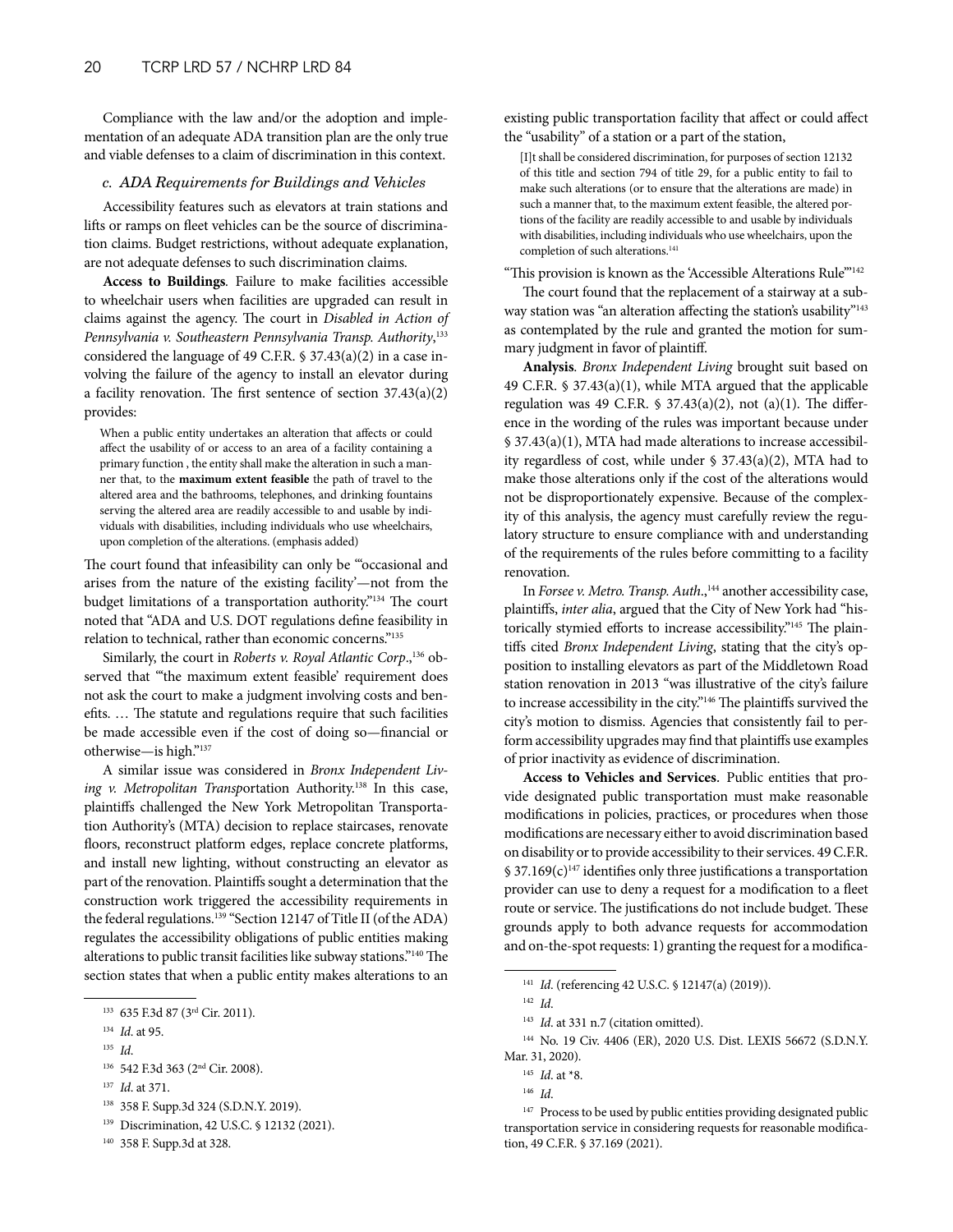<span id="page-20-0"></span>tion would fundamentally alter the provider's services (such as a request for a fixed route bus to deviate from its normal route); 2) granting the request for a modification would create a direct threat to the health or safety of others (such as a request that would require a driver to park a vehicle in a no parking zone); or 3) the requested modification is not necessary to allow the passenger to use the entity's services, programs, or activities for their intended purpose (for instance, the modification might make transportation more convenient for one passenger, but that passenger could nevertheless use the service successfully to get where he or she is going without the modification).

An example of the application of these concepts can be found in *Frogge v. Fox*. 148 Plaintiff alleged that the Mountain Line Transit Authority (MLTA) failed to provide her with a reasonable accommodation when she requested a new bus stop in her neighborhood. After evaluation and a site inspection, MLTA determined that the roads in the apartment complex were too small and did not have an acceptable place for a fullsized bus to turn around, and that the route required a full-sized bus due to the number of passengers who used it. MLTA also determined that the requested changes would have significantly impacted other passengers on the route, and for that reason denied the request. The court granted MLTA's request for summary judgment.

#### *d. Access Management*

Access management can be accomplished in many ways. Access management is "the coordinated planning, regulation, and design of access between roadways and land development … transportation professionals are tasked with optimizing facilities and the configuration of facilities in a way that will address the needs of the community without adversely compromising access to the system."149 Commonly used methods are consolidation or elimination of driveways, installation of median barriers, the prohibition of left turns and the inclusion of controlled access designations in roadway plans. Access management can also be accomplished with a plan which allows new access points only through a permitting process. These decisions are a source of administrative and judicial challenges since access management practices may be perceived as unequal or discriminatory. The cases summarized in this subsection illustrate examples of litigation against public agencies when access to a roadway was restricted or permanently changed.

In *Slater v. State*,<sup>150</sup> suit was filed after the Wisconsin Department of Transportation (WisDOT) notified the Slaters that their driveway permit was being revoked and their driveway was going to be removed.151 WisDOT appealed the circuit court's decision to reverse the agency decision. WisDOT had decided to remove several driveways, including the Slaters' driveway, after consideration of an access management plan and a safety assessment of the area. The access management plan recommended eliminating numerous driveways because the presence of the driveways conflicted with established engineering guidelines and created a risk of high crash rates. The appellate court reviewed the evidence and reversed the circuit court's ruling, concluding that the decision to revoke the Slaters' driveway permit was based upon documented safety concerns and evidence that the Slaters would have reasonable alternative access to the highway without their driveway.

#### *e. Temporary vs. Permanent Service Reductions*

According to FTA C. 4702.1B,<sup>152</sup> transit operators that operate 50 or more fixed route vehicles in peak services and are located in an urbanized area with a population of 200,000 or more must perform a service equity analysis whenever they make a major service change. The analysis must evaluate the impacts of the proposed service changes on Title VI protected populations and low-income populations. Temporary service changes (those which do not exceed one year) do not rise to the level of a major service change.<sup>153</sup> The emergency service cuts that occurred during the pandemic of 2020 fit into this category. Comments on the FTA website indicate that even though the service equity analysis is not required for temporary changes, FTA expects temporary services or fare changes to be implemented equitably.154 If temporary changes become permanent, the service equity analysis must be conducted. FTA recommended, even for temporary changes, that transit agencies document the rationale for specific reductions and the steps taken to ensure equitable reductions in service in case of a challenge to the process.

## V. ADMINISTRATIVE SAFETY ENFORCEMENT EFFORTS

This section highlights safety investigations performed by FTA and the National Transportation Safety Board (NTSB). The goal of the agency oversight process is to make transportation safer through policy development, hazard investigation, data collection, risk analysis, oversight programs, and information sharing.<sup>155</sup> FTA is authorized to temporarily and quickly assume the role of a State Safety Oversight Agency (SSOA) when

<sup>148</sup> No. 1:17cv155, 2019 U.S. Dist. LEXIS 96,606, (N. D.W. Va. June 10, 2019).

<sup>149</sup> The Transportation Research Board, Access Management Manual, 2nd Edition, Transportation Research Board of the National Academies of Sciences, Engineering, and Medicine, Washington, D.C., (2015).

<sup>150</sup> 884 N.W.2d 535 (Wis. Ct. App. 2016).

 $151$  WIS. STAT. § 86.073(1) (2021) allows a request for review of a denial of a driveway permit.

<sup>&</sup>lt;sup>152</sup> FTA C. 4702.1B, Title VI Requirements and Guidelines for Federal Transit Administration Recipients, October 1, 2012.

<sup>153</sup> *Id*. at Chap. IV-13.

<sup>154</sup> *See*, FTA, *Frequently Asked Questions from FTA Grantees Regarding Coronavirus Disease 2019 (COVID-19)*, https://www.transit.dot. gov/frequently-asked-questions-fta-grantees-regarding-coronavirusdisease-2019-covid-19 (last updated: Tuesday, March 23, 2021).

<sup>155</sup> FTA, *Transit Safety Oversight*, https://www.transit.dot.gov/regulations-and-guidance/safety/transit-safety-oversight-tso, (last visited March 18, 2021).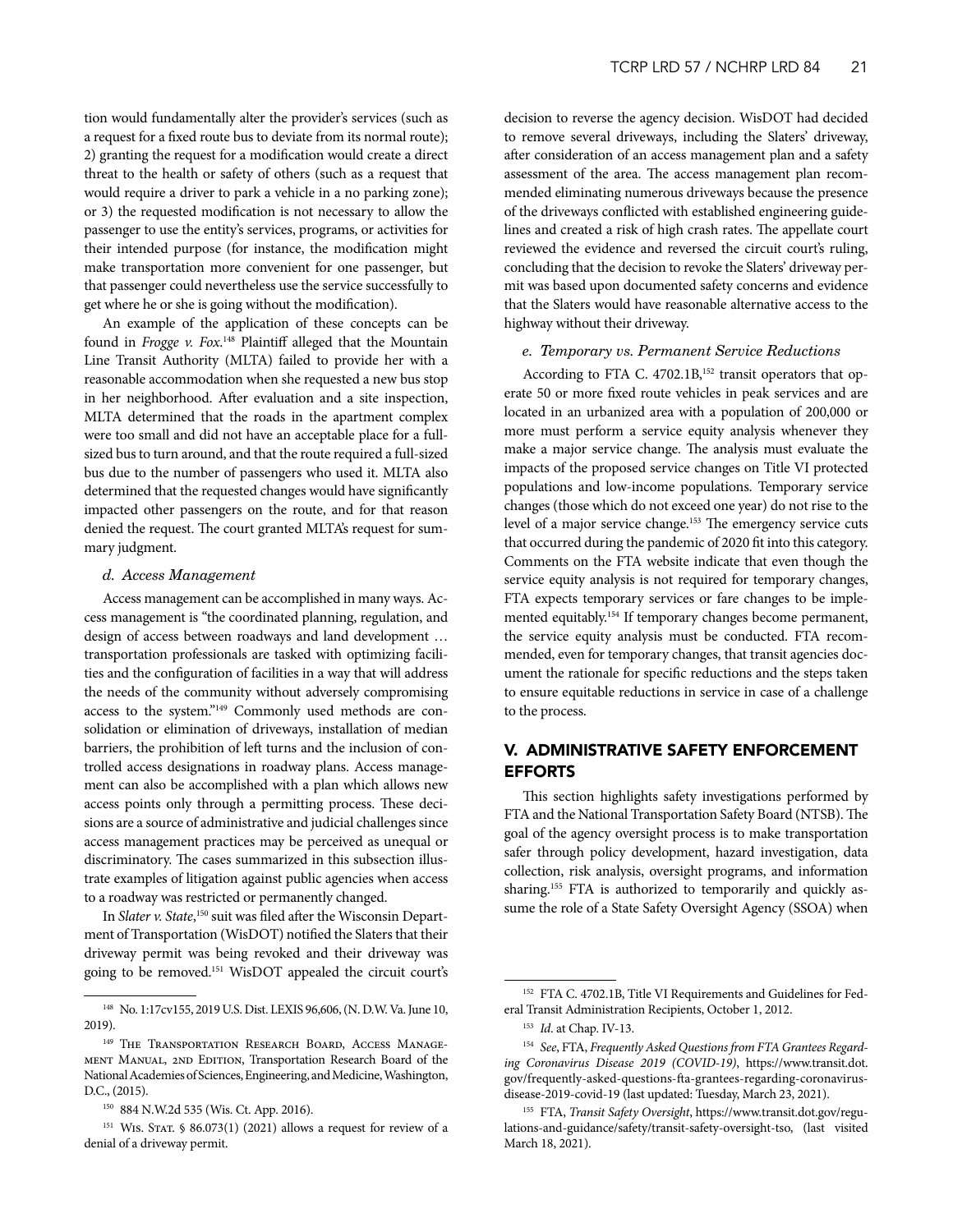<span id="page-21-0"></span>the state agency is not functioning properly.<sup>156</sup> It can withhold financial assistance or direct the use of federal funding for safety purposes.157 The NTSB has the authority to investigate all highway accidents and incidents, including incidents at railway grade crossings "in cooperation with a State."<sup>158</sup>

## A. WMATA Incident Review

The following section provides a review of federal regulatory agency responses to an incident that occurred at the WMATA facilities in 2015. WMATA was created by an interstate compact in 1967 to plan, develop, build, finance, and operate a regional transportation system in the Washington D.C. metro area.159 The agency provides rail, bus, and paratransit services. In 2015, FTA conducted a safety management inspection of WMATA

(C). (Disapproval)

If the Secretary determines that a State safety oversight program does not meet the requirements of this subsection and denies certification, the Secretary shall transmit to the eligible State a written explanation and allow the eligible State to modify and resubmit the State safety oversight program for approval.

(D). Failure to correct. —If the Secretary determines that a modification by an eligible State of the State safety oversight program is not sufficient to certify the program, the Secretary—

(i)shall notify the Governor of the eligible State of such denial of certification and failure to adequately modify the program, and shall request that the Governor take all possible actions to correct deficiencies in the program to ensure the certification of the program; and

(ii)may—

(I)withhold funds available under paragraph (6) in an amount determined by the Secretary;

(II)withhold not more than 5 percent of the amount required to be appropriated for use in a State or urbanized area in the State under section 5307 of this title, until the State safety oversight program has been certified; or

(III)require fixed guideway public transportation systems under such State safety oversight program to provide up to 100 percent of Federal assistance made available under this chapter only for safety-related improvements on such systems, until the State safety oversight program has been certified.

<sup>158</sup> General Authority, 49 U.S.C. § 1131(a)(1)(B). Safety recommendations are issued by the NTSB following the investigation of transportation accidents and the completion of safety studies.

in response to an accident involving a short circuit on the rail system, which caused smoke to fill a stranded train, killing one passenger and injuring 91 people.

## *1. Factual Background*

On January 12, 2015, a train on the Metrorail system stopped after encountering heavy smoke in a tunnel between stations. The train filled with smoke and the conductor attempted to return to the station, but power to the train was lost before the return trip could be completed and the train was stranded. A following train was also affected by the heavy smoke. Passengers in both trains, as well as passengers on the station platforms, were exposed to heavy smoke. Some passengers evacuated the trains on their own, while others were assisted by first responders and firefighters. After the incident, FTA and NTSB evaluated WMATA's operations and maintenance programs, safety management capabilities, and organizational structure. One of the key findings of the investigation was that the agency had "organizational deficiencies" and "operational methodologies" that limited its ability to recognize and resolve safety issues.<sup>160</sup> The probable cause of the incident was determined to be a prolonged short circuit in the wiring, which resulted from ineffective inspection and maintenance practices.<sup>161</sup>

#### *2. National Transportation Safety Board Investigation*

The final report of the NTSB indicated that it had investigated 12 WMATA accidents previously and had issued 101 safety recommendations to WMATA since 1979. The NTSB outlined the following safety issues and conditions:

- Initial response to report of smoke. A smoke detector activated but the activation was not displayed at the operations center due to a loose wire. Once the other detectors were activated, the standard operating procedure of stopping all trains did not occur.
- The tunnel where the fire occurred was not appropriately ventilated. Emergency smoke removal procedures had previously been identified as a need for the agency.
- Train operators did not know how to shut down the railcar ventilation systems and smoke was pulled into the railcars through the fresh air ventilators.
- Emergency communications were not prompt and first responders were directed to the wrong tunnel. Passengers who evacuated the train had a difficult time traversing the safety walkway as lighting was dim and obstacles blocked the walkway.
- The Tri-State Oversight Committee, which was responsible for safety oversight, lacked sufficient resources, technical

<sup>156</sup> MAP-21 enhanced FTA's safety authority, including allowing it to assume SSO responsibilities in the absence of an effective SSOA. Pursuant to 49 C.F.R. § 1.91(a), the Secretary of Transportation's (the Secretary) authority to carry out 49 U.S.C. § 5329 is delegated to the Federal Transit Administrator.

<sup>157</sup> According to the State Safety Oversight Program Certification Process, 49 U.S. Code § 5329(e)(7):

<sup>159</sup> Washington Metropolitan Area Transit Authority Compact of 1966 (Compact), VA. CODE ANN. § 33.2-3100 (2020). The states of Maryland and Virginia, and the District of Columbia are part of the Compact.

<sup>160</sup> FTA, SMS, *Gap Analysis Report*, Washington Metropolitan Area Transit Authority, June 17, 2015, https://www.transit.dot.gov/sites/fta. dot.gov/files/docs/WMATA\_SMS\_Gap\_Analysis\_Final\_Report.pdf.

<sup>161</sup> NTSB, *Washington Metropolitan Area Transit Authority L'Enfant Plaza Station Electrical Arcing and Smoke Accident,* Washington, D.C., January 12, 2015, https://www.ntsb.gov/investigations/AccidentReports/ Reports/RAR1601.pdf.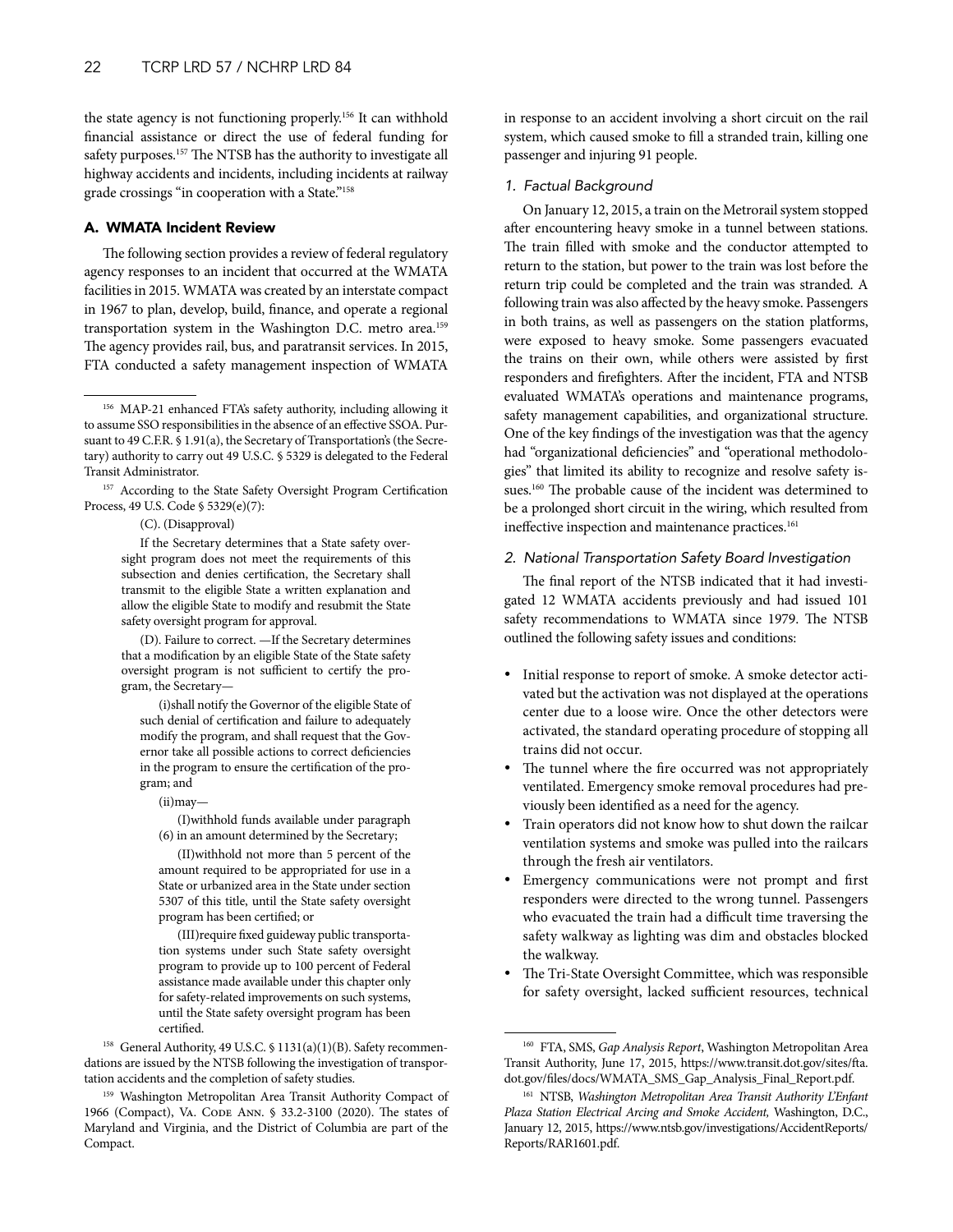<span id="page-22-0"></span>capacity, and enforcement authority to ensure safety at the facility.

• NTSB was also critical of FTA's lack of safety oversight and WMATA's failure to comply with the rigorous MAP-21 safety assessment requirements.<sup>162</sup>

#### *3. Litigation*

Lawsuits were filed by or on behalf of more than eighty people who were on the train. WMATA, in court filings, defended against the suit by asserting governmental and discretionary immunity and claiming that the fire department, which responded to the incident, was responsible for the injuries rather than WMATA's actions and inactions. The basis of their defense was the following language from the agency Compact:

The Authority shall be liable for its contracts and for its torts and those of its Directors, officers, employees and agent committed in the conduct of any proprietary function, in accordance with the law of the applicable Signatory (including rules on conflict of laws) but shall not be liable for any torts occurring in the performance of a governmental function. The exclusive remedy for such breach of contracts and torts for which the Authority shall be liable, as herein provided, shall be by suit against the Authority. Nothing contained in this Title shall be construed as a waiver by the District of Columbia, Maryland, Virginia and the counties and cities within the Zone of any immunity from suit.<sup>163</sup>

Settlements of the claims were reached but details of the settlements were not made public.<sup>164</sup>

After the accident, WMATA was placed on a CAP and temporary and direct safety oversight of the Metrorail system was taken over by FTA. The FTA WMATA Safety Oversight Team's role was to verify WMATA's progress on implementing the CAP and other remedial actions, and to ensure that WMATA was effectively carrying out its own critical maintenance, operations, and training programs.<sup>165</sup> The CAP identified safety issues such as ineffective training, inadequate staffing and procedures, and system-wide maintenance issues. The WMATA website contains the following statement about the CAP:

In collaboration with the Federal Transit Administration, Metro has developed an action plan to address the safety findings and recommendations issued by the FTA following its organization-wide Safety Management Inspection (SMI) of the WMATA rail and bus transit systems. Ninety-one different actions have been identified to address 44 safety findings in eight categories regarding WMATA's Metrorail system and 10 safety findings in five categories regarding WMATA's Metrobus system.<sup>166</sup>

<sup>162</sup> *Id*.

<sup>163</sup> Compact para. 80 (Liability for Contracts and Torts).

<sup>164</sup> *See e.g.,* Max Smith, *Many L'Enfant smoke lawsuits dismissed; victim's family presses on*, WTOP news, (Oct. 15, 2017), https://wtop.com/ tracking-metro-24-7/2017/10/many-lenfant-smoke-lawsuits-settledfamily-woman-died-presses.

**Analysis**. The Tri-State Oversight Committee was until recently responsible for managing the federally required oversight program for the system with the authority to conduct inspections, training, testing, and repair functions on the system. The new safety oversight committee, Washington Metrorail Safety Commission (WMSC) was established in 2017 and was certified to assume direct oversight responsibility for Metrorail in March 2019.<sup>167</sup>

WMSC has the ability to close facilities for repair and new construction, perform investigations, direct the safety activities of the agency, and generally provide oversight and direction to WMATA. Multiple investigations were launched after the leadership change. Those investigations related to claims of a work environment allowed harassment of employees who reported safety issues, and lack of employee training on safety protocols. Other investigations included continued structural integrity and load assessment of bridges, track maintenance and training, and worker protection and training.

Acceptance and implementation of investigation and audit results can prove to a judge or jury that the agency has a reasoned plan to allocate its resources wisely and address important safety and budget problems. Lawsuits involving alleged dangerous conditions and harassment can be defended in the manner described in this digest, using data and documentation to support and explain the choices and actions of the agency.

#### B. New Jersey Transit Hoboken Terminal Accident

New Jersey Transit Corporation (NJT) is a state-owned public transportation system that serves New Jersey, portions of New York, and Pennsylvania. It operates bus, light rail, and commuter rail services. NJT is the largest statewide public transit system and the third-largest provider of bus, rail, and light rail transit by ridership in the United States.<sup>168</sup>

#### *1. Factual Background*

On September 29, 2016, a train that was approaching the Hoboken terminal failed to stop, overrode a bumping post at the end of the track, and struck a wall of the terminal. NTSB investigated the incident. According to the NTSB report, the train was traveling about 21 mph at the time of the accident and carrying approximately 250 passengers and three crewmembers. One person on the passenger platform was struck by falling debris and died, and 110 passengers and crewmembers were injured. The total cost of damage to the train, track, and facility was estimated to be \$6 million. Of the multiple lawsuits filed as a result of the accident, one reported settlement was in the amount of \$1.5 million.<sup>169</sup>

<sup>165</sup> FTA, *FTA Safety Oversight of the Washington Metropolitan Area Transit Authority (WMATA) Metrorail System*, https://www.transit.dot. gov/regulations-and-guidance/safety/fta-safety-oversight-washingtonmetropolitan-area-transit-authority (last updated April 26, 2019).

<sup>166</sup> WMATA, *FTA Corrective Action Plan*, www.wmata.com/riderguide/safety/fta-cap.cfm#main-content, (last visited March 18, 2021).

<sup>167</sup> Washington Metrorail Safety Commission, *Who We Are*, www. wmsc.gov/about-us/who-we-are, (last visited March 18, 2021).

<sup>168</sup> William C. Vantuono, *Jersey Transit Strong*, Railway Age, (Nov. 4, 2015), www.railwayage.com/passenger/commuterregional/jerseytransit-strong.

<sup>169</sup> Associated Press, Woman injured in N. J. Transit Hoboken crash settles for \$1.5 million, NORTHJERSEY.COM, (Nov. 13, 2019, 7:27 p.m. ET), https://www.northjersey.com/story/news/transportation/2019/11/13/ woman-injured-nj-transit-hoboken-crash-settles-1-5-million/ 4186361002.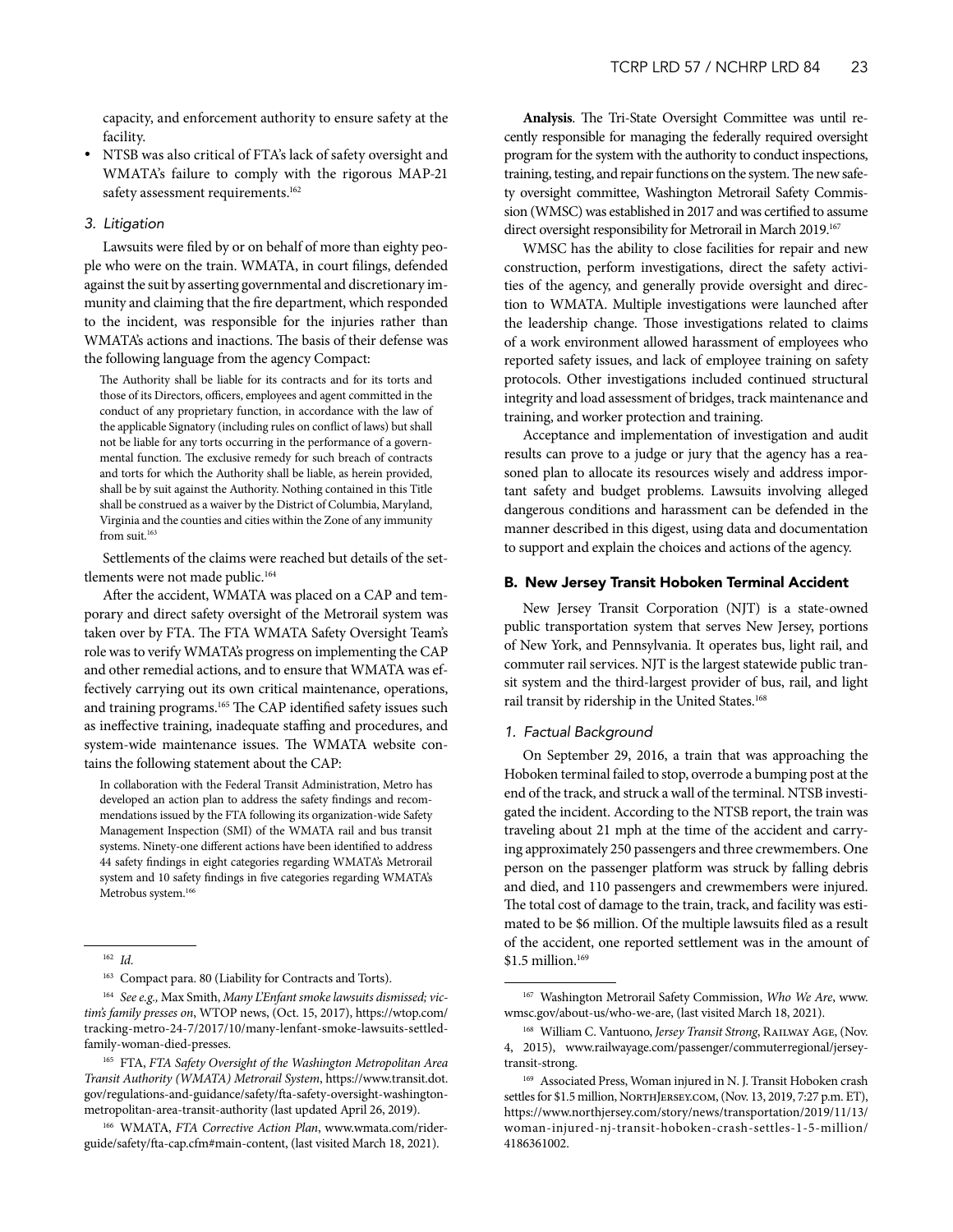#### <span id="page-23-0"></span>*2. National Transportation Safety Board Investigation*

The NTSB determined that the probable cause of the accident was the failure of the engineer to stop the train after entering the terminal due to fatigue, which resulted from undiagnosed sleep apnea. The report concluded that other causes were NJT's failure to follow its sleep apnea screening guidance as well as the FRA's failure to require railroads to screen employees in safety-sensitive positions for sleep disorders. The NTSB further found that a safety system, if in use, could have intervened to stop the train before the collision.170

## *3. Litigation*

Not only was NJT sued as a result of the 2016 incident, it has been sued for multiple other safety related incidents. Lawsuits have been filed against NJT by former and current employees who alleged that due to scheduling constraints, trains are not thoroughly inspected for brakes, lights, and other safety equipment deficiencies. One suit alleged that a mechanical inspection that takes 40 minutes to conduct must occur before a train is taken out of the station, but train engineers' schedules did not allow enough time between trains to conduct the required inspections.171 Another suit was based on a former employee's allegations that he reported safety violations to federal authorities and was terminated for that reason. In the suit, plaintiff claimed that other employees would not report safety violations due to their fears of recourse from the agency.<sup>172</sup>

In June 2019, the New Jersey Transit Corporation Employee Protection Act<sup>173</sup> was established. The law provides employees with the ability to obtain recourse against the agency for injuries suffered on the job, unemployment, whistleblowing, discrimination, and prohibits NJT from raising a defense of sovereign immunity in those instances.

**Analysis**. NJT had been investigated by FRA and NTSB prior to the 2016 accident. Testimony by NJT officials after the Hoboken incident and investigations of the agency led the legislature to conclude that financial limitations had caused the agency to focus on day-to-day operations rather than making safety improvements and obtaining compliance with safety regulations and requirements. Earlier investigations had reached

<sup>172</sup> Brenda Flanagan, *Legal precedent shields N.J. Transit from federal*  safety lawsuits, NJ SPOTLIGHT NEWS, (Feb. 14, 2019), https://www. njtvonline.org/news/video/legal-precedent-shields-nj-transit-fromfederal-safety-lawsuits/.

similar conclusions and recommendations to improve safety had been in those reports.

Delayed, and inadequate maintenance can lead to incidents, accidents, lawsuits, and new and restrictive legislation. The agency that does not conduct safety and process audits, or change its practices after deficiencies have been noted, document its reasons for budget expenditures, or comply with generally accepted industry practices has difficulty defending tort and other claims against it.

## VI. CURRENT PRACTICES

This section provides a summary of practices and methodologies of state and local transportation agencies. These responses are highlighted as they give practical and current examples of the concepts that are discussed in this digest.

#### A. Summary of Resources

Data for this section was drawn from survey responses, interviews with state and local transportation agency officials, review of responses to FOIA requests, and internet research. The interview questions used by the panel during the research period can be found at Appendices A and B of this digest.

#### *1. Litigation*

Issues examined included: Potential or actual litigation regarding closure of facilities or limitations on service; potential or actual litigation relating to civil rights complaints; and responses to civil rights complaints about the closure of a facility, or restriction of a route or fleet size.

## *a. Civil Rights Complaints*

Several transit agencies acknowledged that they had received complaints relating to discrimination. One agency indicated that when its Equal Employment Opportunity department investigated the complaint, and the complaint was substantiated, the agency would address and mitigate the issues. The agency explained that its goal is always safety for customers, employees, and the community. Another agency explained that any discrimination complaints would be referred to a compliance and civil rights officer. Legal counsel would be consulted, if necessary.

## *2. Standards of Care*

Each of the responding agencies indicated that they were required to comply with the standards of care that were identified in this digest.

## *3. Public Involvement and Outreach Efforts*

The following topics were examined: public involvement relating to temporary or permanent closure of facilities; public involvement during the closure of a facility or access decisionmaking process; and languages used in communications to ensure inclusion of diverse cultures. Additionally, several Letters of Finding issued by FHWA in response to civil rights complaints were reviewed. After review of the Title VI complaints, FHWA

<sup>170</sup> NTSB, *Railroad Accident Brief: New Jersey Train Strikes Wall*, https://ntsb.gov/investigations/AccidentReports/Pages/RAB1801.aspx, (last visited March 18, 2021).

<sup>171</sup> Colleen Wilson, *Engineer says in lawsuit she was fired after*  raising N.J. Transit train safety concerns, NORTHJERSY.COM (Aug. 14, 2019, updated 8:44 pm), https://www.northjersey.com/story/news/ transportation/2019/08/14/whistleblower-lawsuit-engineer-firedraising-nj-transit-train-safety-concerns/2007437001.

<sup>&</sup>lt;sup>173</sup> New Jersey Transit Corporation Employee Protection Act, S3164, Pub. L. 2019, ch. 137, approved June 26, 2019 (prohibits NJT from asserting sovereign immunity in certain situations and subjects NJT to certain federal statutes and regulations).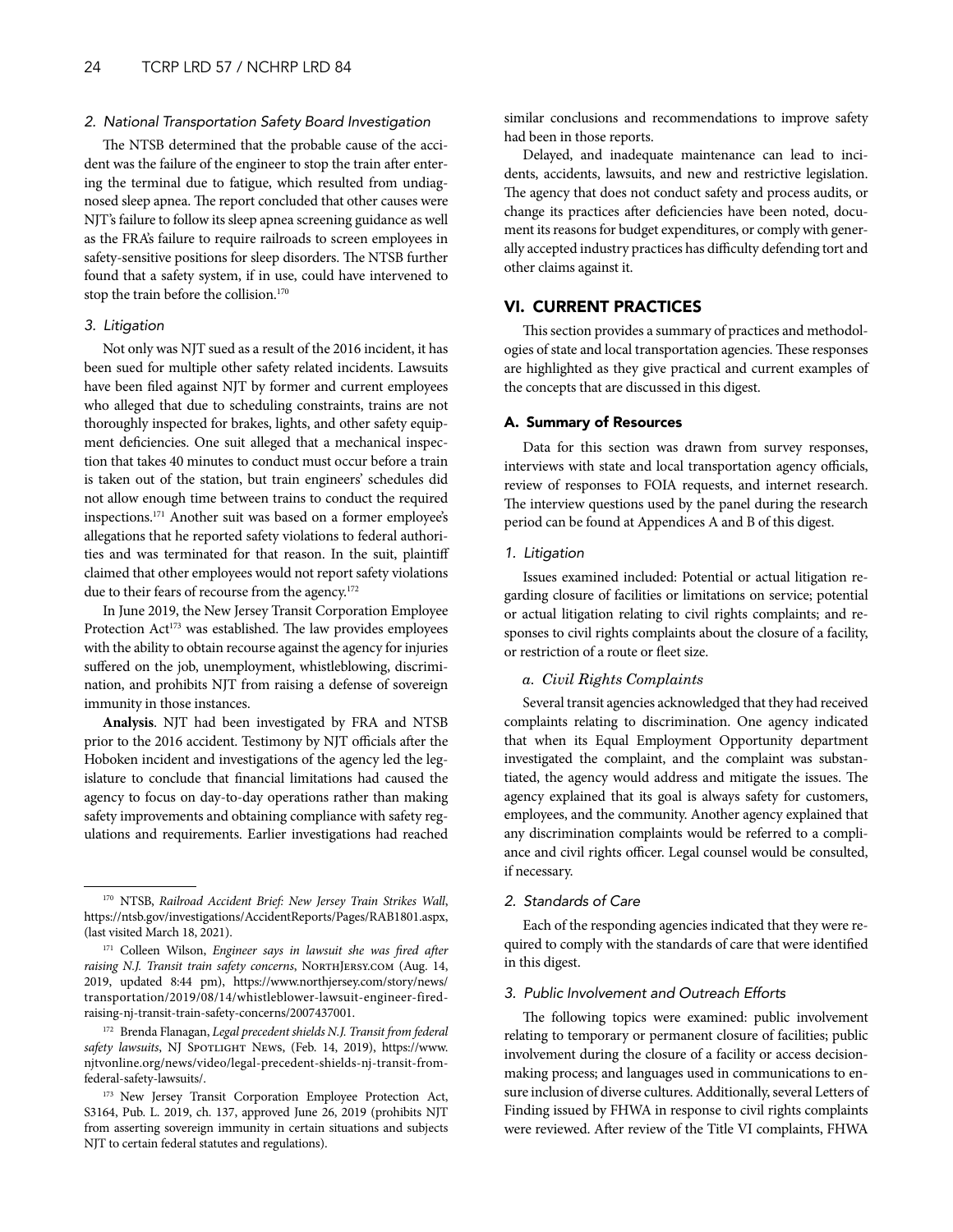found that the public outreach efforts in the following examples were adequate and not discriminatory.

## *a. Santa Clara Valley CA Valley Transportation Authority*

Notice to the public on their web page is provided in Amharic, Arabic, Croatian, English, Farsi, French, German, Gujarati, Hindi, Cambodian, Japanese, Korean, Portuguese, Punjabi, Serbian, Spanish, Russian, Chinese (simplified and traditional) Vietnamese, and Somali.

## *b. TxDOT project*

TxDOT prepared a plan to replace a bridge on U.S. 181 near Corpus Christi after it identified critical structural and design deficiencies in the bridge. According to the design documents, replacement of the bridge was the only way to continue to safely use U.S. 181. Bridge inspections had revealed broken rivets and bolts, corrosion, sagging bracing, and rusting. In its report, TxDOT stated that the bridge did not meet current bridge or roadway standards and that it posed a safety risk to the traveling public. A complaint was made by minority groups that public participation procedures were not followed during the environmental impact analysis of the project. FHWA determined that public outreach efforts had not been discriminatory and identified the following actions that had been taken by TxDOT: workshops (called livability summits) that provided opportunities for residents to apply for three different types of sustainability grants; community meetings, which involved a 29-member panel of community members; dozens of public involvement meetings, which included open houses, formal public meetings and hearings, and stakeholders' meetings. Meetings had originally been planned to be held on Wednesdays, but when TxDOT was informed that many residents attended church on Wednesday they changed the day of the week to accommodate more public participation. Meetings were advertised in English and Spanish, and interpreters were available at those meetings.

## *c. North Carolina Department of Transportation (NCDOT) project*

NCDOT proposed a project to alleviate congestion and improve capacity on NC 147 and US 70. The department's accident analysis determined that the local roadways had extremely high crash rates and that the probability of more frequent crashes would continue to increase due to an increase in traffic. NCDOT examined multiple alternative routes in its environmental assessment. Public outreach attempts included distributing information through workshops, newsletters, neighborhood meetings, a toll-free phone number, e-mail, a telephone hotline, and a project website. The agency also created a mailing list of 5000 recipients that included state, local, federal, and private entities. FHWA determined that there was insufficient evidence to determine that NCDOT's public involvement activities resulted in adverse or disparate impacts to the neighborhood.

#### *4. Limitations on Access*

The following issues were examined: Whether the agency closed a road or limited access to it for safety reasons permanently or temporarily; and a description of the decision-making process for that restriction.

One midwestern agency described a situation where a city that the agency partnered with decided to eliminate routes near the town square, causing a complaint to be filed with the federal regulatory agency. The dispute was resolved after the city made the decision to allow the resumption of the routes that had been eliminated, and consultation with FTA, which confirmed that the agency would have to return funds that had already been expended.

#### *5. Prioritization of Repairs*

The processes that are described in this section are typical of the practices of a transit agency. Processes such as these are required under the federal regulations. The following topics were examined: the criteria used to prioritize the repairs or replacement of infrastructure or assets; and a description of the decision-making process.

One transit agency stated that its Asset Management Team analyzes classes of the agency's assets to determine specific assets in need of repair or replacement based on the age of the asset and its estimated useful life, and/or a condition assessment of the asset. The team provides the analysis to its capital program managers and the budget and analysis teams. These groups develop a five-year capital improvement program by allocating available funding against its state of good repair needs and expansion. The budget goes through a public review process, and public outreach events are held in the community to reach a great number of diverse communities. The community activities are held before the budget is presented to the agency's board of directors. The agency stated that Title VI and environmental justice matters are always considered during this process.

Another agency indicated that one of its state of good repair priorities was to update its facilities to meet ADA requirements, and that it performed quarterly and annual inspections with its safety committees in order to meet its safety program recommendations.

The following charts and explanations are typical of agency analysis in prioritizing repairs.

The Regional Transit Authority of Northeastern Illinois (RTA) adopted a five-level condition rating based on FTA's condition assessment philosophy<sup>174</sup>.

<sup>174</sup> *See* RTA/FTA Transit Asset Management (TAM) Pilot Program, *Vol. 1 – Asset Inventory and Condition Assessment Guide*, Ch. 4, "How to Guide to" Conduct a Condition Assessment (2013), https://www.transit.dot.gov/sites/fta.dot.gov/files/docs/RTA\_Final\_Rpt.\_COMBINED\_ TAM\_Pilot\_Grant\_v1.pdf.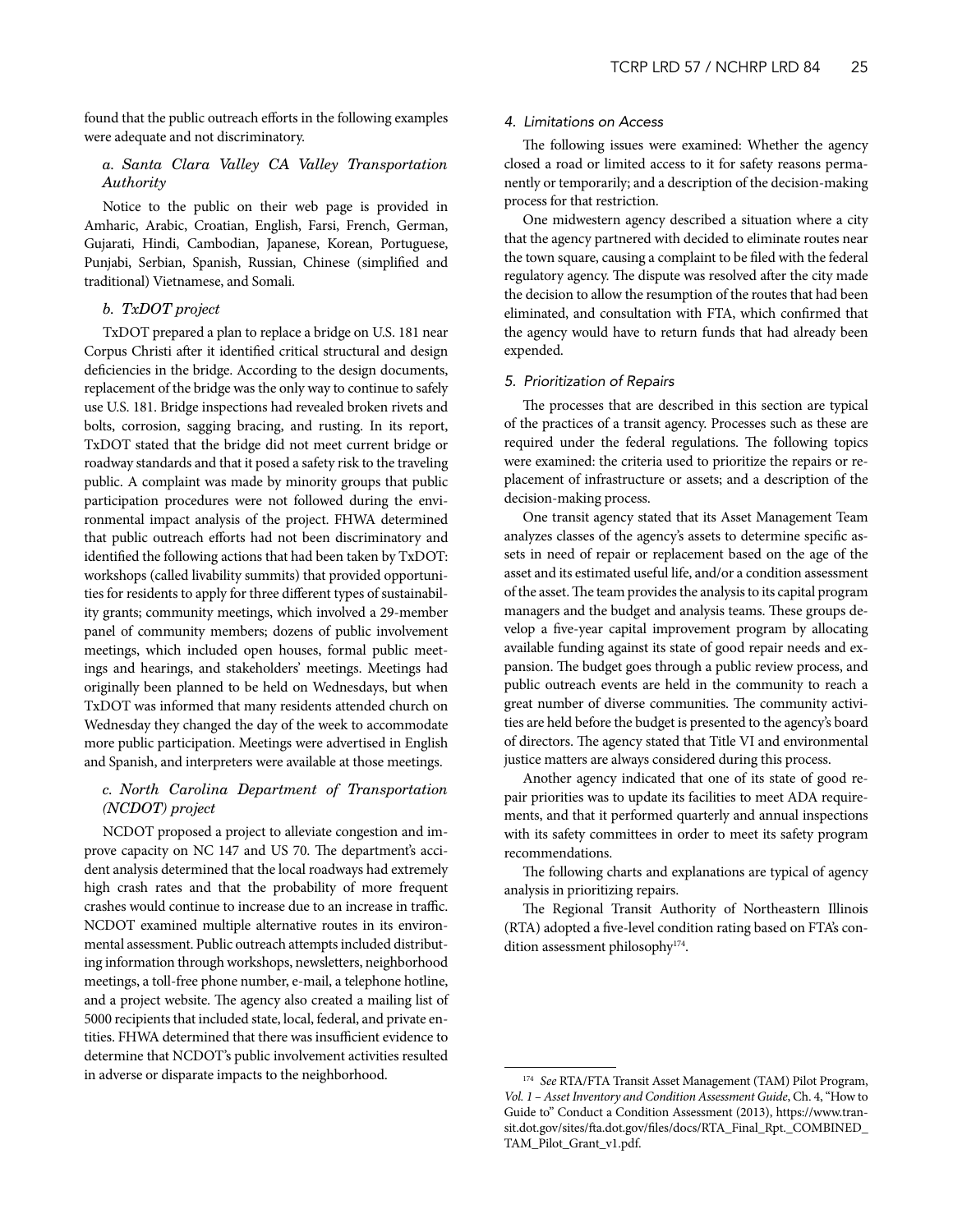| Condition            | RTA Definition                                                                                                                                                                                              |
|----------------------|-------------------------------------------------------------------------------------------------------------------------------------------------------------------------------------------------------------|
| Excellent 4.8 to 5.0 | New asset<br>No visible defects                                                                                                                                                                             |
| Good 4.0 to 4.7      | Asset showing minimal signs of wear<br>Some (slightly) defective or<br>deteriorated components                                                                                                              |
| Adequate 3.0 to 3.9  | Asset has reached its mid-life<br>condition $(3.5)$<br>Some moderately defective or<br>deteriorated components                                                                                              |
| Marginal 2.0 to 2.9  | Asset reaching or just past the end<br>of its useful life (typically between<br>condition 2.75 and 2.5)<br>Increasing number of defective<br>or deteriorated components and<br>increasing maintenance needs |
| Worn 1.0 to 1.9      | Asset is past its useful life and<br>should be prioritized for repair or<br>replacement.                                                                                                                    |

The Utah Transit Authority (UTA) uses a condition rating breakdown that rates equipment and vehicles on a scale of one to ten.<sup>175</sup>

| 10 Excellent   | New asset, no visible defects. Only<br>preventative maintenance has been<br>performed. Asset has completed less than<br>approximately 15% of its useful life.                  |
|----------------|--------------------------------------------------------------------------------------------------------------------------------------------------------------------------------|
| 9 Very Good    | Only minor adjustment repair work<br>completed. Asset as completed<br>approximately 15%-30% of its minimum<br>useful life.                                                     |
| 8 Good         | Asset showing minimal signs of wear;<br>some (slightly) defective or deteriorated<br>components(s). Asset has completed<br>approximately 30-45% of its minimum<br>useful life. |
| 7 Satisfactory | Asset has past repair maintenance history,<br>but no current noted items. Asset has<br>completed approximately 45% - 60 % of its<br>original useful life.                      |
| 6 Adequate     | Asset has some moderately defective<br>or deteriorated components. Asset has<br>completed approximately 60% - 75% of its<br>minimum useful life.                               |

| 5 State of<br>Good Repair | An asset is in the state of good repair when<br>the physical condition of that asset is at or<br>above a condition rating of 5. The level of<br>investment required to attain and maintain<br>a state of good repair is therefore that<br>amount required to rehabilitate and replace<br>all assets with an estimated condition of 5<br>or less. Asset performs its assigned function<br>without any limitations. Asset has past repair<br>maintenance history and may have current<br>repair items noted that do not limit the asset<br>function. Asset has completed approximately<br>75%-90% of its minimum useful life. |
|---------------------------|-----------------------------------------------------------------------------------------------------------------------------------------------------------------------------------------------------------------------------------------------------------------------------------------------------------------------------------------------------------------------------------------------------------------------------------------------------------------------------------------------------------------------------------------------------------------------------------------------------------------------------|
| 4 Marginal                | Asset reaching or just past the end of its<br>useful life; increasing number of defective<br>or deteriorated components and increasing<br>maintenance needs. Maintenance and<br>reliability costs begin to become more<br>expensive. Continued maintenance<br>program required to bring up to the level<br>of state of good repair. Asset has completed<br>approximately 90%-105% of its minimum<br>useful life.                                                                                                                                                                                                            |
| 3 Concern                 | Asset performs its assigned function<br>with limitations. Asset cannot function<br>without limitations unless maintenance is<br>performed.                                                                                                                                                                                                                                                                                                                                                                                                                                                                                  |
| 2 Poor                    | Asset is past its useful life and is need of<br>immediate repair or replacement; May have<br>critically damaged components.                                                                                                                                                                                                                                                                                                                                                                                                                                                                                                 |
| 1 Critical                | Imminent failure or safety risk. Asset out of<br>service.                                                                                                                                                                                                                                                                                                                                                                                                                                                                                                                                                                   |

## *6. Funding Concerns*

The following issues were examined: in the event that a facility is planned to be closed, and federal funding was expended for it, whether the federal funding agency is involved in the decision-making process; and whether the agency returned funds to its funding agency.

Survey responses indicated that when agencies were concerned that they might have to return money to a funding agency, the funding agencies were consulted and involved in the decision-making process. Frequently, consultation confirmed that funds would have to be returned if the projects were not completed or were changed substantially. One agency noted that that the agency risked return of funds for violation of grant agreements or for early retirement of equipment, but that it had obtained authorization to allow an amount owed to FTA to be debited from future grants.

<sup>175</sup> *See e.g.* UTA/Bentley Final Report, *Transit Asset Management*, (April 2012), p.12 (Condition Rating Module), https://www.transit. dot.gov/sites/fta.dot.gov/files/docs/UTA\_TAM\_Final\_Report\_ April\_2013\_%282%29.pdf.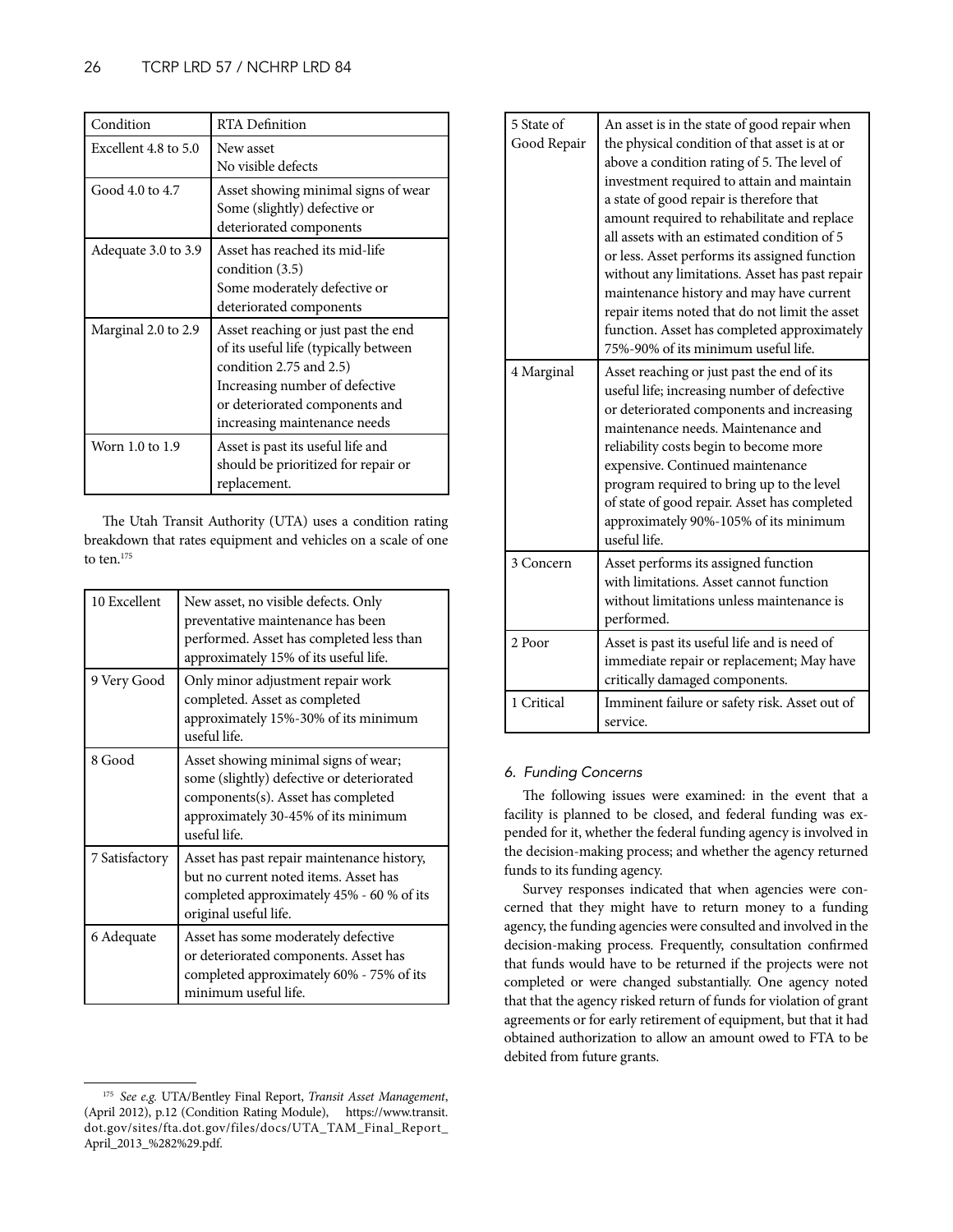## <span id="page-26-0"></span>*a. Authority for request to return funds to federal agencies*

Typically, the federal agency that is providing funds for a transportation project will enter into a funding agreement with the agency that is receiving funds. The agreement requires that the receiving agency comply with conditions such as completion of the identified project on a schedule and repayment of the funds if the project is not completed on schedule.

## *7. Response to Conditions which Require Repair or Replacement*

The following issues were examined: when an agency has knowledge of a potential "dangerous condition" on a road or bridge, what measures are taken to address it; following the hierarchy of signing for it, fixing it, or closing, how the agency works through decision-making steps; whether the agency considered the possibility of a civil rights complaint during the closure evaluation process; what public outreach was done.

One transit agency described a situation where a structural retaining wall in a rail corridor was damaged during a heavy rainstorm and the agency, upon recommendation of its engineering firm, closed the route while the wall was fixed. The agency supplemented rail service with extra bus service for the 88 days that the closure and repair required. Press releases and internet outreach was done.

*Missouri Department of Transportation (MoDOT):* Onsite MoDOT bridge inspection staff determines whether a failure of rebar in concrete girders has occurred. In one instance, staff observed a propane truck cross a bridge and saw a bridge girder deflect approximately 3" under an estimated load of twenty tons. The bridge could not be repaired, so it was closed until it could be replaced. Detour routes were provided to the public.

*Colorado Department of Transportation (CDOT):* In 2019, CDOT staff closed Colorado State Highway 145 after a significant rock fall that contained an 8.5-million-pound boulder blocked the highway. The state rerouted the highway around the boulder, saving \$200,000 over the cost to repair the road and keep it in the same location. The cost to reroute the portion of the road was \$1.3 million, a savings to the organization. This decision resulted in the added benefit of opening the road earlier than it would have been opened if the rock had been removed.

*Mississippi Department of Transportation (MDOT):* In 2018, Mississippi's governor issued an emergency executive order requiring the closure of more than 100 bridges in Mississippi after structural inspections were performed by federal highway officials. The emergency declaration was issued after the governor received a letter from FHWA warning that MDOT was at risk of losing federal funds if the bridges remained open to traffic.

*Southeast Pennsylvania Transportation Authority (SEPTA):* In July 2016, SEPTA removed 120 cars from its fleet after inspections detected cracks on the beams of the rail cars. All 120 of the rail cars, about a third of SEPTA's fleet, were taken out of service, and the regional rail system ran exclusively with

its older rail cars. With 13,000 fewer seats, the trains were able to carry only 35,000 to 40,000, one third, of their normal riders. Many commuters switched to buses or passenger vehicles.

## *8. Lessons Learned*

If closures or restrictions in service have been made, what lessons were learned by the agencies as they worked through the decision-making process? The following bullet points summarize the comments of the responding agencies:

- One of the agency spokespeople expressed their lessons learned/mission as follows: "[I]f we find a problem, we fix it. We hold our own feet to the fire."
- Any decisions regarding long-term closures are vetted internally and subjected to public outreach and citizen advisory committees.
- A ninety-day comment period can be utilized prior to making final decision on route or facility changes.
- Changes in resource use occur after independent planning studies, public comment periods, open forums, and local input.
- Use multiple languages in publications when seeking public input.
- Policy and procedures have evolved over the years as required by practices and changing laws. Best practices change over time as individual and community needs change.
- Document the decision-making process.
- Use liability neutral language in correspondence, policy letters. and manuals.

## VII. CONCLUSION

Public agencies have the authority and discretion to make decisions that affect the safety of their employees and the traveling public. Balancing funding, budget, and safety needs requires the agency to carefully evaluate the risks and benefits of its spending choices. Many times, documentation of the wellreasoned decision-making process of the agency is the best defense the agency can make in a lawsuit involving allegations of discrimination or negligence.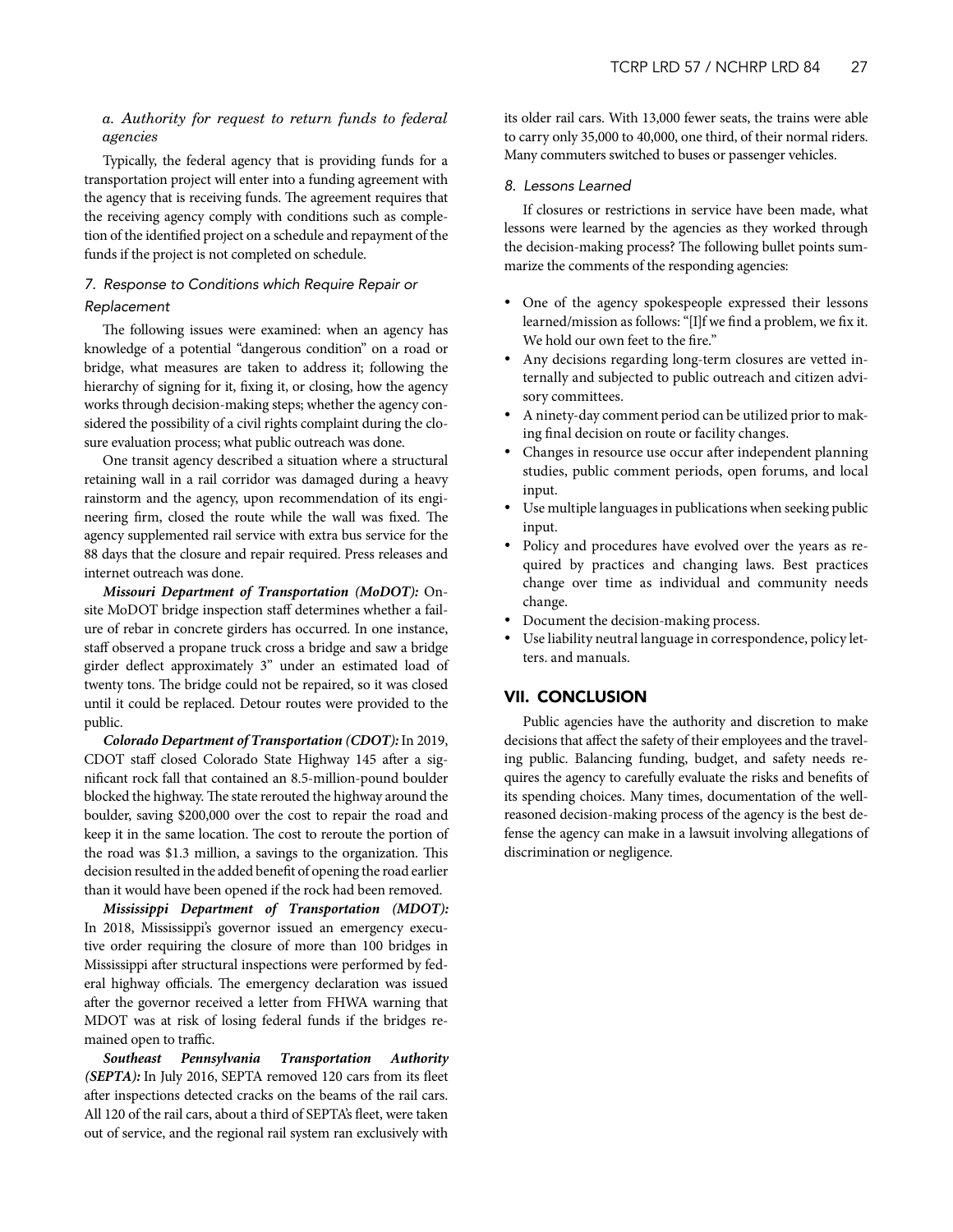## <span id="page-27-0"></span>APPENDIX A TRANSIT INTERVIEW QUESTIONS

The National Cooperative Highway Research Program (NCHRP) has initiated a legal research study which will review current practices of transit agencies and state DOTs which are addressing budget limitations. If funds are unavailable for repair of infrastructure or equipment, agencies may need to consider whether to limit services or restrict access to them. The research project is intended to provide guidance which will assist transportation agencies that are faced with decisions about the potential repercussions of repairing, improving, re-building or simply closing a facility. The attached survey is part of this effort. Results will be reviewed and compiled for the publication of a research document which is tentatively titled "Fix It, Sign It, or Close It: State of Good Repair in an Era of Budget Constraints." Please provide the following Background Information:

Name and Title

Name of Agency

E-mail Address

Phone Number

Does your state have a law or rule that identifies the standard of care that must be used by the agency for vehicles and equipment? The agency may rely on the federal definition of "State of Good Repair." Please provide a citation or the text of the law if different than the federal rule. Does your agency have its own definition of "State of Good Repair? Please provide the text or a link to the document that defines "State of Good Repair" to the agency if applicable.

A different standard of care may apply to property or the care taken by people who operate motor vehicles. Please identify if applicable.

When the agency has knowledge of a potential "dangerous condition" or condition that is less than optimal on its property, what measures are taken to address it? Is the hierarchy of signing for it, fixing it, or closing it followed? How does the agency work through those decision-making steps?

Has the agency been involved with any litigation that relates to closing a facility or route or restricting access to a facility or route? If yes, please provide details and contact information for the attorney that handled the matter.

Have bus stops, rail stations or parking lots or other facilities been closed due to disrepair? If so, what alternatives are provided, if any? Has the agency stopped providing routes based on safety of vehicles or inability to secure drivers with the proper qualifications? Please explain if the answer is yes.

If a facility or route is under consideration for closure, is the public notified? If not, when is the public notified? If the public has concerns or complaints relating to the potential closure, how are they addressed? i.e. town hall meetings, press releases, posters? When public outreach is done, are multiple languages used? Have complaints about changes been made by minority groups? If so, how are those complaints addressed? How do you ensure that appropriate public outreach efforts are being done? How are Environmental Justice concepts considered during the planning process?

If the facility or equipment that is under consideration for closure was provided via funding by a federal agency, is the federal funding agency involved in the decision-making process? How is that the decision made? Might funds need to be returned to the funding agency? Has the agency returned funds to its funding agency in this situation?

Are other sources of funding sought from partner agencies or federal or state channels? If outside funding is sought and provided, has the agency faced a legal challenge or other obstacles to that funding?

Has the agency changed or eliminated routes as a result of its asset management process? If yes, did the agency consider the possibility of a civil rights complaint while it considered the closure or change in access? Has the agency ever responded to a civil rights complaint about the closure or restriction of a route or fleet size? Or anything else? If so, please provide details.

Are plans, such as an asset management plan, used to determine the priority of the infrastructure or asset repair? Is the public involved in the process? How?

If closures or restrictions in service have been made for safety reasons, what lessons were learned by the agencies as they worked through the decision-making process? Have any policies or best practices been established that allow or require review by management and/or a governing Commission?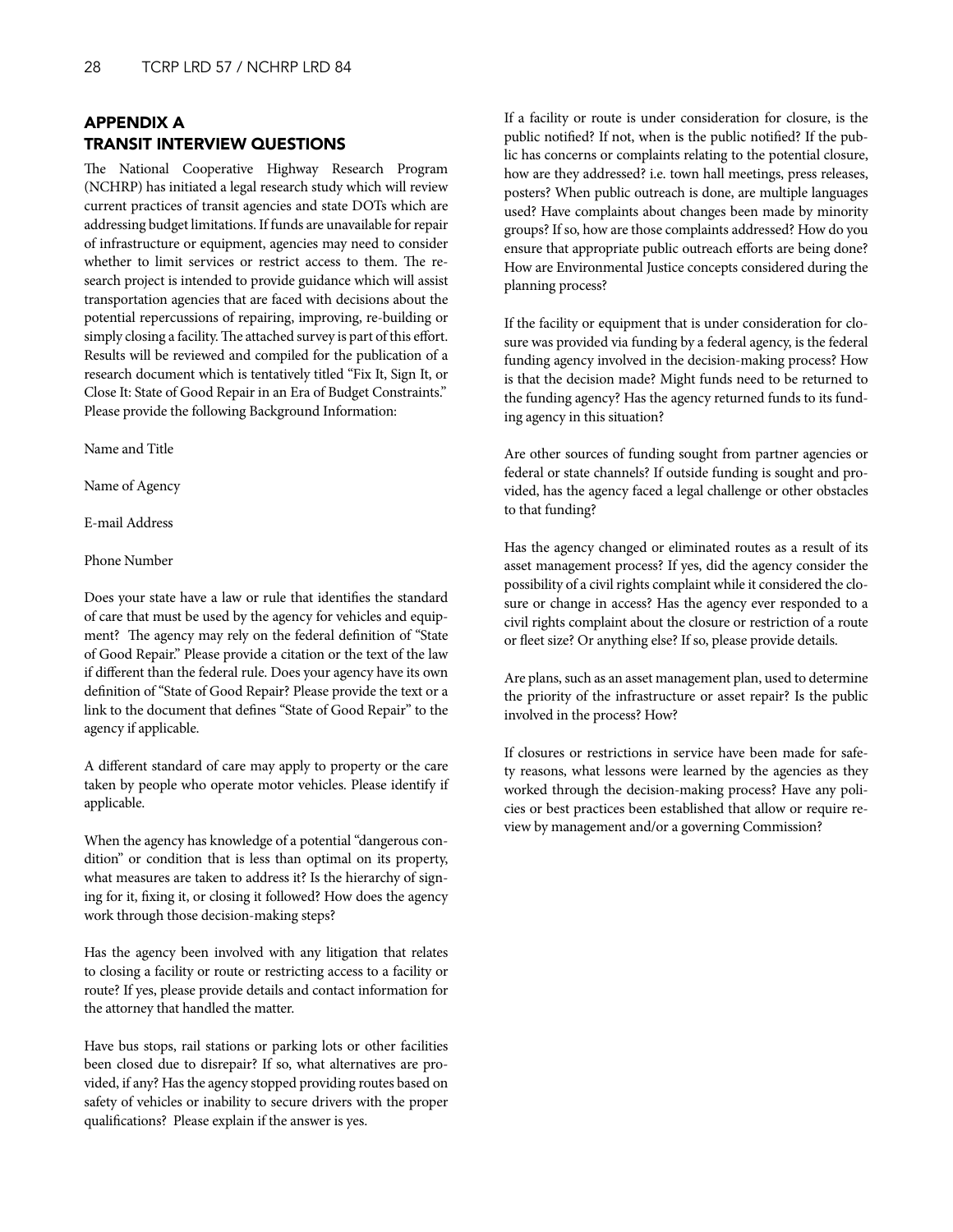## <span id="page-28-0"></span>APPENDIX B DEPARTMENT OF TRANSPORTATION INTERVIEW QUESTIONS (HIGHWAY)

The National Cooperative Highway Research Program (NCHRP) has initiated a legal research study which will review current practices of transit agencies and state DOTs which are addressing budget limitations. When funds are unavailable for repair of infrastructure or equipment, agencies must decide whether to limit services or restrict access to them. The research paper is intended to assist transportation agencies that are faced with decisions about repairing, improving, re-building or simply closing a facility that cannot be safely operated. The attached survey is part of this effort. Results will be reviewed and compiled for the publication of a research document which is tentatively titled "Fix It, Sign It, or Close It: State of Good Repair in an Era of Budget Constraints."

Name and Title

Name of Agency

Physical and E-mail Address

#### Phone Number

Does the state have a law or rule that identifies the standard of care for the operation of vehicles or equipment that must be used by the DOT? It is generally a law that requires a certain standard of care such as "reasonably safe" or "very highest degree of care." There may be a different standard of care for property such as highways, bridges, or facilities such as sidewalks or buildings. Please provide a citation or the text of the law if available. If a certain guideline, such as the Roadside Design Guide, or a bridge safety publication are used to determine when access to a facility should be limited or completely closed, please provide that information.

Has the state been involved with any litigation that relates to closing a road or bridge or restricting access to any state bridges, roads, or other facility? If yes, please provide details and contact information for the attorney that handled the matter.

Has the DOT closed a road or limited access to it for safety reasons? Permanently or temporarily during repair? How long did the decision to close or restrict the route take and what was the decision-making process? How were Environmental Justice concepts considered during the planning process?

Did the DOT consider the possibility of a civil rights complaint during the closure evaluation process? What public outreach was done? Has the agency ever responded to a civil rights complaint about the closure or restriction of a road or other facility? If so, how did the agency respond?

What criteria are used to prioritize the repairs or replacement of equipment or vehicles? Has a matrix or other means of analysis been devised to assist with the process?

When an agency has knowledge of a potential "dangerous condition" or condition that is less than optimal on a road or bridge, what measures are taken to address it? Is the hierarchy of signing for it, fixing it, or closing it followed? How does the agency work through those decision-making steps?

If a road or bridge is under consideration for permanent closure, is the public notified? If not, how, and when is the public notified? If funding to build or maintain the structure was provided via a federal agency, is the federal funding agency involved in the decision-making process? Might funds need to be returned to the funding agency? Has the agency returned funds to its funding agency in this situation?

If closures or restrictions in service have been made, what lessons were learned by the agencies as they worked through the decision-making process? Have any best practices or policies been established that will allow or require review by management and/or a governing Commission?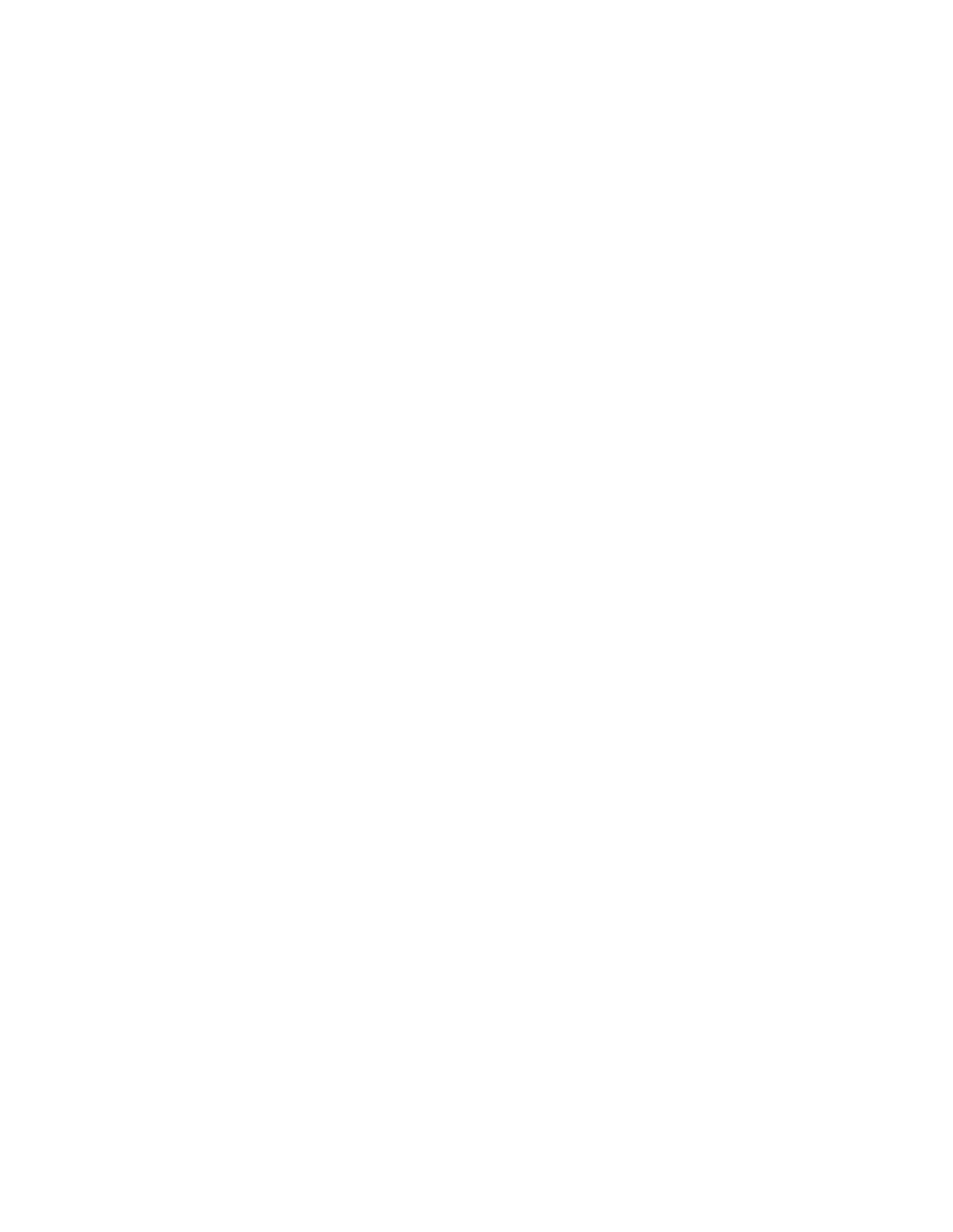## TCRP ACKNOWLEDGMENTS

This study was performed under the overall guidance of TCRP Project Committee J-5. The Committee is chaired by SHERYL KING BENFORD, Greater Cleveland Regional Transit Authority, Cleveland, Ohio. Members are ROLF G. ASPHAUNG, Consultant, Denver, Colorado; JAYME BLAKESLEY, Hayes Godfrey Bell, P.C., Holladay, Utah; DARRELL BROWN, Consultant, New Orleans, Louisiana; APRIL GREENHOUSE, Metropolitan Transit Authority of Harris County, Houston, Texas; JAMES P. LARUSCH, Raul V. Bravo +Associates, Inc., Reston, Virginia; TERESA J. MOORE, South Florida Regional Transportation Authority, Pompano Beach, Florida; ELIZABETH M. O'NEILL, Metropolitan Atlanta Rapid Transit Authority, Atlanta, Georgia; ROBIN M. REITZES, San Francisco City Attorney's Office, San Francisco, California; JAMES S. THIEL, Madison, Wisconsin; and ALAN S. ZIMMET, Tampa, Florida.

BONNIE GRAVES provides liaison with the Federal Transit Administration; LINDA FORD provides liaison with APTA; DAN SMITH serves as the liaison with the Amalgamated Transit Union; ROBERT SHEA provides liaison with TRB's Technical Activities Division, and GWEN CHISHOLM SMITH represents the TCRP staff.

## NCHRP ACKNOWLEDGMENTS

This study was performed under the overall guidance of the NCHRP Project Committee SP 20-6. The Committee is chaired by MICHAEL E. TARDIF, Friemund, Jackson and Tardif, LLC. Members are JAMES R. "JIM" BAILEY, Texas DOT; CARMEN D. TUCKER BAKARICH, Kansas DOT; RICHARD A. CHRISTOPHER, HDR Engineering; JOANN GEORGALLIS, California Department of Transportation; MARCELLE SATTIEWHITE JONES, Stantec Consulting Services, Inc.; RODNEY M. LOVE, Mississippi DOT; SID SCOTT, III, HKA-Global; FRANCINE T. STEELMAN, Consultant.

MICHELLE S. ANDOTRA provided liaison with the Federal Highway Administration, ROBERT J. SHEA provided liaison with TRB's Technical Activities Division, and GWEN CHISHOLM SMITH represents the NCHRP staff.

## NATIONAL COOPERATIVE HIGHWAY RESEARCH PROGRAM

Systematic, well-designed, and implementable research is the most effective way to solve many problems facing state departments of transportation (DOTs) administrators and engineers. Often, highway problems are of local or regional interest and can best be studied by state DOTs individually or in cooperation with their state universities and others. However, the accelerating growth of highway transportation results in increasingly complex problems of wide interest to highway authorities. These problems are best studied through a coordinated program of cooperative research.

Recognizing this need, the leadership of the American Association of State Highway and Transportation Officials (AASHTO) in 1962 initiated an objective national highway research program using modern scientific techniques—the National Cooperative Highway Research Program (NCHRP). NCHRP is supported on a continuing basis by funds from participating member states of AASHTO and receives the full cooperation and support of the Federal Highway Administration (FHWA), United States Department of Transportation, under Agreement No. 693JJ31950003.